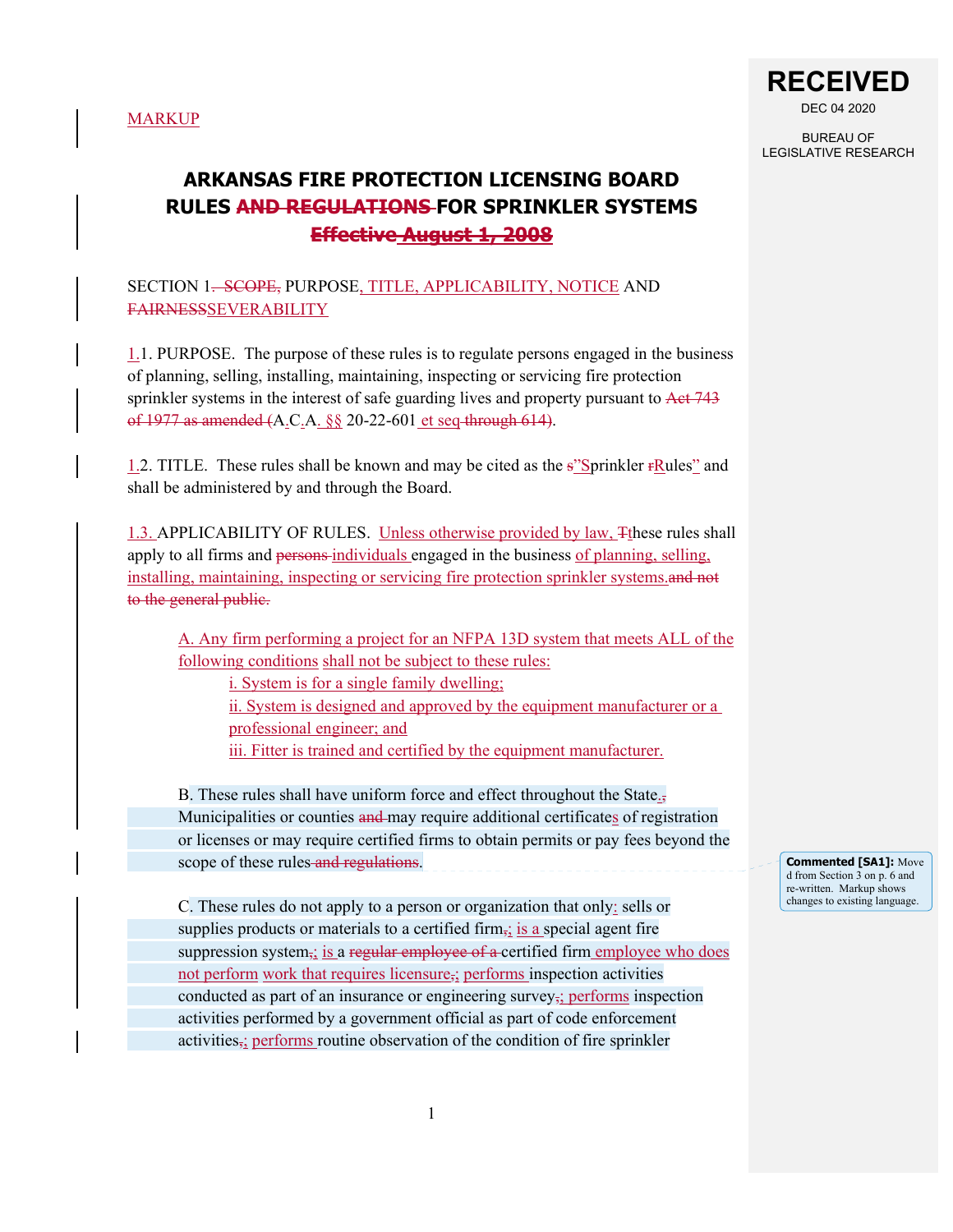equipment by the maintenance staff of the owner or tenant; and nothing herein shall be deemed to limit or restrict the practice of engineering by licensed or certified professional engineers.

1.4. FAIRNESS NOTICE. Notice by the Board as required by any provisions of statute or of these rules must be given by personal service ofr mail, postage prepaid, addressed to the person to be notified at his last known address of residence or business as it appears on the records in the office of the Board in the Board's records.

1.5. Severability. If any provision of these rules or the application thereof to any person or circumstance is held invalid for any reason the invalidity shall not affect the other provisions or any other application of these rules which can be given effect without the invalid provisions or application. To this end all provisions of these rules are declared to be severable.

SECTION 2. DEFINITIONS

The following words and terms when used in these rules have the following meaning unless the context clearly indicates otherwise.

a. Act 743 of 1977 – Fire protection requirements set forth by the State of Arkansas, of which the Arkansas Fire Protection Licensing Board was initiated. The Act is known as ACA 20-22-601 through 614 or Title 20, Subchapter 6, or loosely as "The Act".

2.1. AFSA – American Fire Sprinkler Association, a nationally recognized trade organization.

2.2. Apprentice – A qualified person enrolled as required in an apprenticeship program recognized by the Board, and who may perform work entitled by the licensee under the direct supervision of a licensed employee.

2.3.b. Authority Having Jurisdiction (AHJ) –The organization, office or individual responsible for enforcing the requirements of a code or standard, or for approving equipment, materials, and installation, or a procedure.)

c. Board – the Arkansas Fire Protection Licensing Board 2.4 - Branch office - an office that has a different location but the same name and tax identification number as the primary applicant. If a certified firm obtained a certificate of registration for a separate business location(s) or office(s) on or before the effective date

**Commented [SA2]:** Move d from Section 3 on p. 6 and re-written. Markup shows changes to existing language.

**Commented [SA3]:** Move d from former Section 6.e. on p. 35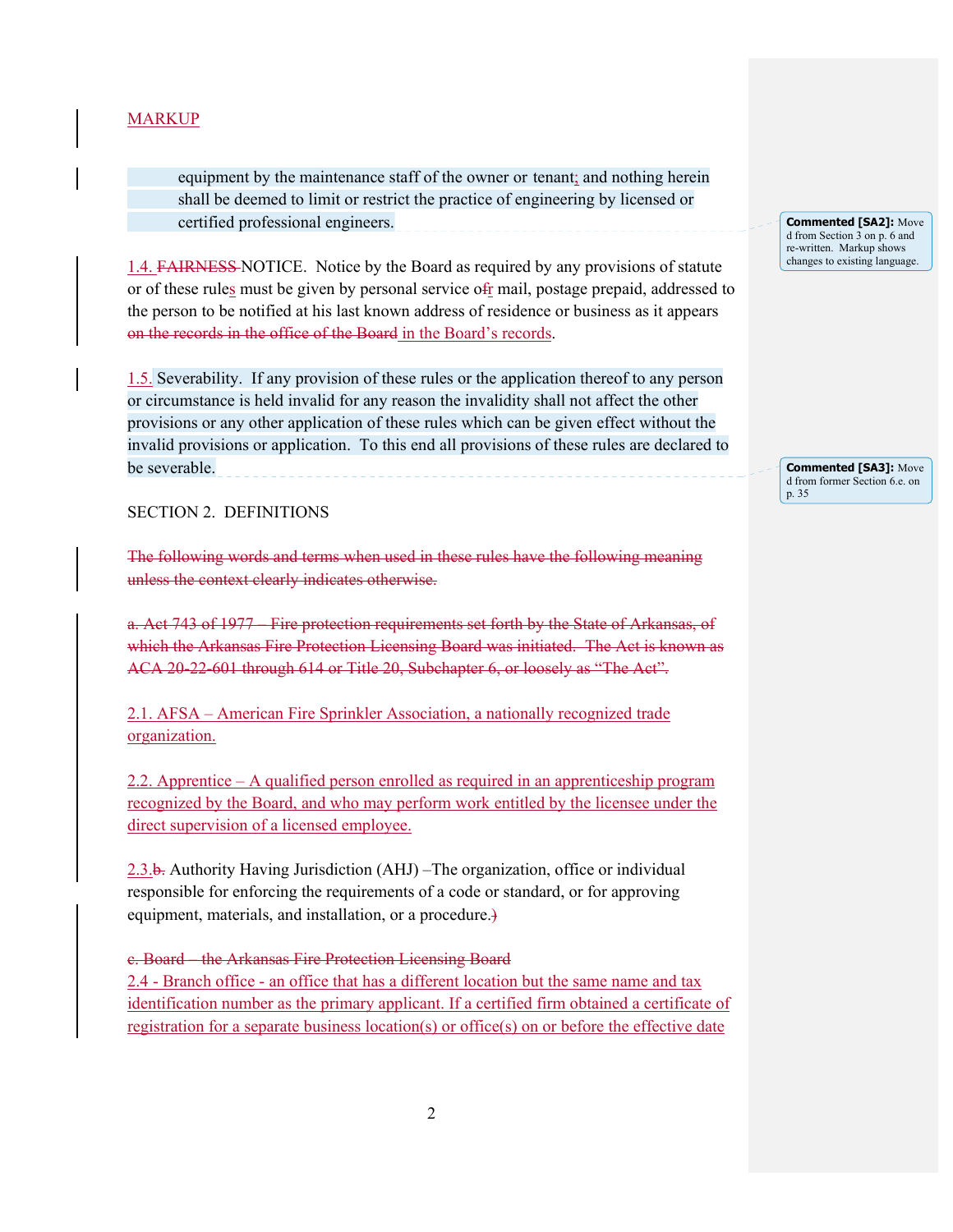of this rule, the Board will consider that separate business location or office to be a branch office as defined by these rules.

2.5. $\frac{1}{2}$ . Certificate – the certificate  $\frac{1}{2}$  of registration issued by the Board to any firm for the purpose of granting permission to such firm to perform any act for which the law requires a certificate of registration. authorizing the applicant to engage in the business, whether relating to the individual RME, Inspector or the Fire Protection Sprinkler System contractor.)

2.e. Certify – to attest to the proper planning, installing, maintaining, inspecting or servicing of fire sprinkler systems by executing a contractor's material and test certificate and attaching a completed service tag.

2.6.f. Certified Firm – any business owned by an individual, partnership, corporation or association holding a current certificate of registration issued by the Board.

2.7. Deficiency - For the purposes of inspecting, testing, and maintenance of water-based fire protection sprinkler systems, a condition that will or has the potential to adversely impact the performance of a system or portion thereof but does not rise to the level of an impairment.

2.8.g. Demarcation – a point of a service, an isolating valve downstream of the domestic meter service, where the fire service line becomes a dedicated Ffire Pprotection Ssprinkler Ssystem supply line installed, or serviced by a Ffire Pprotection Ssprinkler Ssystem firmContractor under the direct supervision and responsibility of a Ffire Pprotection Ssprinkler Ssystem Contractor firm as herein defined.

2.9. Direct Supervision is herein defined as - on-sight site coordination, instruction and evaluation given by a licensed fitter, inspector, or RME to ensure that all work is installed per any adopted codes and standards.

2.10.h. Fire Protection Sprinkler System Interchangeable with "Fire Protection Sprinkler System": means:

A. An assembly of underground or overhead piping or conduits that convey water, with or without agents, to dispersal openings or devices to extinguish, control or contain fire and to provide protection from exposure to fire or the products of combustion-; and

**Commented [SA4]:** Move d from Procedures section 6.1.D.i. on p. 23. Markup shows changes to existing language.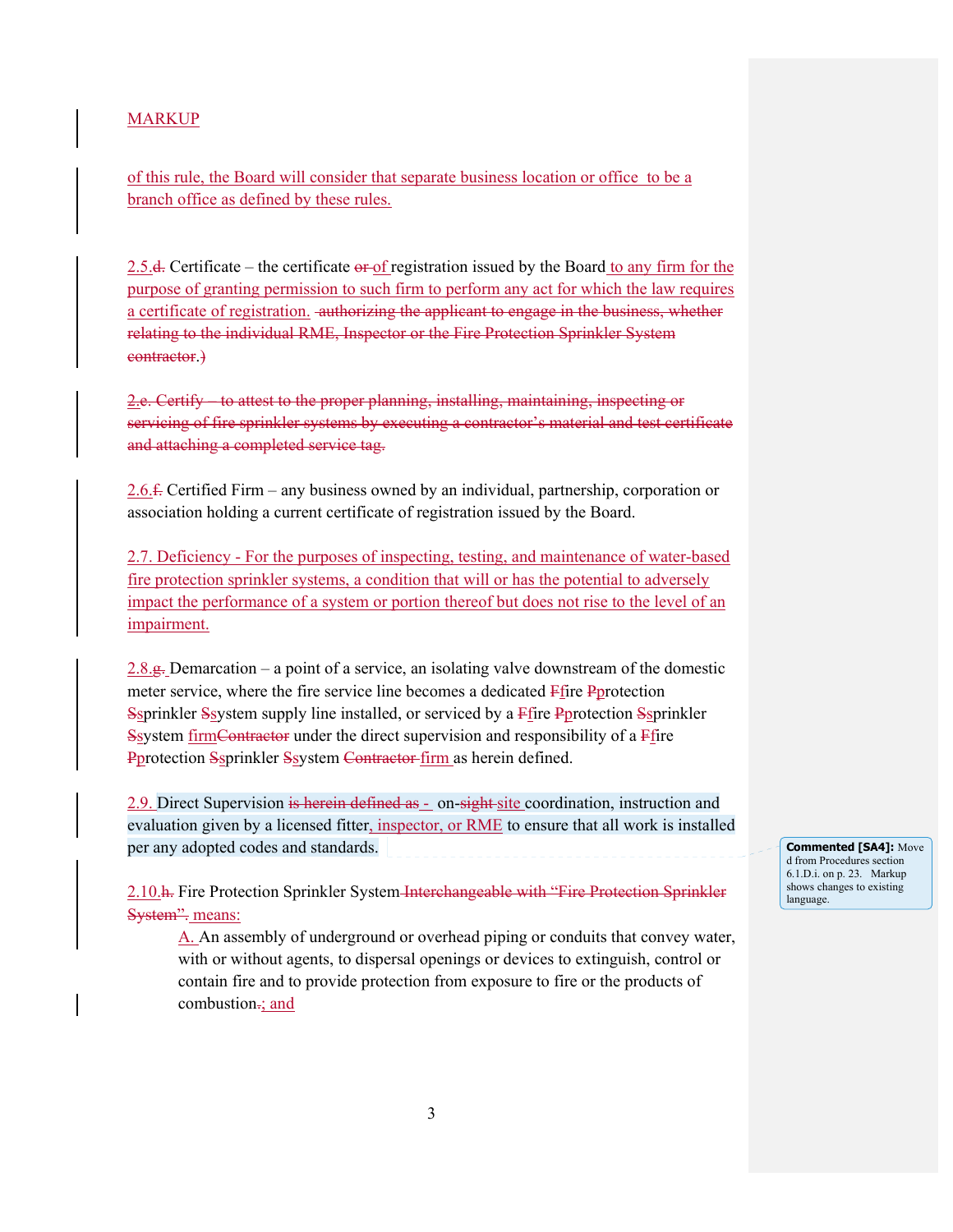B. A standpipe and hose system as defined under the provisions of National Fire Protection Association pamphlet number fourteen (No. 14): Standard for The Installation for Standpipe and Hose Systems.

2.11. Fire Protection Sprinkler System Firm or "firm"Contractor — interchangeable with "contractor" or "the business", means a Certified Firm – that offers to undertake, represent itself as being able to undertake the plan, sale, installation, maintenance, inspection or service of a Fire Protection Sprinkler System or any part of such a system means a person, partnership, corporation, or association those firms engaged in the planning, fire protection layout, selling, installing, maintaining, inspecting and/or servicing of fire protection sprinkler systems, including, without limitation, standpipes, hose stations, and fire pumps.

2.12. Pitter <del>.Installer – the installer refers to a</del> licensed employee responsible for the initial installation of the fire sprinkler, and whose responsibilities are more fully described in these rules. Anywhere installer is referred to in this document it will be understood that an inspector may perform the duties $A$  licensed inspector or RME is authorized to perform the duties of a licensed fitter.

2.13. $\div$  Full-Time Employee— an employee is considered to work full-time if the employee works an average of at least 30 hours per week.

2.14.k. Impairment –  $a$  shutdown of a system or portion thereof A condition where a fire protection system or unit or portion thereof is out of order, and the condition can result in the fire protection system or unit not functioning in a fire event.. The two types of impairments are emergency and pre-planned and are fully described in Section 7.2.G.ii.

2.15.<sup>1</sup>. Inspection – a visual examination of a sprinkler system or portion thereof to verify it appears to be in operating condition, per codes and free from physical damage., per such standards referenced by the required Inspection Form. per codes and free from physical damage.

2.16.m. Inspector – an experienced, trained and licensed individual employed by a Fire Protection Sprinkler System Contractor to perform inspections means a qualified person who:

A. Is employed by a licensed fire protection sprinkler firm in the State of Arkansas and who has met the requirements to perform inspections of fire protection sprinkler systems in accordance with the law; and B. May perform corrections of deficiencies or impairments from an inspection.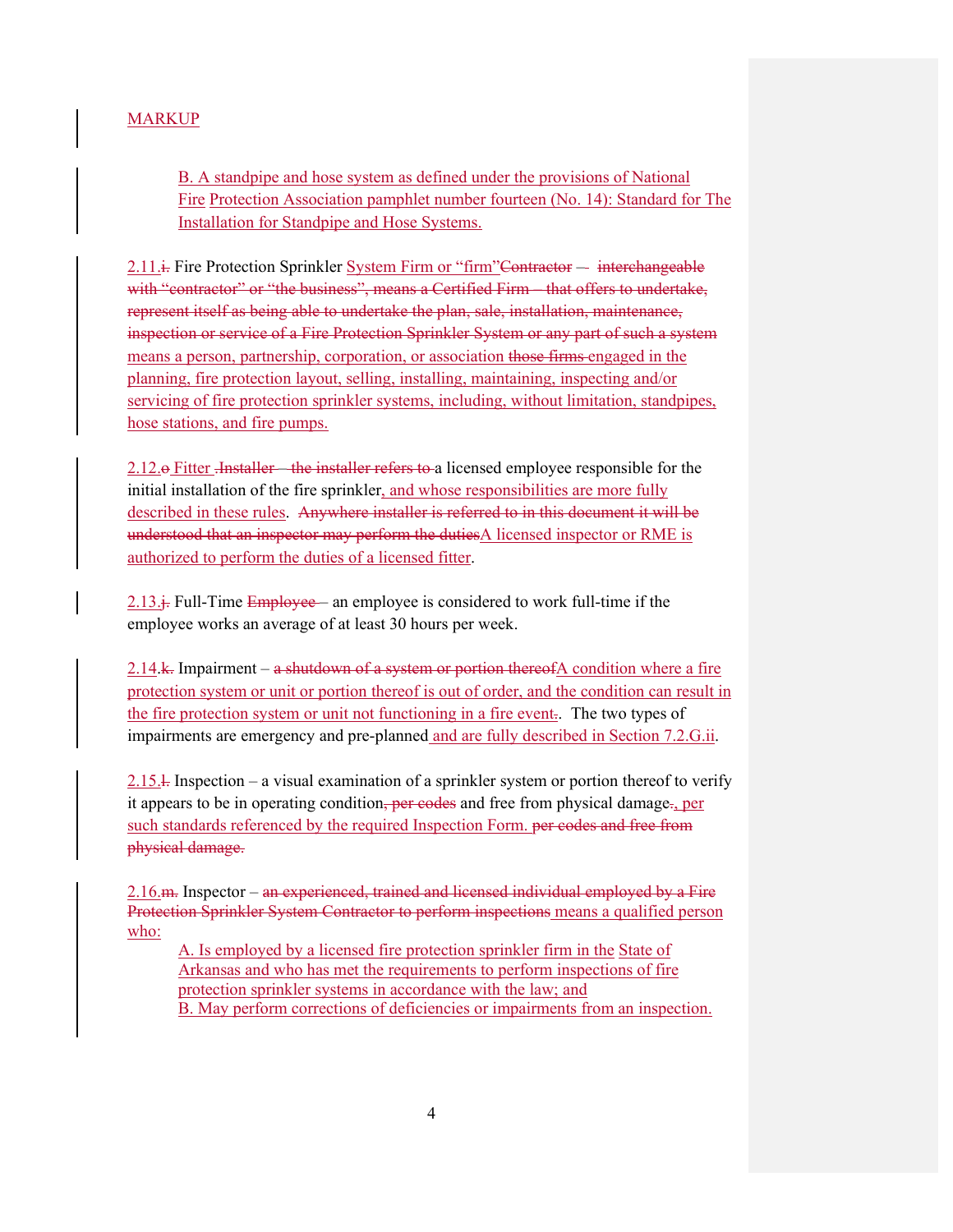$2.17$  n. Installation – the initial placement of a system or its extension, modification, or alteration after initial placement.

o.Installer – the installer refers to a licensed employee responsible for the initial installation of the fire sprinkler . Anywhere installer is referred to in this document it will be understood that an inspector may perform the duties.

 $2.18.$   $\mu$ . License – a written document issued by the Board to any person-individual for the purpose of granting permission to such person-individual to perform any  $act(s)$  for which authorization is requiredthe law requires a license.

2.19. Licensee – a specific individual to whom a license has been issued by the Board; a specific firm to which a certificate of registration has been issued by the Board.

q. Licensed Individual – one who has met the requirements for and has been recognized by the Fire Protection Licensing Board, such as an RME or Inspector. (This term does not include the installer.)

r. Maintenance/Repair – to maintain in the condition of repair that provides performance as originally planned.

 $2.20$ .s. NFPA – National Fire Protection Association, Inc. $\sim$  a nationally recognized standards- making organization  $#$  1 Batterymarch Park, P. O. Box 9101, Quincy, Massachusetts 02269-9101.

t.NICET – National Institute for the Certification in Engineering Technologies whose expressed scope of certification is geared towards producing responsible, accountable layout technicians.

u. Organization – a corporation, partnership, other business association, a government entity or any other legal or commercial entity.

v. Person – a natural person, including any owner, manager, officer, employee or occupant.

 $2.21 \text{ w}$ . Plan – to layout, detail, draw, calculate, devise or arrange an assembly of underground or overhead piping and appurtenances in accordance with either adopted fire protection standards or specifications especially designed by an engineer.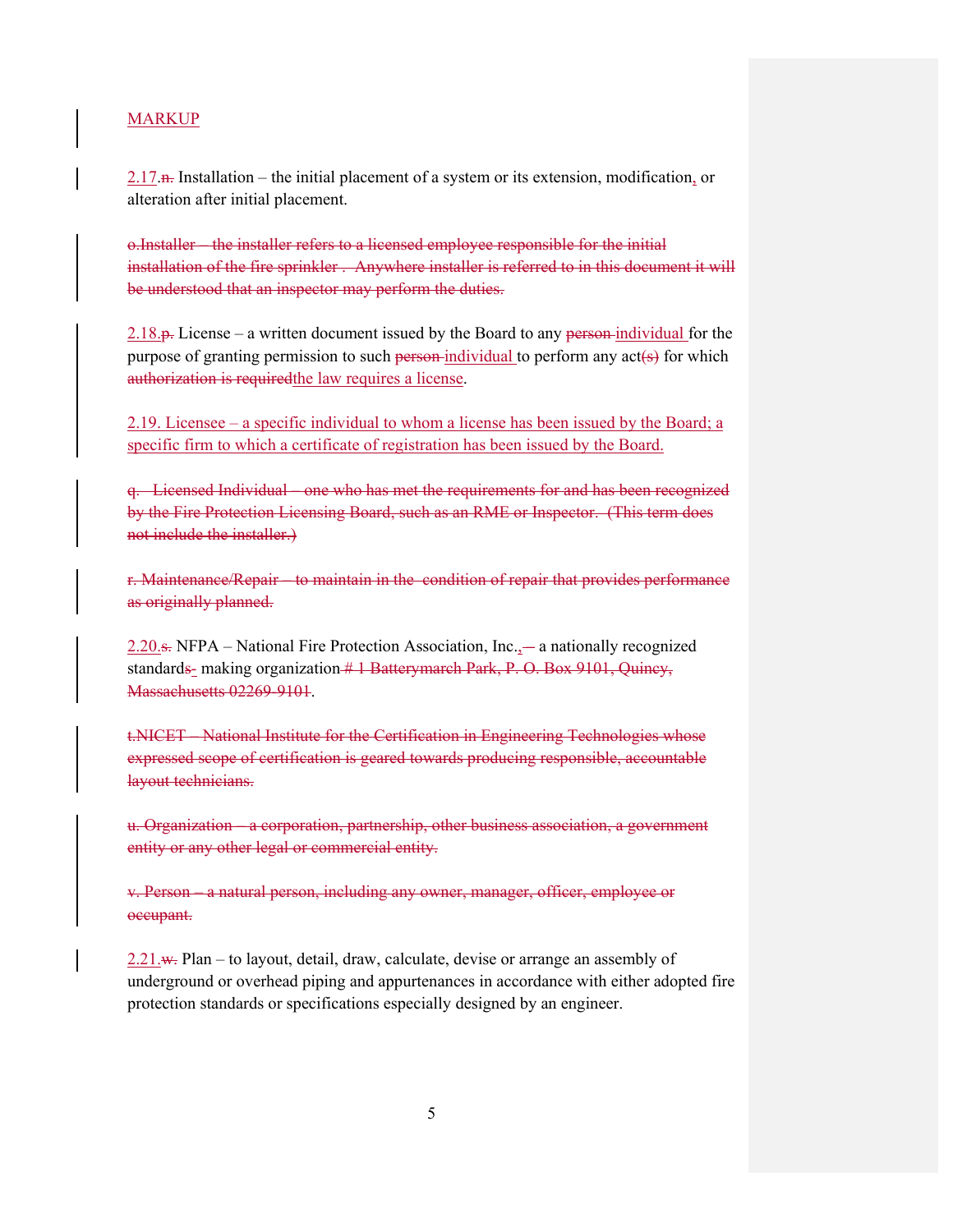x. Pre-planned – a condition where a water based Fire Protection Sprinkler System or a portion thereof is out of service due to work that has been pre-planned in advance such as revisions to the water supply or sprinkler system piping.

y. Point of Service – the point at which the underground piping for a sprinkler system, using water as the extinguishing agent, becomes used exclusively for the fire sprinkler system.

 $\angle$  2.22. Responsible Managing Employee (RME) – an full-time licensed individual(s) employee who shall be designated byof a certified each Ffire Pprotection Ssprinkler Ssystem Contractor firm who is designated by that firm to plan, sell, install, maintain or service a Fire Protection Sprinkler System Contractor on a full time basis to assureto be responsible for ensuring that each-all Ffire Pprotection Ssprinkler Ssystem layouts, installations, servicing, and inspections of fire protection sprinkler systems are performed in accordance with all applicable rules, codes and standards.as installed, maintained or serviced meets the standards as provided by law.

2.23.  $\frac{a}{b}$ . [bb.] Service – to inspect, test or repair fire sprinkler equipment in order to furnish or return the Ffire Pprotection Ssprinkler Ssystem to operational condition and may be in the form of maintenance contracts where applicable.

2.24.z. aa.] Standards – those nationally recognized standards adopted herein.

bb.[cc.] Tags. See Section 5.4)

2.25.ee. [dd.] Test – the act of subjecting to subject a Ffire Pprotection Ssprinkler Ssystem to any procedure necessary to insure its proper operation or installations.

#### SECTION 3. APPLICATIONSTANDARDS AND ROLES

The rules and regulations shall have uniform force and effect throughout the State, Municipalities or counties and may require additional certificate of registration or licenses or may require certified firms to obtain permits or pay fees beyond the scope of these rules and regulations.

These rules and regulations do not apply to a person or organization that only sells or supplies products or materials to a certified firm, special agent fire suppression system, a regular employee of a certified firm, inspection activities conducted as part of an insurance or engineering survey, inspection activities performed by a government official as part of code enforcement activities, routine observation of the condition of fire

**Commented [SA5]:** Move d up under Section 1.3.B on p. 1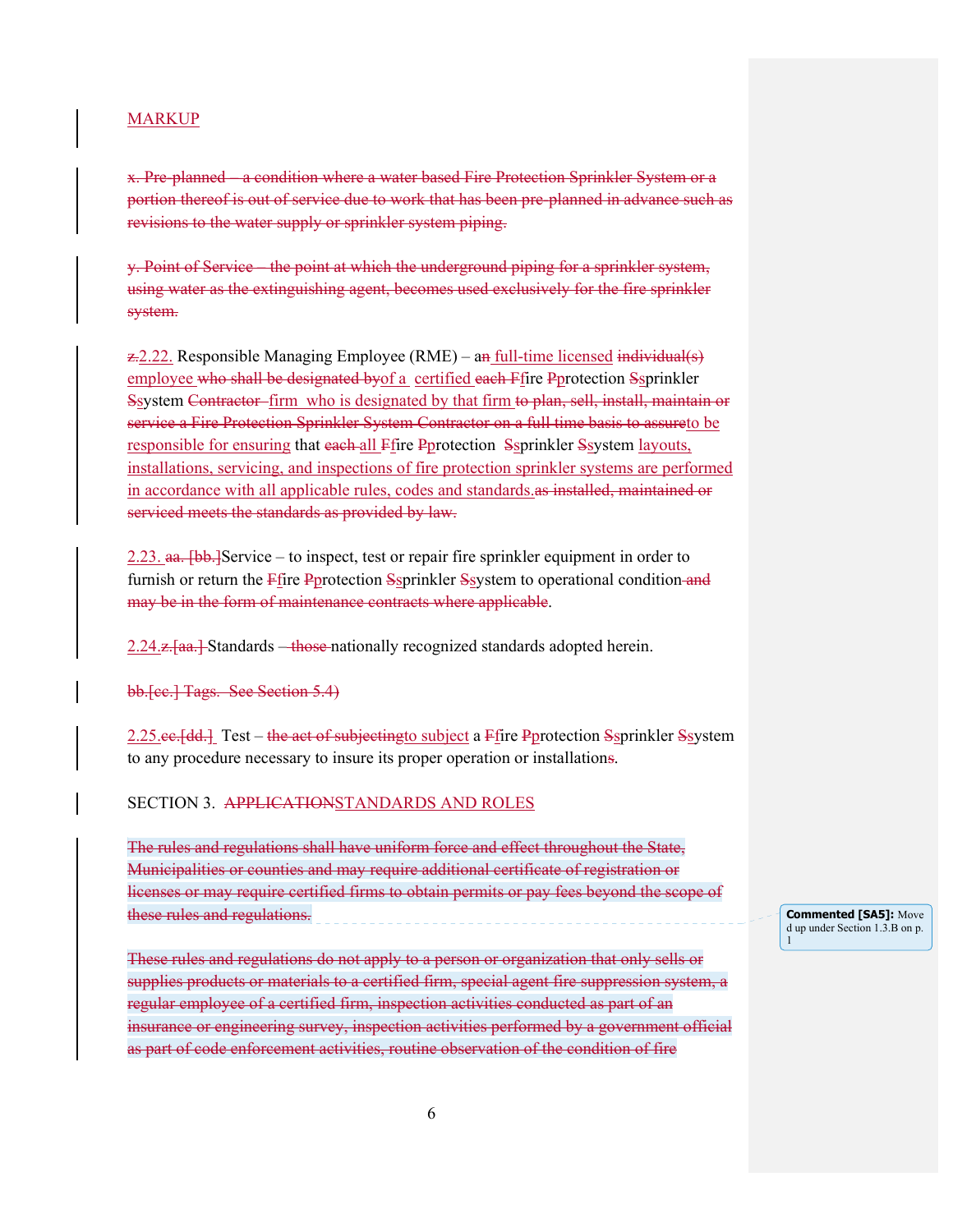sprinkler equipment by the maintenance staff of the owner or tenant and nothing herein shall be deemed to limit or restrict the practice of engineering by licensed or certified professional engineers.

 $3.1.$  Adopted  $e$ Codes and Standards – the Board adopts, in its entirely, the current edition of the Arkansas Fire Prevention Code in its entirety, along with the reference standards noted in the reference section. 2007 edition and documents referenced therein) published by and available from the ICBO Resource Center, 9300 Jollyville Road, Suite 101, Austin, TX 78759-7455, (512-794-8700, Fax 343-9116, 800-252-3602. A copy of the codes shall be kept available for public inspection in the office of the State Fire Marshal.

3.2. The AFSA or NFSA sample forms referenced in the Appendix of NFPA 25 are approved forms in the State of Arkansas along with all forms provided in the NFPA documents. Other forms are permitted if they fully comply with all the requirements in the NFPA standards.

2. Adopted Standards. - The Board adopts in their entirely, the documents referenced by the adopted code and summarized in Chapter 45 of that code. To the extent there is not contradiction between the adopted code and copywriters standards published by and available from, the National Fire Protection Association, Inc. # 1 Batterymarch Park, P. O. Box 9101, Quincy, Mass. 02269-9101, 1-800-344-3555, such NFPA standards, even though referenced in part, are entirely adopted. Where the adopted code does not reference a standard or edition, the most recently published edition of the standard shall be the one adopted by the Board. A copy of the standards shall be kept available for public inspection in the office of the State Fire Marshal.

3.3. Approved Certification Organizations. The Board approveds the National Institute for Certification in Engineering Technologies (NICET) as a nationally recognized testing standards and certification organization. for certifying licensed applicants.

3.4. Approved Apprenticeship Program. The Board approves the US Department of Labor Fire Protection Apprenticeship Program for certifying fire sprinkler fitters.

3.5. All AHJ requirements that deviate from NFPA standards or the adopted fire code must be in writing; otherwise, the licensee(s) will be held responsible for failure to adhere to the adopted code or standards.

4 Explanation of Roles.

**Commented [SA6]:** Move d up under Section 1.3.C on p. 1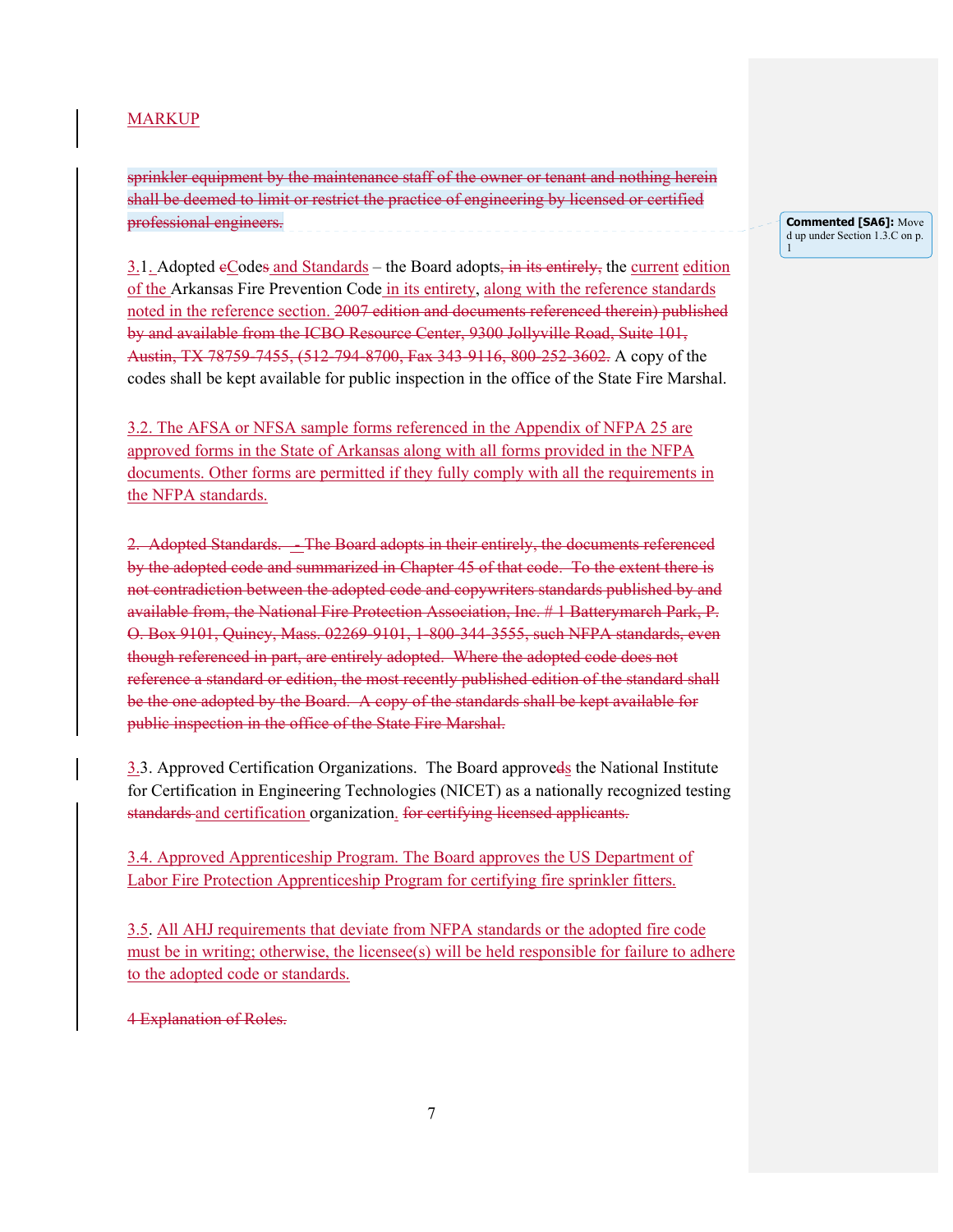a. Owner's Role. The responsibility of properly maintaining a water based fire system shall be that of the owner(s) of the property. By means of periodic inspections, tests and maintenance, the equipment shall be shown to be in good operating condition or any defects or impairments shall be revealed. Inspection, testing and maintenance shall be implemented in accordance with procedures meeting or exceeding those established in this document and in accordance with the manufacturer's instructions. Personnel who have developed competence through training and experience shall perform the task. See Section 5.

The building owner or occupant shall not make changes in the occupancy, the use or process, or the materials used or stored in the building without evaluation of the fire system for their capability to protect the new occupancy, use or materials. The evaluation shall consider factors that include, but are not limited to, the following:

- 1. Occupancy changes such as converting office or production space into warehousing.
- 2. Process or material changes such as metal stamping of molded plastics.
- 3. Building revisions such as relocated walls, added mezzanines and ceilings added below sprinklers.
- 4. Removal of heating systems in spaces with piping subject to **-freezing.**

Where changes in the occupancy, hazard, water supply, storage, commodity, storage arrangement, building modification or other conditions that affect the installation criteria of the system are identified, the owner or occupant shall promptly take steps (such as contacting a qualified contractor, consultant or engineer) to evaluate the adequacy of the installed system in order to protect the building or hazard in question. Where the evaluation reveals a deficiency causing a threat to life or property, the owner shall make appropriate corrections. All requirements of the authority having jurisdiction shall be followed.

The owner shall maintain records. Records shall indicate the procedures performed (inspection, test or maintenance), the organization that performed the work, the results, the date and the inspector or RME license number. Original records shall be retained for the life of the system. Subsequent records shall be retained for a period of one year after the next inspection, test or maintenance required by the standard.

To avoid false alarms where a supervisory service is provided, the alarm receiving facility shall always be notified by the owner or designated representative before conducting any test or procedures that could result in the activation of an alarm or after such test or procedures are concluded.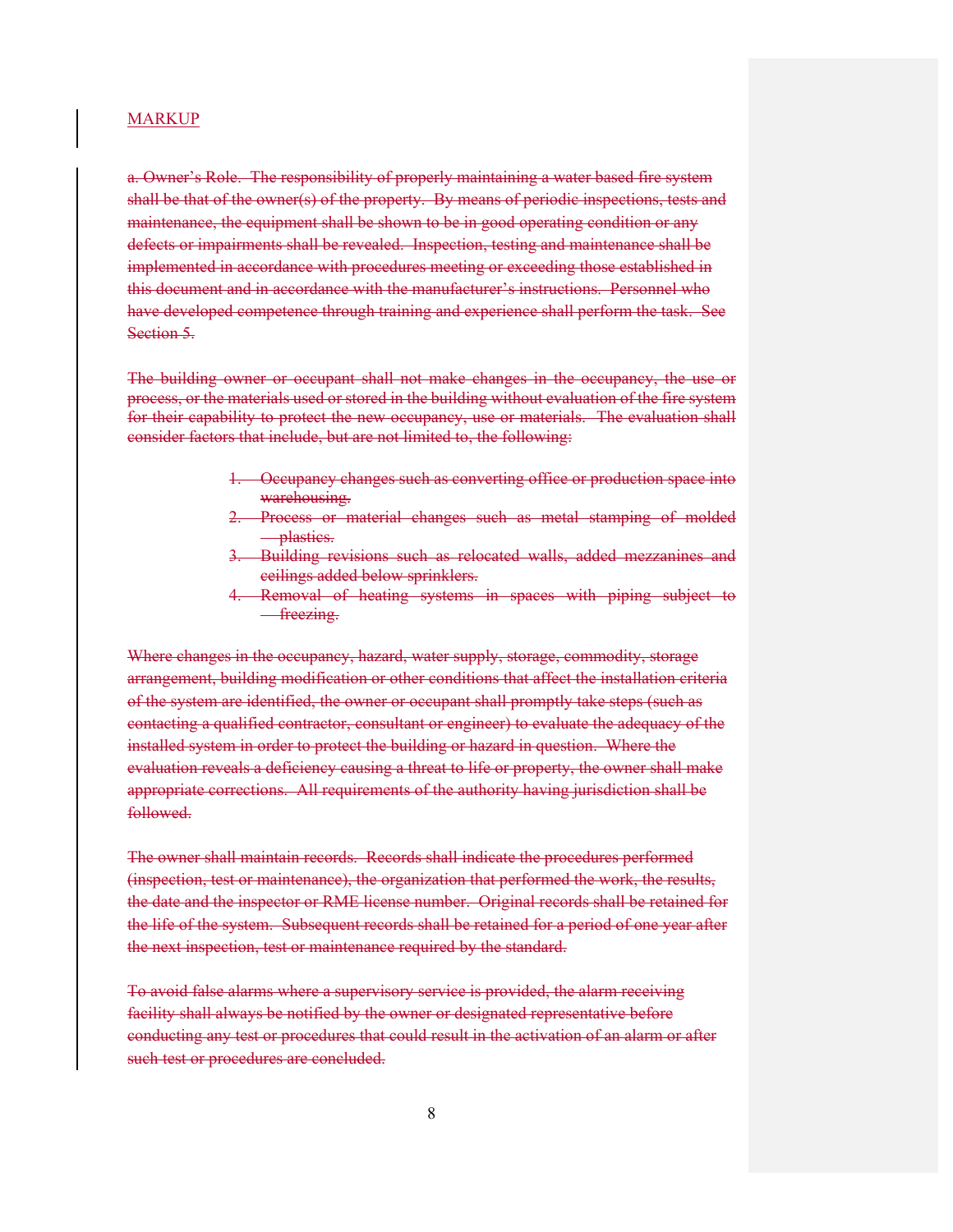b.Contractor's Role. In order to fulfill the intent of the owner's roles, a specialized contractor may be hired who satisfies the role of employing "personnel who have developed competence through training and experience". The contractor then assumes responsibility for the maintenance, inspection, servicing or installation of the system to the extent expressed in the contract between the two parties. The contractor's inspector or RME shall furnish a license number for all hired work and shall fax a copy of the completed forms to the Licensing Board

c. Failure to comply by sending such completed forms shall result in a fine of \$50.00 for the first offense and will add \$50.00 per incident thereafter, second offense is \$100.00; third offense is \$150.00, etc… The Board reserves the right to waive such fines, being subject to the contractor's hearing.

d.RME Role. All drawings, executed by a contracting firm requires authentication from an RME licensed with the Board who thus signified the drawings have satisfied the requirement of the contract and either have been submitted or approved by the applicable authorities having jurisdiction. The RME is physically involved with insuring the Design Process has been executed in a manner agreeable with the rules and regulations. The RME may perform the role of an inspector in addition to the primary role expressed above.

Installer's Role. The Installer receives approved drawings as signed off by the company's RME and is in charge of installing the sprinkler system according to such drawings. Once completed, the Installer must perform testing and provide documentation for such testing in accordance with the appropriate NFPA standardThe role of this individual is "installation" and this individual's competency falls under the jurisdiction of the company's RME.

f. Inspector's Role. The Inspector is an experienced and trained individual who is employed by a Fire Protection Sprinkler System Contractor to visually examine and verify the installed system appears to be in operating condition and free of physical damage in accordance with the nationally adopted NFPA 25 standard. The Inspector also acts as a liaison and informant for the fire department by signing systems off as described in the tagging system later described in this document. Where the installer's initial installment is covered under the contractor's and manufacturer's warranties the inspector must have the competence to provide assurance that the system components are working properly even after the warranties have been exhausted.

**Commented [SA7]:** Move d to Procedures, section 6.2 on p. 24 and rewritten

**Commented [SA8]:** See Procedures section 6.3 on p. 24 and rewritten

**Commented [SA9]:** See Procedures section 6.4 on p. 25 and rewritten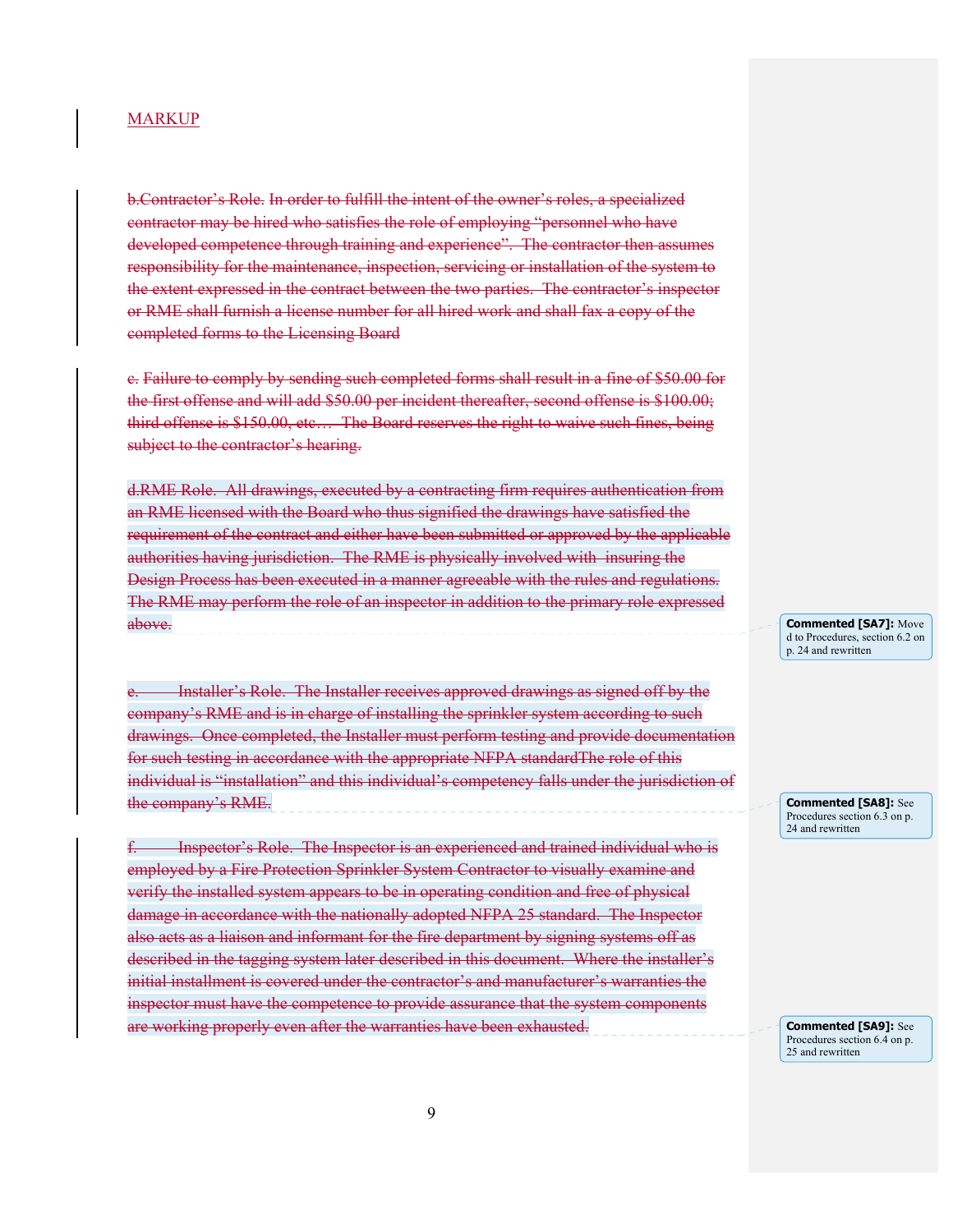## SECTION 4: REGISTRATION, AND LICENSING, FEES

4.1. A licensee shall not knowingly mischaracterize a competitor's product.

4.2 Alteration of The falsification of a Ccertificates of registration or Llicense. Alteration of such documents or permit renders them document invalid and is the basis grounds for administrative action pursuant to A.C.A. §§ 20-22-601 et seq. to Act 743 of 1977 as amended.

4.3. i. Each certified firm shall have at least one full-time licensed RME who shall be properly equipped to perform the act or acts authorized by its certificate. Upon termination of the registered-certified firm's RME, the firm shall submit notify to the Board, in writing, within forty-eight (48) hours of the termination. The firm must and have a full--time employee submit for aapply to the Board for an-new RME license within thirty (30) days of the termination.

4.4.ii. Certificate holders Certified firms shall be held responsible for the acts of their agents and employees for purposes of these rules, including the taking of administrative action by the Board.

4.5. A certificate of registration or license may be denied, suspended, revoked, nonrenewed, or otherwise penalized if, after notice and public hearing, the Board finds that a licensee or applicant has violated any of the provisions of Ark. Code Ann. § 20-22-601 et seq. or these rules.

h. Minimum Age. A certificate shall not be issued to any person who is under 18 years of age.A license will not be issued to any person who is under 23 years of age.

 $4.6. \div$  Nontransferable. A certificate of registration issued pursuant to these rules  $\pm$ shall not transferable be transferred from one firm to another. iv. Nontransferable. A license is not transferableissued pursuant to these rules shall not be transferred from one person individual to another individual.

 $4.7 \div$  A certificate of registration or license does not authorize anyone engaged in the businessa licensee to enforce these rules or to enter any building or property without the owner's permission.

 $4.8$ .  $\overline{\text{ii}}$ . Licensees shall not permit the use of their license by other persons or firms.

**Commented [SA10]:** Mo ved from former 4.3 and rewritten. Markup shows changes to existing language.

**Commented [SA11]:** Mo ved from former section 4.1.i

**Commented [SA12]:** Mo ved from former Section 4.1.a.ii and rewritten. Markup shows changes to existing language.

**Commented [SA13]:** Mo ved from former Sections 4.1.j. and 4.2.i.iv. and rewritten. Markup shows changes to existing language.

**Commented [SA14]:** Mo ved from former Section 4.2.i.i. and re-written. Markup shows suggested changes to existing language.

**Commented [SA15]:** Mo ved from 4.2.i.ii. and rewritten. Markup shows changes to existing language.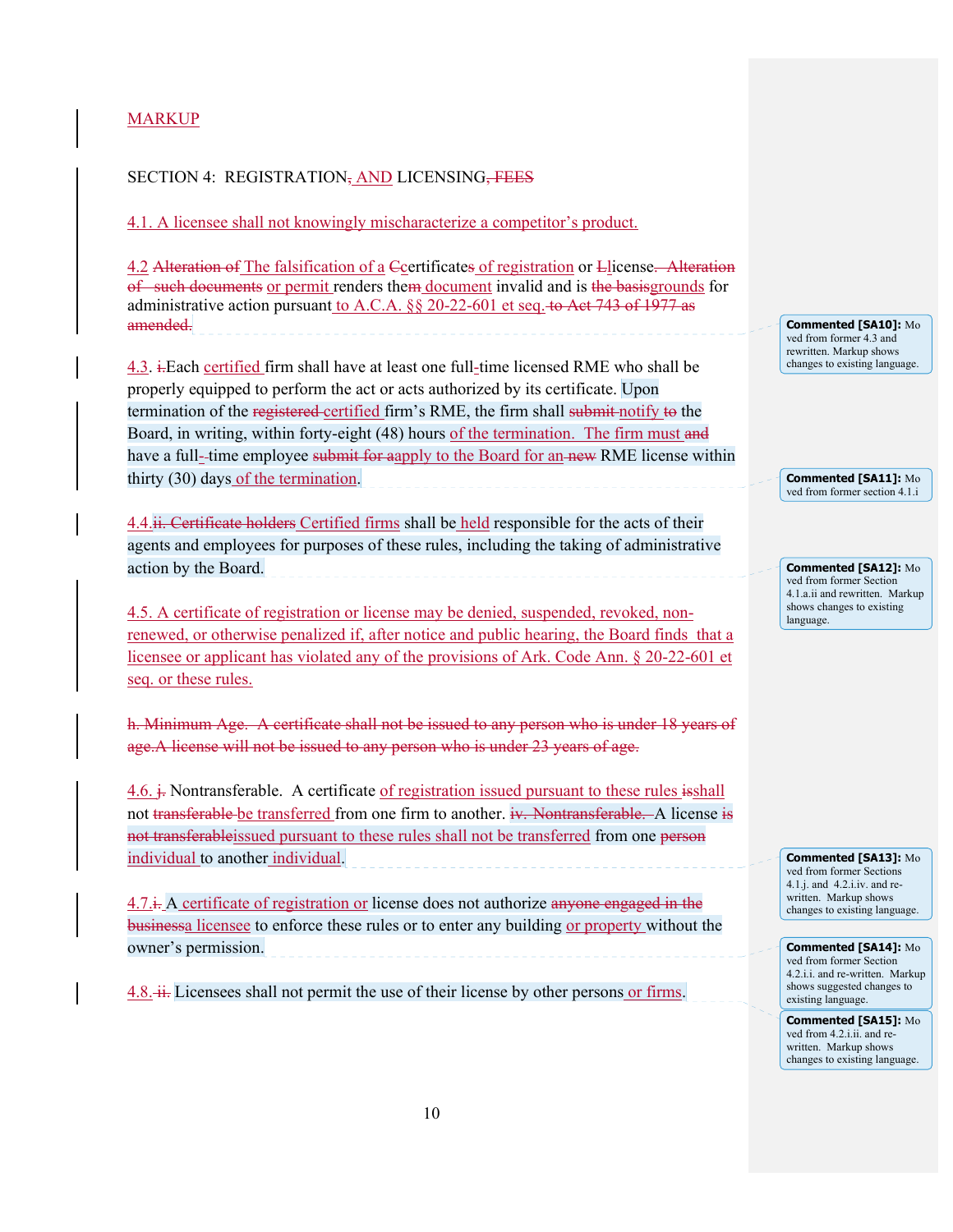4.9. iii. A. A licensee-licensed individual must be shall not engage in any act of the business unless an employeed byof a certified firm and may only work for one certified firm at a time.

B. A licensed individual may perform only those acts authorized by the firm's certificate of registration.

C. A licensee may perform only those acts authorized by his license. D. A certified firm may agree to perform work that the firm is not certified to perform if the firm subcontracts the work to a firm certified by this Board to

perform the necessary work.

4.10.<del>f. Duplicate certificates.</del> For a fee, the Board may issue Aa duplicate certificate of registration, license, or permit to replace one previously issued if the licensee submits to the Board a may be issued upon receipt of written notification statement attesting to the fact that the certificate, license, or permit has been lost or destroyed of the loss or destruction, without delay, accompanied by the required fee.

4.11. Company LicenseFirm – Certificate of Registration.

**Certificate of Registration** 

Required. Each firm engaged in the business shall have a certificate of registration issued by the Board.

> i. Each firm shall have at least one full time licensed RME who shall be properly equipped to perform the act or acts authorized by its certificate. ii. Certificate holders shall be responsible for the acts of their agents

and employees for purposes of these rules, including the taking of administrative action by the Board.

A. The Fire Protection Licensing Board shall not issue no a certificate of registration if the name to a of the firm where the issuance of such license shall bemight confusing confuse to the public. It shall be the duty of the person requesting A firm that intends to apply for a certificate of registration to inquire of should contact the Board concerning the acceptability of the proposed company firm name.

B. A firm that wants to apply for a certificate of registration must submit a written verified application to the Board. The application must be completed in full on the Board's form and submitted as follows:

i. The required fees must be submitted with the application.

**Commented [SA16]:** Mo ved from former Section 4.2.iii. and re-written. Markup shows changes to existing language.

**Commented [SA17]:** Mo ved from former Section 4.1.f. and 4.2.e

**Commented [SA18]:** Mo ved to 4.3

**Commented [SA19]:** Mo ved to 4.4

**Commented [SA20]:** Mo ved from former Section 6.a. and re-written. Markup shows suggested changes to existing language.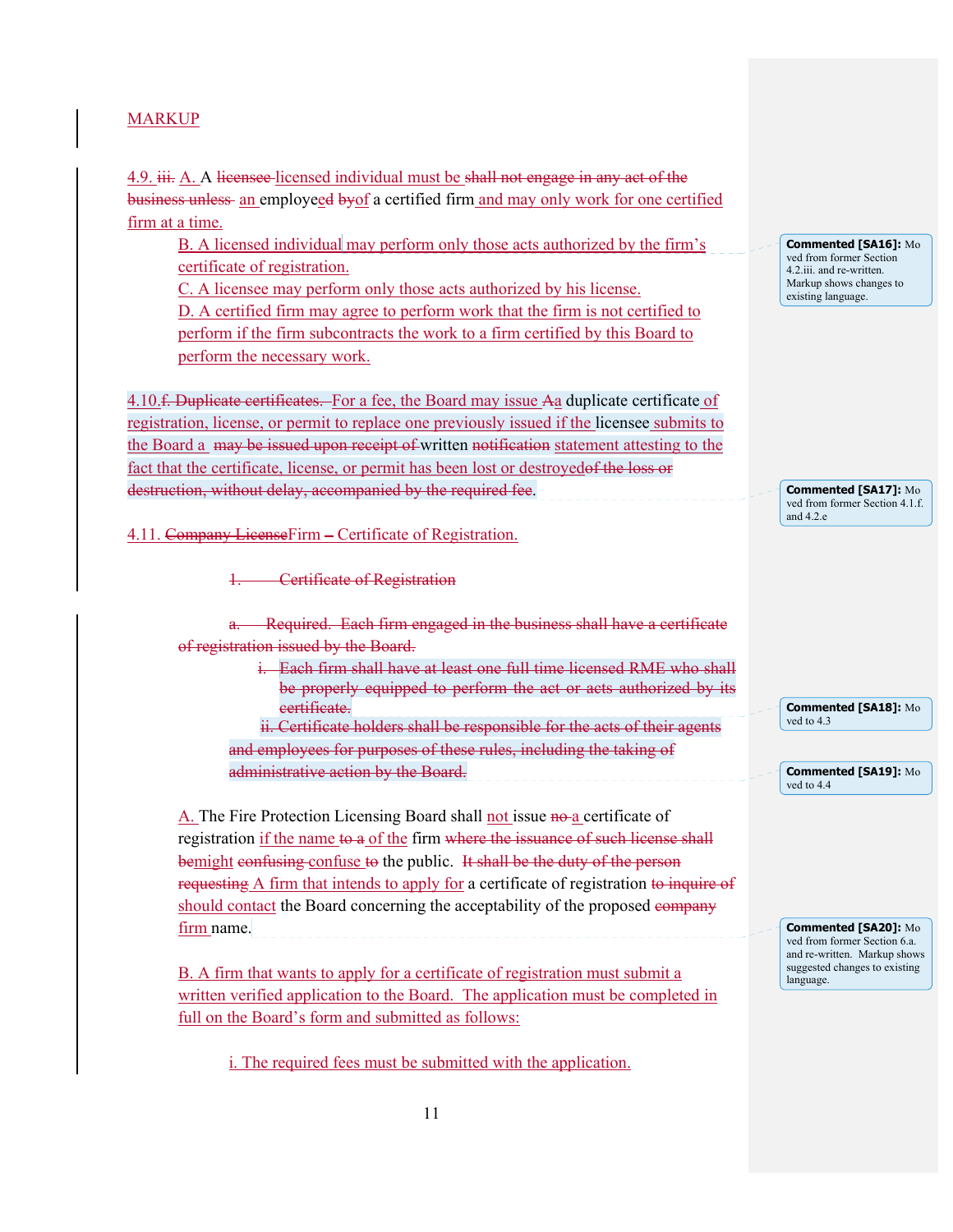ii. If the applicant is a business entity, the application must be accompanied by evidence of registration with the Arkansas Secretary of State.

iii. The application must include an individual application for each employee who is required to be licensed;

iv. The application must include a current copy of the firm RME's NICET certification.

v. The application must include a sample (not a copy) of the firm's service tags and placards. If changes are made to the design of the service tag or placards, a sample of the new version must be forwarded to the Board office. A sample of the current service tag and current placard must be on file with the Board at all times.

vi. The Board shall not issue a certificate of registration under these rules unless applicant files with this office The application must include a copy of the firm's proof of liability insurance declarations page as required in Act 743 of 1977 as amendedthat meets the requirements of Ark. Code Ann. § 20-22-611. Each certified firm shall maintain in force and on file in the Board's office the certificate proof of insurance as required. Failure to do so will be eause for action to suspendgrounds for the emergency suspension of the firm's certificate, pursuant to A.C.A. 25- 15-211.

vii. The application shall alsomust include written authorization by the applicant firm permitting the Fire Marshal or representativeany person authorized by the Board to enter, examine and inspect any premises, building, room or establishment used by the firm in order for the Board applicant while engaged in the business to determine compliance with the provisions of Act 743 of 1977 as amendedBoard's statutes and rules.

viii. iv. ApplicationsThe application must be signed by the sole proprietor, by or each partner, of a partnership or by an officer of athe corporation or organization

**Commented [SA21]:** Mo ved from former Section 4.4.b (i. and ii.) and rewritten. Markup shows changes to existing language.

**Commented [SA22]:** Mo ved from former Section 4.4.a.iv

**Commented [SA23]:** Mo ved from former Section 4.4.a.iv and reworded .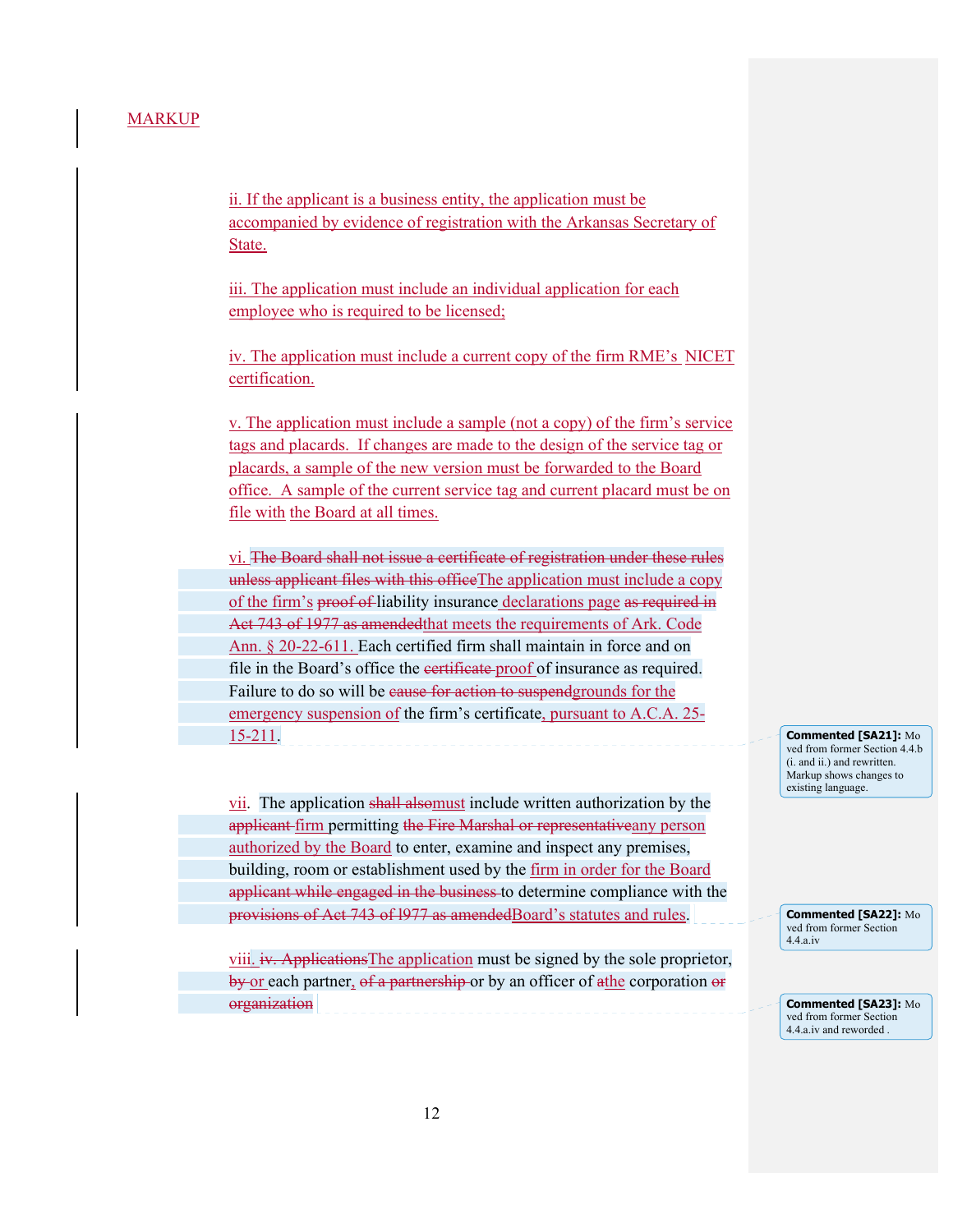C. When all requirements are met, the Board will issue a certificate of registration for a firm's main office and also for any branch office(s) with the respective name and address specified on the certificate. A certified firm must pay a fee for each additional certificate of registration issued to a branch office.

b. Business Location. A specific location shall be maintained by each certified firm which shall be indicated on the certificate.

D. e. The certified firm must post at each location the certificate of registration for that particular location. Posting. Each certificate shall be posted conspicuously on the premise.

e. Change in corporate Officers. Any change of corporate officers must be reported in writing to the Board within fourteen (14) days. This change does not require a revised certificate.

f. Duplicate certificates. A duplicate certificate may be issued upon receipt of written notification of the loss or destruction, without delay, accompanied by the required fee.

E.g. Revised certificate. If a certified firm changes the The change of a firm's name, location or mailing address, or phone number of any of its locations, requires a revised certificate. Certificates requiring changes must be surrendered the firm shall notify to the Board within fourteen  $(14)$  days after the change by submitting the required form and paying requiring the revision. The certificate holder must submit written notification of the necessary change with the surrendered certificate accompanied by the required fee. If necessary, the Board will then issue a new certificate of registration and new individual license(s) that reflect the new information.

F.d. Change in ownership. The change of a firm's ownership invalidates the current certificate. To assure continuance of the business, A firm must submit an application for a new certificate must be submitted to the Boardat least fourteen (14) days prior to such changea change in ownership, accompanied by the required fee.

 i. If the firm's name changes as a result of the change in ownership, the firm must submit with the application all documentation described in Section 4.11.B. Upon approval, the Board will issue a new certificate of registration to the firm and new individual licenses to the licensed employees that reflect the firm's new name.

**Commented [SA24]:** Mo ved to 4.10 on p. 11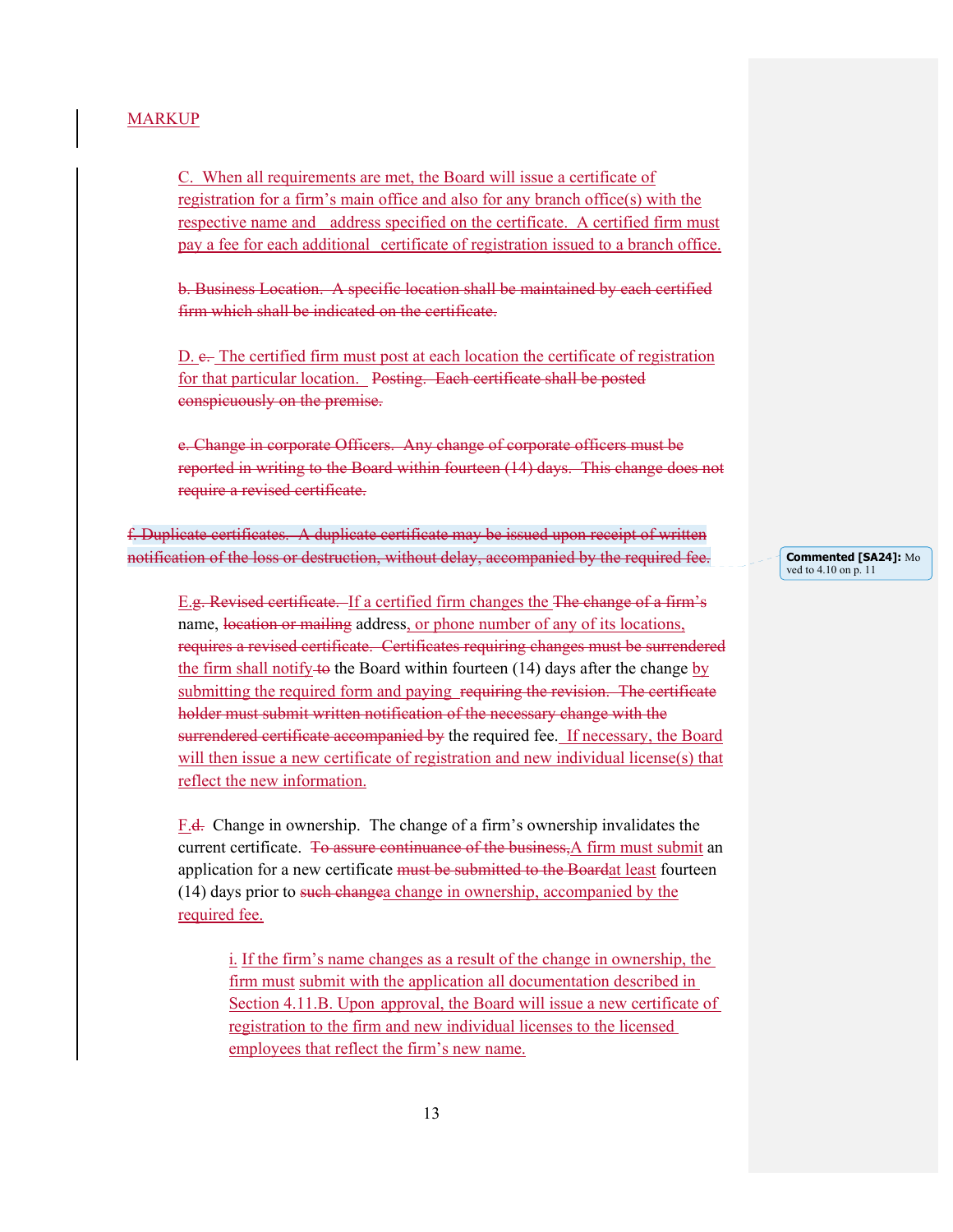ii. If the firm's name does not change, the firm must submit all documentation described in Section 4.11.B. except for the individual license applications in 4.11.B.iii. Upon approval, the board will issue a new certificate of registration to the firm and the individual licensees may continue to operate under their existing licenses.

h. Minimum Age. A certificate shall not be issued to any person who is under 18 years of age.

i. Termination of Registered firm's RME. Upon termination of the registered firm's RME, the firm shall submit to the Board, in writing, within forty-eight (48) hours and have a full time employee submit for a new RME license within thirty (30) days.

j. Nontransferable. A certificate is not transferable from one firm to another.

#### 4.12. Individual License.

A. To be licensed, an individual must be employed by a certified firm, submit the required fee and a fully-completed licensing application using the Board's form, and pass the required examinations.

#### B. Examination.

 i. An applicant must submit his application prior to testing. ii. Examinations shall be given at least once per month at a place to be determined by the Board. Individuals should contact the Board to schedule testing.

 iii. An applicant must pass two open-book examinations, which are: a. An examination, based on NFPA standards and described on the Board's website, to be a fitter or inspector. An applicant for an RME license is not required to take this exam. An applicant must score at least 80% to pass the inspector exam and at least 70% to pass the fitter exam; and

 b. An examination covering these rules and the Board's statutes. An applicant must score at least 80% to pass this exam.

 iv. An applicant who fails an examination may re-take the examination after payment of an exam re-take fee.

**Commented [SA25]:** Mo ved to 4.3. on p. 10

**Commented [SA26]:** Mo ved to 4.6. on p. 10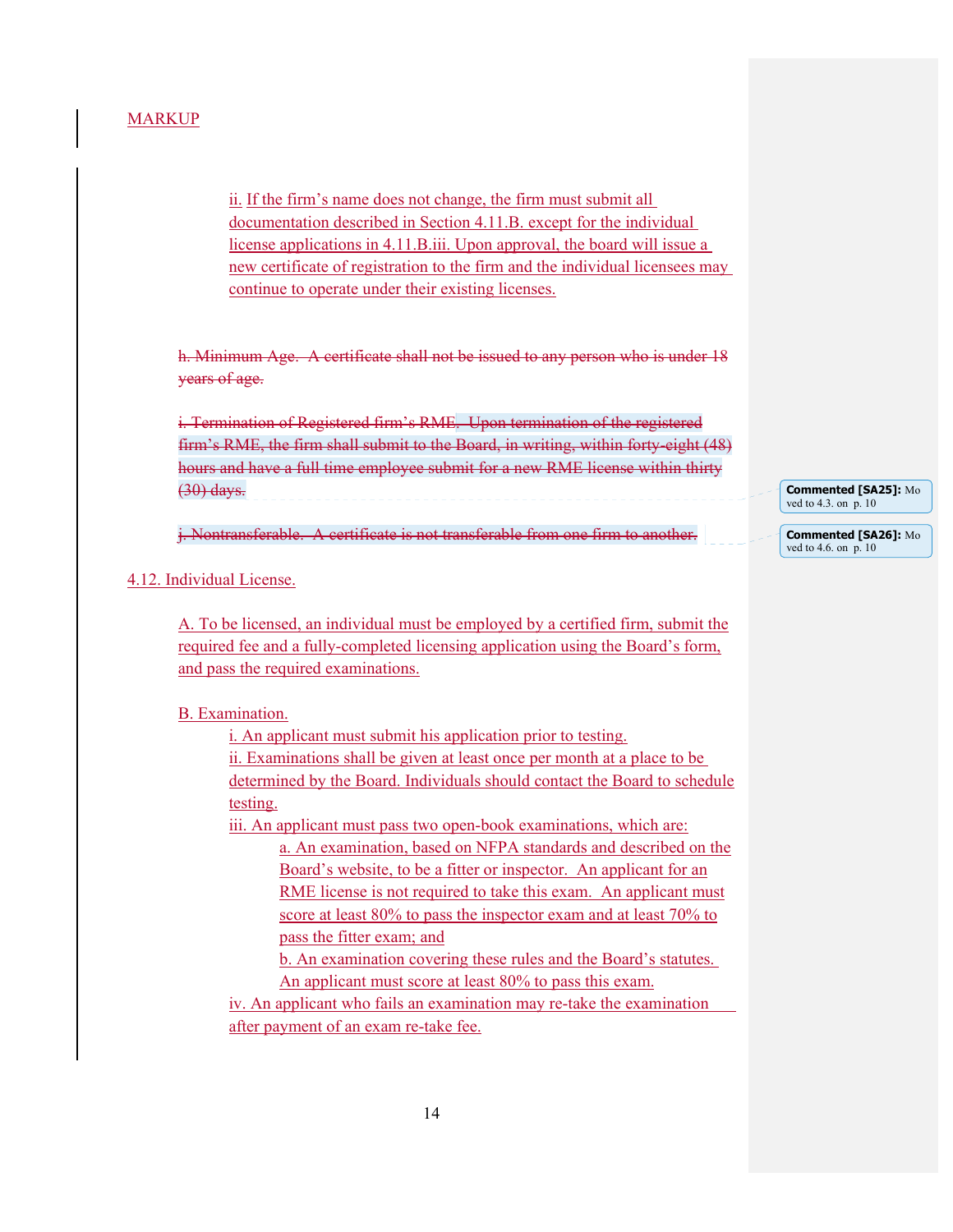C. After all requirements have been met, the Board will issue a wall license and a pocket-sized license (or permit, as applicable) to each individual licensee. c.Posting. The certified firm that employs the licensed individual shall post the license Wall licenses shall be posted conspicuously on the premises of the firm's business primary location. A licensee must keep his pocket license or permit on his person at all times while performing the work for which he is licensed.

D. An individual license may be transferred to a new certified firm by filing a transfer application with the required fees and documents. An authorized representative of the new employing firm must sign the transfer application.

E. An individual licensee shall report any change in home address to the Board within 14 days.

**Responsible Managing Employee or Inspector's License** 

a. Required. Each person designated as a responsible managing employee or Inspector for a Fire Protection Sprinkler System Contractor) must have a license issued by the Board.

b. Full Time Employee. A licensee shall be a full time employee of a certified firm.

c. Posting. Wall licenses shall be posted conspicuously on the premise of the firm's business location.

d. Pocket License. The pocket license is for identification purposed only as long as such license remains valid and the firm reflected on the license employs the license holder.

e. Duplicate License. A duplicate license must be obtained from the Board to replace a lost or destroyed license. The license holder must submit written notification of the loss or destruction without delay accompanied by the required fee.

h. License requiring a change due to a change from one registered firm to another must be submitted in writing to the Board within forty-eight (48) hours.

i. Minimum Age. A license will not be issued to any person who is under 23 years of age

**Commented [SA27]:** Mo ved from former 4.2.c. and rewritten. Markup shows changes to existing language.

**Commented [SA28]:** Mo ved to 4.10 on p. 11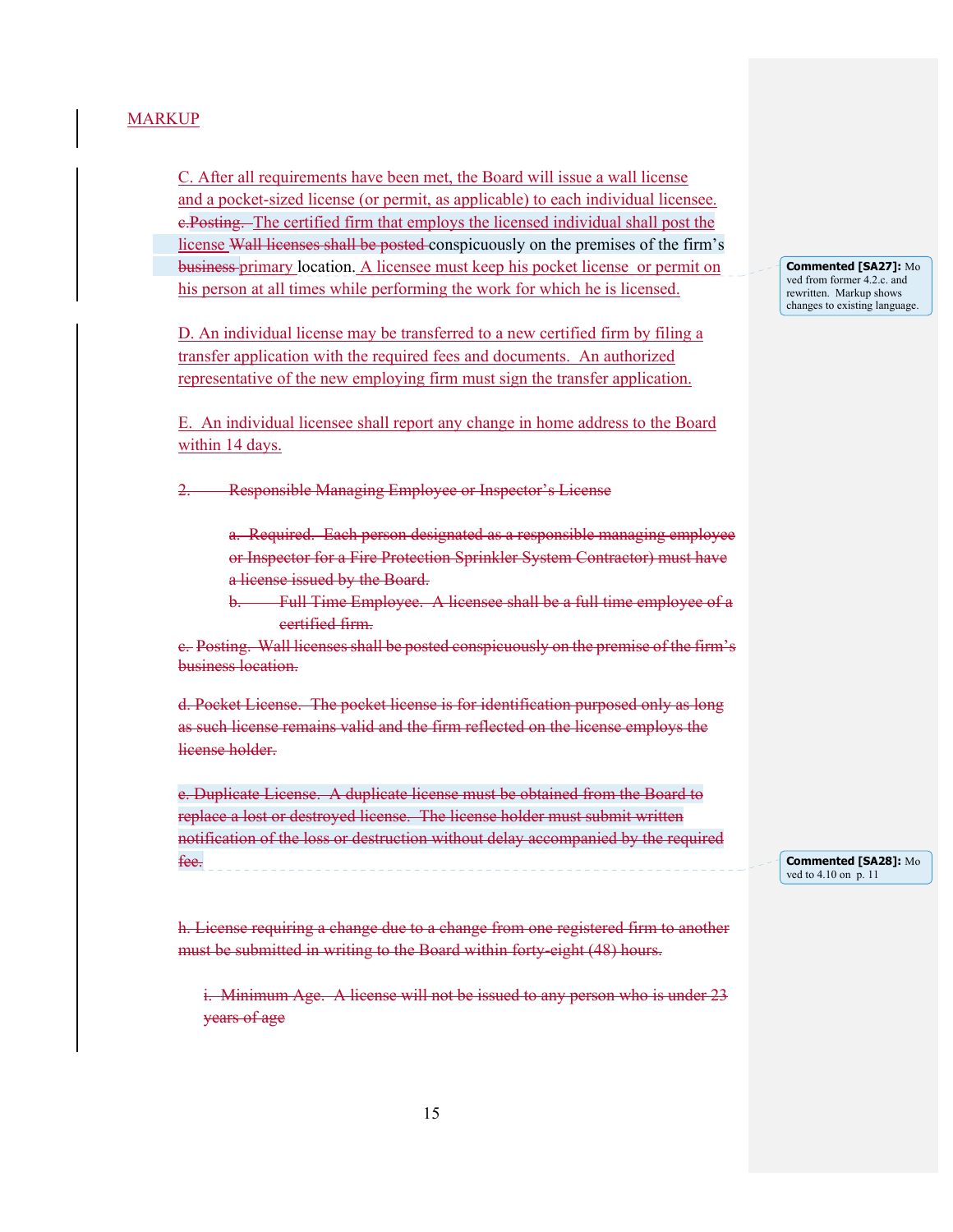c. Inspectors must meet the criteria outlined in Exhibit F, Table A unless waived, taken exception to, or otherwise deemed equivalent as determined by the Board.

#### **Restrictions**

A license does not authorize anyone engaged in the business to enforce these rules or to enter any building without the owner's permission. ii. Licensees shall not permit the use of their license by other persons. iii. A licensee shall not engage in any act of the business unless employed by a certified firm. iv. Nontransferable. A license is not transferable from one person to another.

3. Alteration of Certificates or License. Alteration of such documents renders them invalid and is the basis for administrative action pursuant to Act 743 of 1977 as amended.

**Commented [SA29]:** Mo ved to 4.7 on p. 10 **Commented [SA30]:** Mo ved to 4.8 on p. 10

**Commented [SA31]:** Mo ved to 4.6 on p. 10

**Commented [SA32]:** Mo ved to section 4.2 on p. 10 and rewritten

#### 4. Applications.

a.Certificate of Registration.

i. [omitted]

ii. [omitted]

iii. Applications for certificates shall be in writing on forms provided by the Board and accompanied by the required fee.

iv. Applications must be signed by the sole proprietor, by each partner of a partnership or by an officer of a corporation or organization and where applicable, accompanied by evidence of registration as an Arkansas Corporation or evidence of registration with the Arkansas Secretary of State as a foreign corporation. The application shall also include written authorization by the applicant permitting the Fire Marshal or representative to enter, examine and inspect any premises, building, room or establishment used by the applicant while engaged in the business to determine compliance with the provisions of Act 743 of l977 as amended.

b. Insurance Required.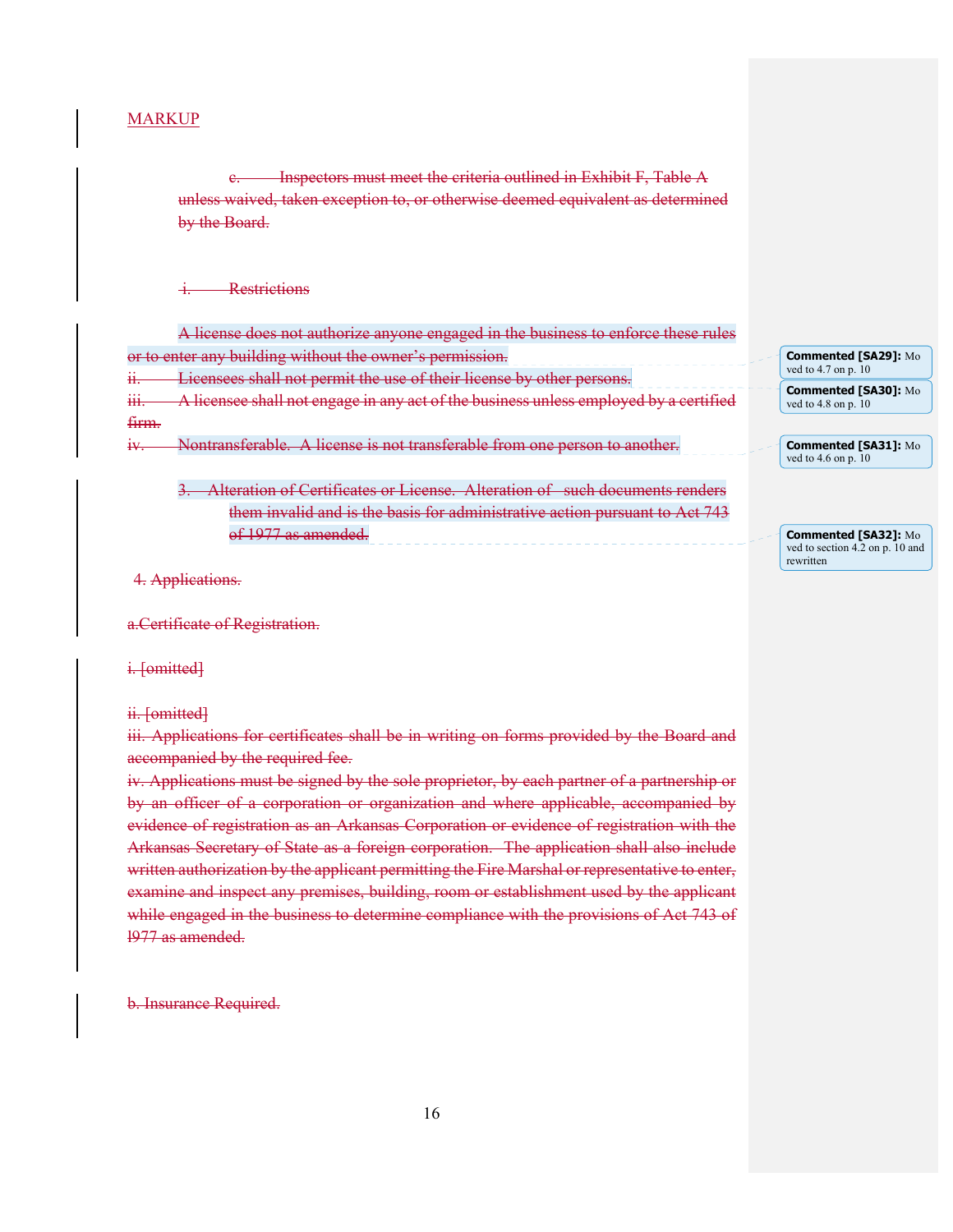i. The Board shall not issue a certificate of registration under these rules unless applicant files with this office proof of liability insurance as required in Act 743 of 1977 as amended. ii.Each certified firm shall maintain in force and on file in the Board's office the certificate of insurance as required. Failure to do so will be cause for action to suspend the firm's certificate.

F. e. Responsible Managing Employee License.

i. Original and renewal applications for a license from an employee of a firm engaged in the business shall be on forms provided by the Board and accompanied by the required fee.

 One of the following documents must accompany the an RME license application: to evidence technical qualifications for a license.

> i. A copy of the applicant's current NICET Level III or Level IIV Certificate or Wallet Card for fire protection automatic sprinkler system layout; or

A copy of NICET's notification letter regarding the applicant's successful completion of the examination requirements for certification at Level III for fire protection automatic sprinkler system layout.

**Individuals applying for a license on or before October 1, 1998 without** completing NICET Level III examination requirements may be issued a license if they otherwise qualify, according to the provisions of Section 6F (3) of Act 702 of 1985. At the time of renewal of such license, applicant must accompany the renewal application with a copy of NICET's notification letter regarding the applicant's successful completion of the examination requirements for certification at Level III.

ii. 3.A copy of a diploma showing the completion of a Bachelor of Science Degree in Fire Protection Engineering (or Engineering Technology) from a recognized institution, along with a signed affidavit from an Arkansas

 licensed sprinkler contractor stating the individual has a minimum of three  $(3)$  years subsequent experience in fire sprinkler layout.; or

iii. Evidence of certification by a program approved by the Board.

G. Inspector License.

| Commented [SA33]: Mo              |
|-----------------------------------|
| ved to $4.11 \dots B$ vi on p. 12 |

**Commented [SA34]:** Mo ved to 4.11.B.vi on p. 12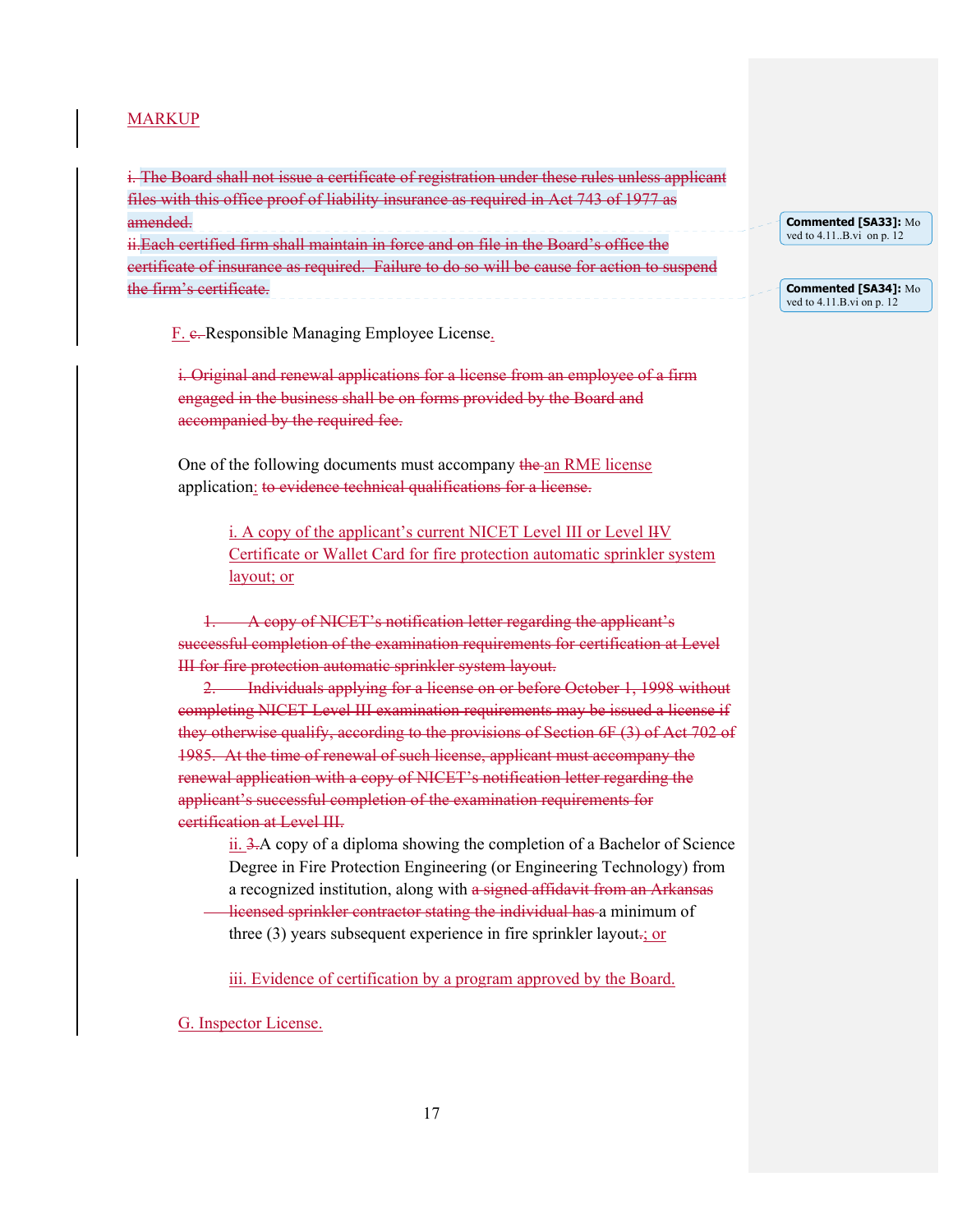If an individual was licensed as an inspector on or before the effective date of this rule, the Board will consider that individual to meet the requirements for an inspector's license as described in subsection H. below.

H. Inspector or Fitter License.

One of the following documents must accompany an inspector or fitter application:

> i. An Inspector or Fitter License Affidavit, which must be signed by the firm's RME testifying to the competency of the individual's training and having 6,000 hours of experience with fire protection sprinkler systems; or

> ii. Proof of completion of an approved three (3) year apprenticeship program with the US Dept. of Labor Fire Sprinkler Fitter Program in order to obtain a Fitter License.; or

 iii. A minimum of a NICET Level II in Inspection and Testing of Water- Based Systems certificate or wallet card; or

iv. Evidence of certification by a program approved by the Board.

I. Apprentice Permit.

New employees of certified firms may apply for an apprentice permit by submitting the required application and payment of the required fee.

> i. An apprentice must apply for a permit within sixty days of initial employment by the firm.

ii. The permit shall be valid for one (1) year from the date of issuance and may not be renewed. An apprentice shall not continue to work as an apprentice after his permit expires.

iii. An apprentice, under the direct supervision of a licensee authorized to perform the work, may perform the work allowed by his firm's certificate of registration.

iv. All requirements applicable to licenses also apply to apprentice permits unless these rules state otherwise.

J. Reciprocity

i. Required Qualifications. An applicant applying for reciprocal licensure shall meet the following requirements:

 a. The applicant shall hold in good standing in another U.S. jurisdiction a license that is substantially similar to the type of license for which the individual is applying in Arkansas;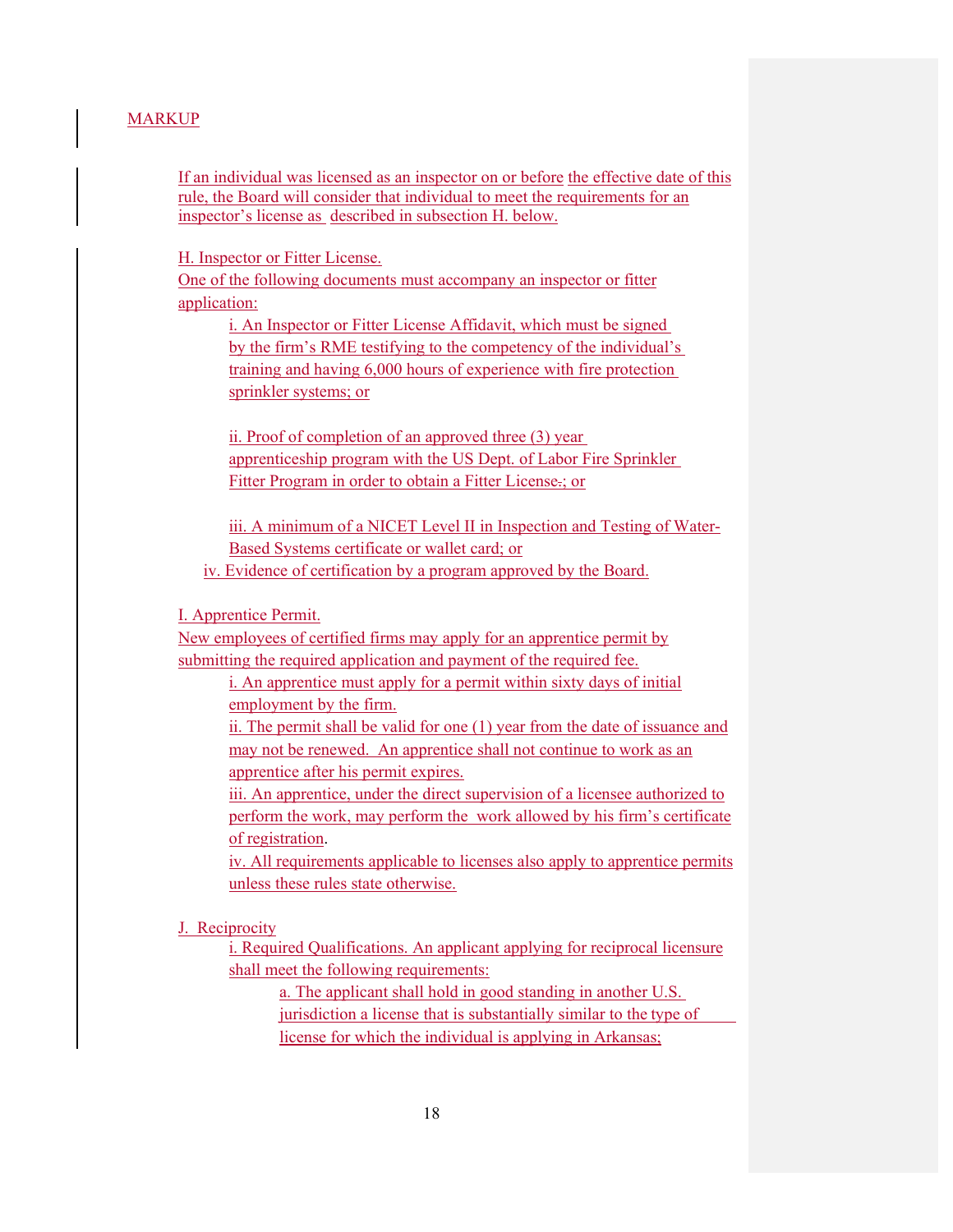b. The applicant shall hold his or her occupational licensure in good standing;

c. The applicant shall not have had a license revoked for:

(1) An act of bad faith; or

(2) A violation of law, rule, or ethics;

 d. The applicant shall not hold a suspended or probationary license in a U.S. jurisdiction;

e. The applicant shall be sufficiently competent in the fire

protection sprinkler system field.

 ii. Required documentation. An applicant shall submit a fully-executed application, the required fee, and the documentation described below.

a. As evidence that the applicant's license from another

jurisdiction is in good standing and is substantially similar to

Arkansas's, the applicant shall submit evidence of current and

active licensure in that state. The Board may verify this

information online or by telephone.

 b. To demonstrate that the applicant has not had a license revoked for bad faith or a violation of law, rule, or ethics, as required by subsection 4.12.J.i.c., and that the applicant does not hold a license on suspended or probationary status, as required by subsection 4.12.J.i.d.the applicant shall provide the Board with:

(1) The names of all states in which the applicant is currently licensed or has been previously licensed;

(2) Letters of good standing or other information from each state in which the applicant is currently or has ever been licensed showing that the applicant has not had his license revoked for the reasons listed in subsection 4.12.J.i.c. and does not hold a license on suspended or probationary status as described in 4.12.J.i.d. The Board may verify this information online or by telephone.

c. As evidence that the applicant is sufficiently competent in the

fire protection sprinkler system field, the applicant shall pass the

Arkansas state examination.

iii. Temporary and Provisional License

a. The Board's Director shall issue a temporary license immediately upon receipt of the required fee and the documentation required to show that the applicant has a license from another jurisdiction that is in good standing and is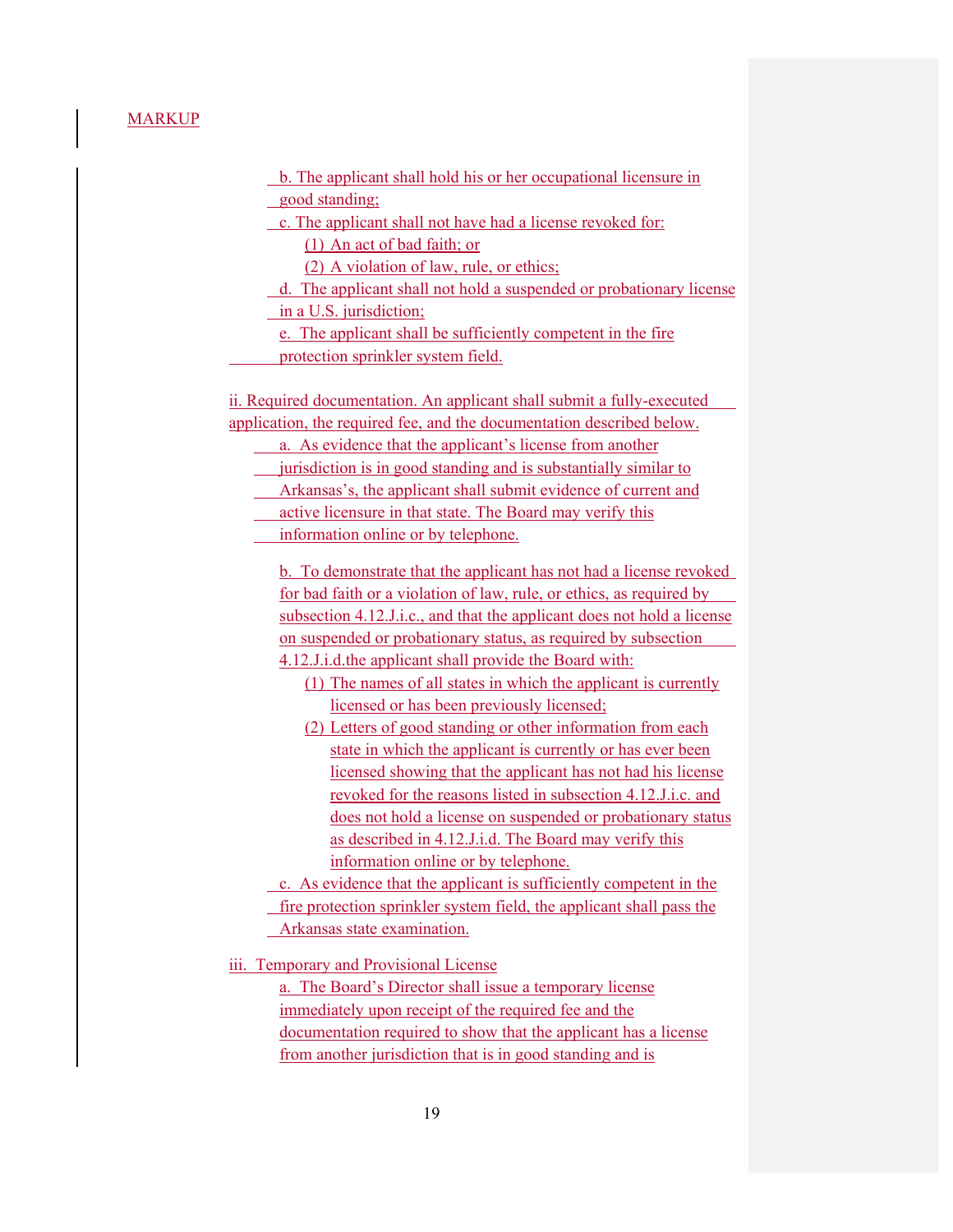| applicant is applying.<br>b. An applicant shall submit a completed the application with all<br>required remaining documentation in order to receive a license.<br>c. The temporary license shall be effective for 90 days or until the<br>Board makes a decision on the application, whichever occurs first.<br>K. Applicants from States that Do Not License Profession.<br><i>i. Required Qualifications. An applicant from a state that does not license</i> |
|-----------------------------------------------------------------------------------------------------------------------------------------------------------------------------------------------------------------------------------------------------------------------------------------------------------------------------------------------------------------------------------------------------------------------------------------------------------------|
|                                                                                                                                                                                                                                                                                                                                                                                                                                                                 |
|                                                                                                                                                                                                                                                                                                                                                                                                                                                                 |
|                                                                                                                                                                                                                                                                                                                                                                                                                                                                 |
|                                                                                                                                                                                                                                                                                                                                                                                                                                                                 |
|                                                                                                                                                                                                                                                                                                                                                                                                                                                                 |
|                                                                                                                                                                                                                                                                                                                                                                                                                                                                 |
|                                                                                                                                                                                                                                                                                                                                                                                                                                                                 |
|                                                                                                                                                                                                                                                                                                                                                                                                                                                                 |
| the fire protection sprinkler system field shall meet the following                                                                                                                                                                                                                                                                                                                                                                                             |
| requirements:                                                                                                                                                                                                                                                                                                                                                                                                                                                   |
| a. The applicant shall be sufficiently competent in the fire                                                                                                                                                                                                                                                                                                                                                                                                    |
| protection sprinkler system field; and                                                                                                                                                                                                                                                                                                                                                                                                                          |
| <b>b.</b> Comply with the Board's least restrictive requirements.                                                                                                                                                                                                                                                                                                                                                                                               |
| ii. Required documentation. An applicant shall submit a fully-executed                                                                                                                                                                                                                                                                                                                                                                                          |
| application, the required fee, and the documentation described below.                                                                                                                                                                                                                                                                                                                                                                                           |
| a. As evidence that the applicant is sufficiently competent in the fire                                                                                                                                                                                                                                                                                                                                                                                         |
| protection sprinkler system field an applicant shall:                                                                                                                                                                                                                                                                                                                                                                                                           |
| (1) Pass the applicable examination based on NFPA standards;                                                                                                                                                                                                                                                                                                                                                                                                    |
| and                                                                                                                                                                                                                                                                                                                                                                                                                                                             |
| (2) Pass the Arkansas state examination.                                                                                                                                                                                                                                                                                                                                                                                                                        |
| b. As evidence that the applicant meets the Board's least restrictive                                                                                                                                                                                                                                                                                                                                                                                           |
| requirements, the applicant shall provide proof of the applicable                                                                                                                                                                                                                                                                                                                                                                                               |
| NICET certification.                                                                                                                                                                                                                                                                                                                                                                                                                                            |
|                                                                                                                                                                                                                                                                                                                                                                                                                                                                 |
| 5. Examinations.                                                                                                                                                                                                                                                                                                                                                                                                                                                |
|                                                                                                                                                                                                                                                                                                                                                                                                                                                                 |
| a. Each applicant for a license shall take and pass, with at least 90% grade, an                                                                                                                                                                                                                                                                                                                                                                                |

examination covering these rules. The Board shall set the content, frequency and location covering these rules and Act 743 as amended. In addition to these requirements, Inspectors must pass an examination covering the current editions of NFPA 25 and NFPA 13. b. Applicants not passing the examination must file a re-examination application accompanied by the required fee. c. A person whose license has been expired for two years or more and make application for a new license must take and pass another examination. No examination is required for a license renewed within two year of expiration. **Commented [SA35]:** Mo ved to 4.12.B o p. 14 **Commented [SA36]:** Mo ved to 5.5 on p. 22

SECTION 5. FEE SCHEDULE AND RENEWALSFees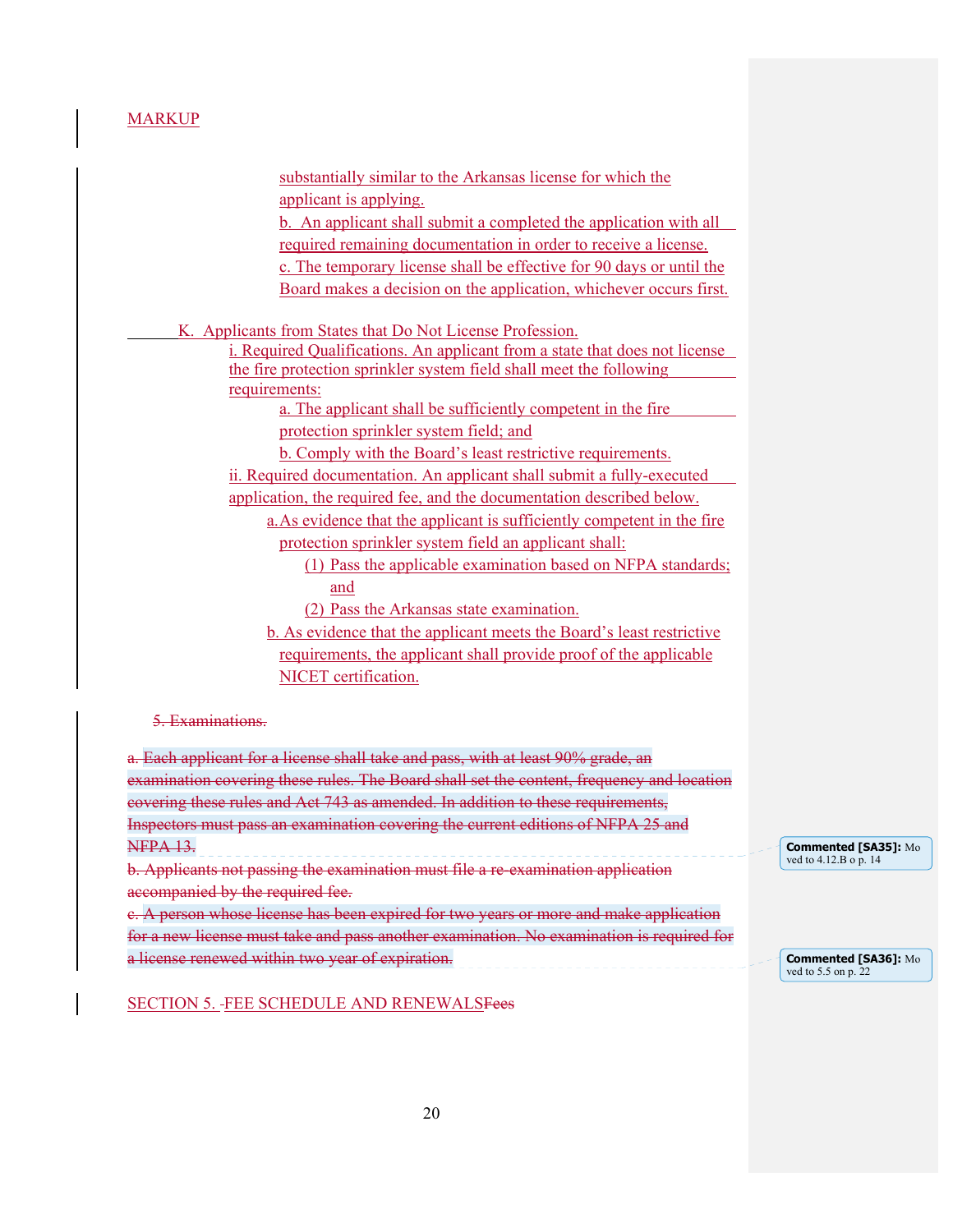5.1. Every fee required in accordance with the provision of Act 743 of 1977 as amended and these by A.C.A. §§ 20-22-601 et seq and these rules shall be paid by money order or check. Money order or check shall be made payable to the Fire Protection Licensing Board.in accordance with instructions on the Board's website.

Fees shall be paid at the office of the Board in Little Rock, Arkansas or mailed to an address specified by the Board. 5.2.c.Fees shall be as follows:

#### **Certificate of Registration**

| <b>Initial Fee</b><br><b>Renewal Fee</b><br><b>Application Fee</b><br>Branch Office (if using a different name)<br>Update/Revision                                                                                                                                                                                                 | \$700.00<br>\$700.00<br>\$100.00<br>\$285.00<br>\$30.00 |
|------------------------------------------------------------------------------------------------------------------------------------------------------------------------------------------------------------------------------------------------------------------------------------------------------------------------------------|---------------------------------------------------------|
| <b>Responsible Managing Employee License</b>                                                                                                                                                                                                                                                                                       |                                                         |
| Initial Fee (which includes 1 <sup>st</sup> exam Fee)<br>Renewal Fee                                                                                                                                                                                                                                                               | \$300.00<br>\$300.00                                    |
| <b>Inspector License</b>                                                                                                                                                                                                                                                                                                           |                                                         |
| Initial Fee (which includes 1 <sup>st</sup> exam Fee)<br>Renewal Fee                                                                                                                                                                                                                                                               | \$150.00<br>\$150.00                                    |
| <b>Fitter License</b>                                                                                                                                                                                                                                                                                                              |                                                         |
| Initial Fee (which includes 1st exam Fee)<br>Renewal fee for Fitter License                                                                                                                                                                                                                                                        | \$50.00<br>\$50.00                                      |
| <b>Apprentice Permit</b>                                                                                                                                                                                                                                                                                                           |                                                         |
| <b>Initial fee for Apprentice Permit</b><br>\$25.00                                                                                                                                                                                                                                                                                |                                                         |
| <b>Other Fees</b>                                                                                                                                                                                                                                                                                                                  |                                                         |
| $\mathbb{R}$ $\mathbb{C}$ $\mathbb{C}$ $\mathbb{C}$ $\mathbb{R}$ $\mathbb{C}$ $\mathbb{C}$ $\mathbb{C}$ $\mathbb{C}$ $\mathbb{C}$ $\mathbb{C}$ $\mathbb{C}$ $\mathbb{C}$ $\mathbb{C}$ $\mathbb{C}$ $\mathbb{C}$ $\mathbb{C}$ $\mathbb{C}$ $\mathbb{C}$ $\mathbb{C}$ $\mathbb{C}$ $\mathbb{C}$ $\mathbb{C}$ $\mathbb{C}$ $\mathbb{$ | 0.00500                                                 |

| Transfer/Change/Duplication           | \$3025.00                |
|---------------------------------------|--------------------------|
| Any changes to Certificate or License | 2000<br><del>ww.an</del> |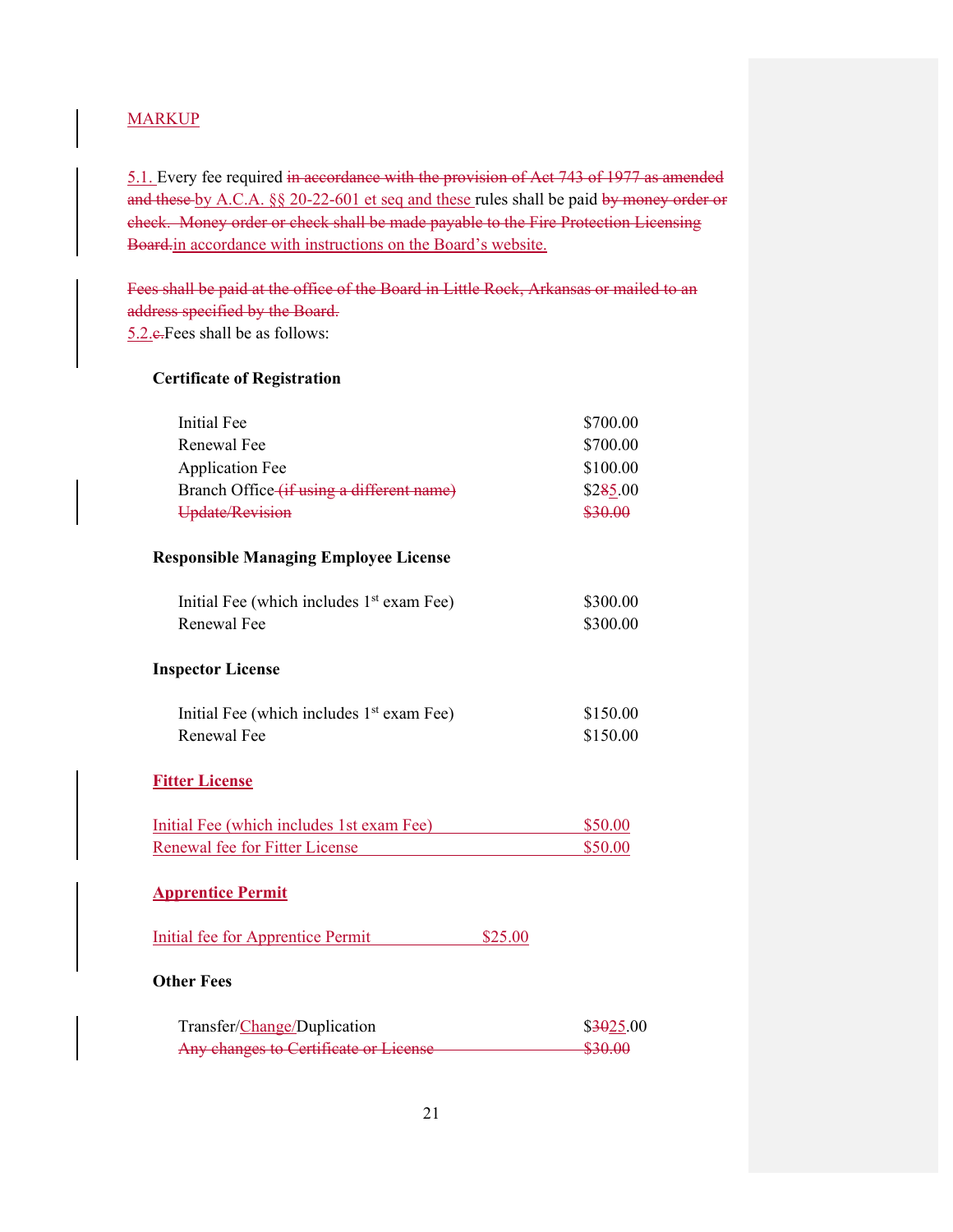#### Examination Retake Fee \$285.00

5.3.d. A certificate of registration and license must be renewed annually before the expiration date of June 30th. The required fees and documentation must be submitted along with each application for renewal. A firm's renewal application must include samples of its current placards and tags.

Late fees are required of all certificates or license holders who fail to submit renewal applications on or prior to their expiration date of June 30.

5.4.e. A renewal application accompanied by a required fee and deposited with the United States Postal Service is deemed to be timely filed, regardless of actual date of delivery, when its envelope bears a legible postmark date which that is on or before the expiration date of the eertificate document being renewed.

5.5.f. A certificate or license expired for two years or more cannot be renewed. A person whose license has been expired for two years or more and make application who applies for a new license must take and pass another examination(s), unless otherwise specified herein.  $\frac{1}{x}$  No examination(s) is required for a license renewed within two years of expiration.

 $5.6g$ . A  $\epsilon$  C certificates, and license, or permit expired for less than two years may be issuedrenewed by payment of a fee, Renewal fees for certificates or licenses expired for less than two (2) years are composed of renewal and late fee and shall be determinedcalculated in accordance with the following schedule:

| Expired 1-90 days    | renewal fee $x$ 1.5 |
|----------------------|---------------------|
| Expired 91-365 days  | renewal fee x 2     |
| Expired 366-729 days | renewal fee x 3     |

Expired 1-90 days  $\frac{1}{2}$  renewal fee + 1/2 initial fee=Total fee due Expired 90-365 days 1 renewal fee  $+1$  initial fee  $-$  Total fee due  $-$ Expired 366 days–2 years –2 renewal fees + 1 initial fee=Total fee due

(Example: 1-90 days Company: **EXERCISE Renewal Fee \$700.00 + \$350.00 - \$1050** RME: Renewal Fee  $$300.00 + $150.00 = $450.00$ Inspector: Renewal Fee  $$150.00 + $75.00 = $225.00$ 

**Commented [SA37]:** Des cribed below in 5.6

**Commented [SA38]:** Mo ved from former 4.5.c and rewritten.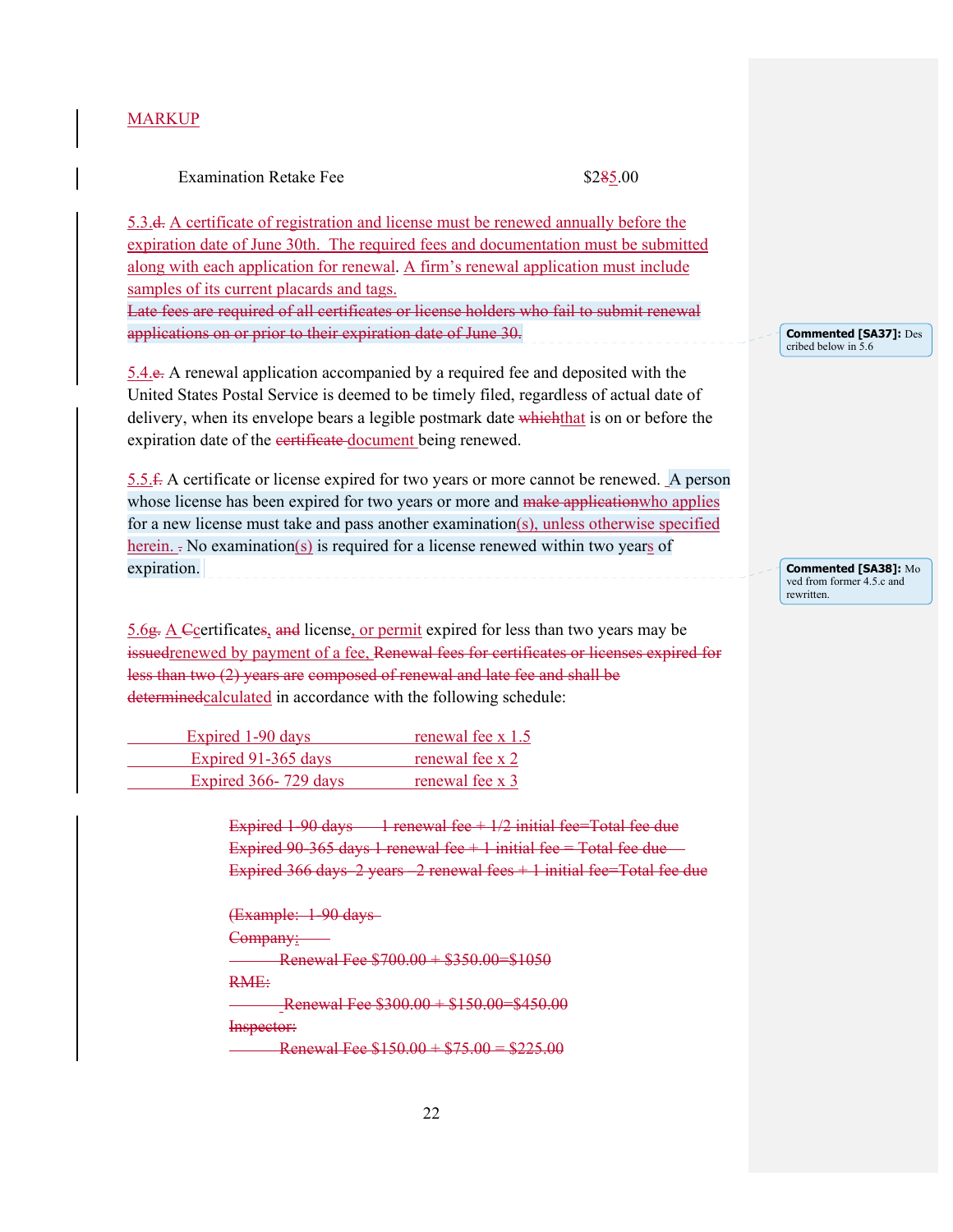#### After two (2) years a company would be treated a a new company. RME(s) and Inspector(s) shall re-test to receive a license.

5.7. Anyone applying for re-licensure who meets the conditions established in A.C.A.§ 17-1-107 and can demonstrate that he or she passed the applicable examination(s) with scores sufficient for licensure at the time the individual's initial license was issued shall not be required to re-take the examination(s) in order to be re-licensed.

#### SECTION 56. PROCEDURES

6.1 Installation, Inspection and Service.

A. a. All sprinkler systems installed under Act 743 of 1977A.C.A. §§ 20-22-601 et seq. as amended shall be under the supervision of a licensed Responsible Managing EmployeeRME and other licensed individuals as addressed in this section.

B. The fire protection sprinkler system firm is responsible for the maintenance, inspection, servicing or installation of a fire protection sprinkler system to the extent those duties are delegated to the firm by the property owner/manager.

C. g. The firm shall keep Ccomplete records shall be kept of the tests and operations of each system. The records shall be available for examination by the Fire Marshal or his representative AHJ...

D.b. Beginning at the demarcation valve where water is used exclusively for fire sprinkler systems installation, testing and or servicing shall be executed performed by a Ffire Pprotection Ssprinkler Ssystem firm Contractor or under the direct supervision, as defined in these rules, thereof and shall be in compliance with the adopted code and standards).

i. Direct Supervision is herein defined as on sight coordination, instruction and evaluation given by the Fire Protection Sprinkler System Contractor designated foreman to ensure that all work is installed per any adopted codes and standards. Such direct supervision includes, but is not limited to, assurance, by inspection, that listed materials and proper restraints are used, such work is flushed, hydrostatic testing of 200 psi for 2 hours is performed, that the work is hydraulically calculated and Contractor's Material and Test Certificates reference any subcontracted

**Commented [SA39]:** Mo ved from former section 5.1.g and rewritten.

**Commented [SA40]:** Mo ved to Definitions section. "direct supervision" also applies to the oversight required for apprentices.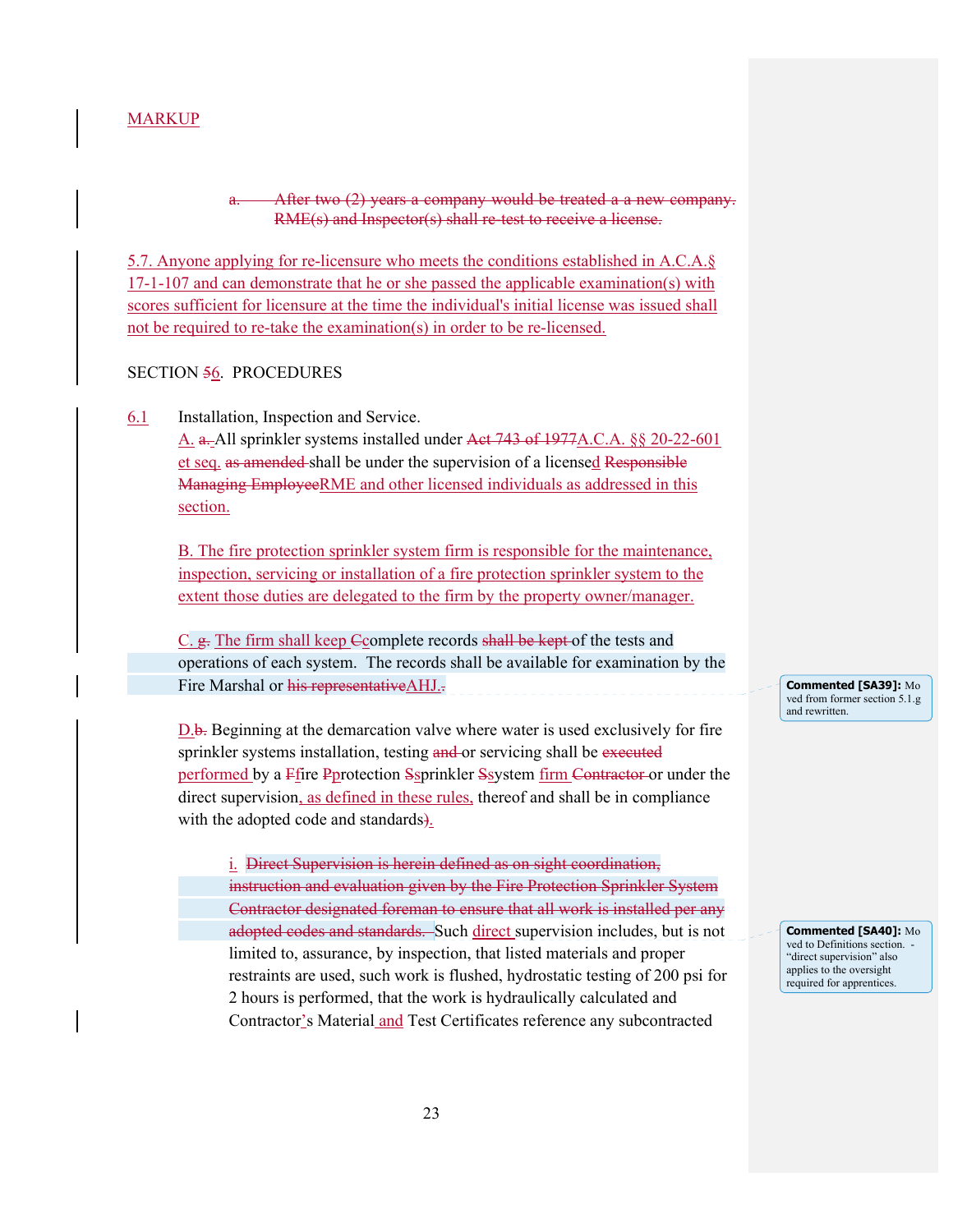work, who performed such work (with all contact information) and the exact scope of such work.

ii. Direct Supervision is not required for the opening or closing of any required trenches or for the actual placement of piping and equipment.

#### 6.2. RME RoleResponsibilities.

A. The RME is responsible for fulfilling the responsibilities described in the definition of "Responsible Managing Employee" and in these rules.

B. The RME is responsible for ensuring that all All plans and drawings, executed by a contracting firm requires authentication from an RME licensed with the Board who thus signified the drawings have satisfied satisfy the requirements of the contract and either have been submitted or approved by the applicable authorities having jurisdictionAHJ.

The RME is physically involved with insuring the Design Process has been executed in a manner agreeable with the rules and regulations.

C. The RME is authorized to may perform the role of anduties of a licensed inspector and fitter in addition to the RME's primary role-expressed above.

D. d.A licensed individual shall distribute The RME is responsible for distributing a eContractor's Materials and Test Certificate as follows:

 i. The certified firm that performed the installation must retain the Ooriginal copy retained by the installing company.; and

ii. Second One copy shall be kept at the site after completion of the installation.

iii. Third copy to be sent to the insurance authority having jurisdiction within ten (10) days after completion of the installation.

iv. Fourth copy of the sent to the Licensing Board.

6.3. Installer's Fitter's Role Responsibilities.

A. A fitter is responsible for fulfilling the responsibilities described in the definition of "Fitter" and in these rules.

B. The Installer fitter receives approved drawings as signed off by the company's RME and is in charge of responsible for installing the sprinkler system according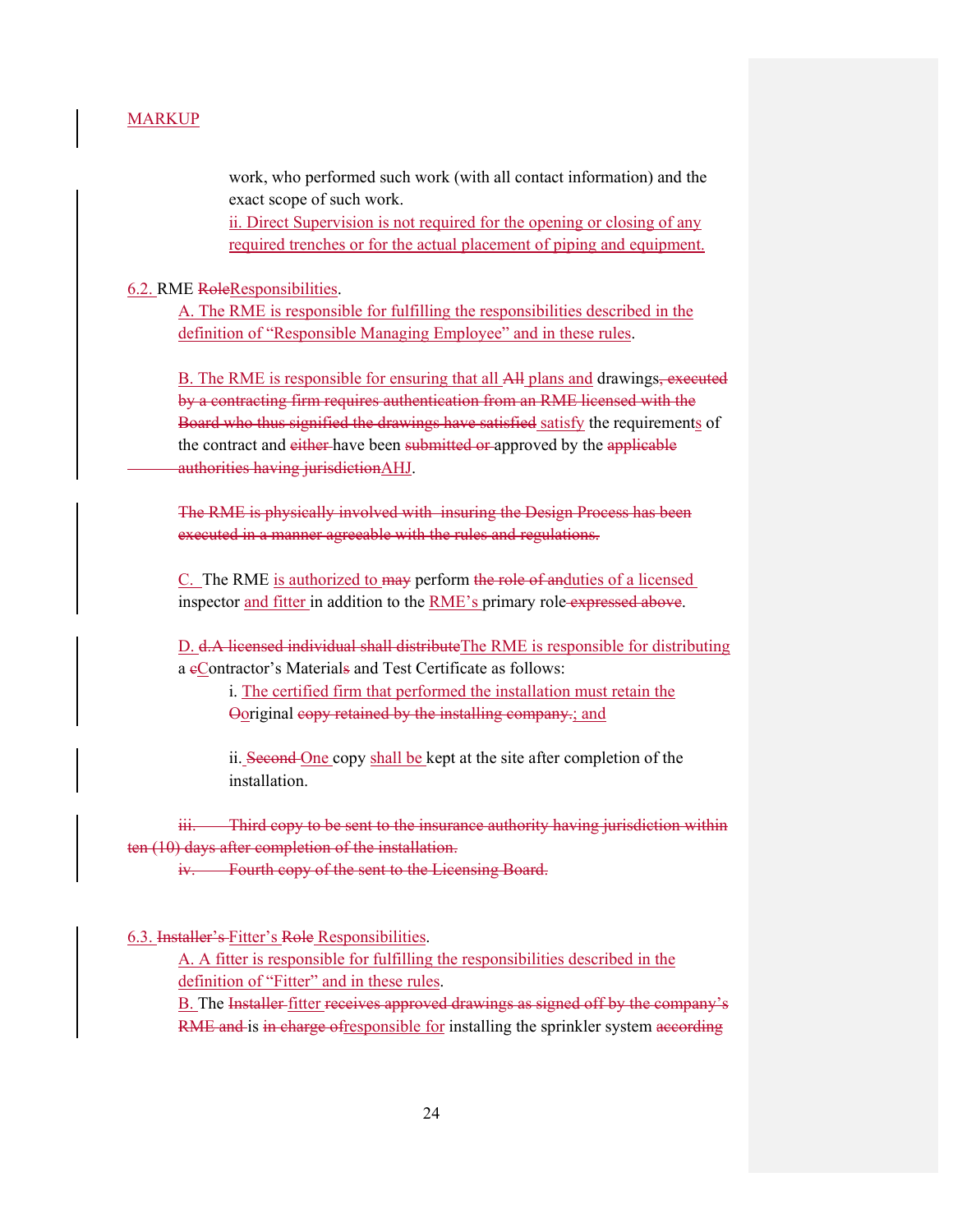to such drawingsin accordance with drawings approved by the firm's RME and in accordance with all applicable rules, codes and standards.

C. At least one licensed fitter shall be onsite when a fire protection sprinkler system is being installed or serviced.

D. Once an installation is completed, the <del>Installer</del> fitter must shall perform testing and provide documentation for such testing in accordance with the appropriate NFPA standard.

E. Once an installation is complete, the fitter is responsible for completing the Contractor's Material and Test Certificate in accordance with the appropriate NFPA standard and for attaching the permanent green installation tag. The role of this individual is "installation" and this individual's competency falls under the jurisdiction of the company's RME.

Installers are to complete the contractor's Material and Test Certificate upon completion of the installation.

6.4. Inspector's Responsibilities.

A. An inspector is responsible for fulfilling the responsibilities described in the definition of "Inspector" and in these rules.

B. e. A licensed inspector, employed by a Ffire Pprotection sSprinkler Ssystem Contractorfirm, shall conduct inspections in compliance with NFPA 25 and shall prepare inspection reports using. (sample Fforms may be obtained from NFPA 25.) The firm shall retain a copy of each inspection report.

C. If a system requires a yellow or red tag, the inspection report shall include the words "Yellow Tag" or "Red Tag" in the upper right hand corner of the first page. D. 1. An inspector shall provide the A written inspection reports shall be completed and copies filed with the following:to the i property .Oowner, occupant or other designated responsible person.  $\ddot{H}$ . Local Fire Authorities having jurisdiction If the system requires a yellow or red tag, the report shall be filed with the AHJ.

The State Licensing Board

2. The AFSA or NFSA sample forms in the Appendix of NFPA 25 are MANDATORY FORMS required by the State of Arkansas when inspecting a fire Sprinkler system. Other inspection forms are not permitted.

Service which includes maintenance, where required, shall be conducted by a Fire Protection Sprinkler System Contractor and in compliance with the appropriate adopted standards.

**Commented [SA41]:** Mo ved to Standards section 3.2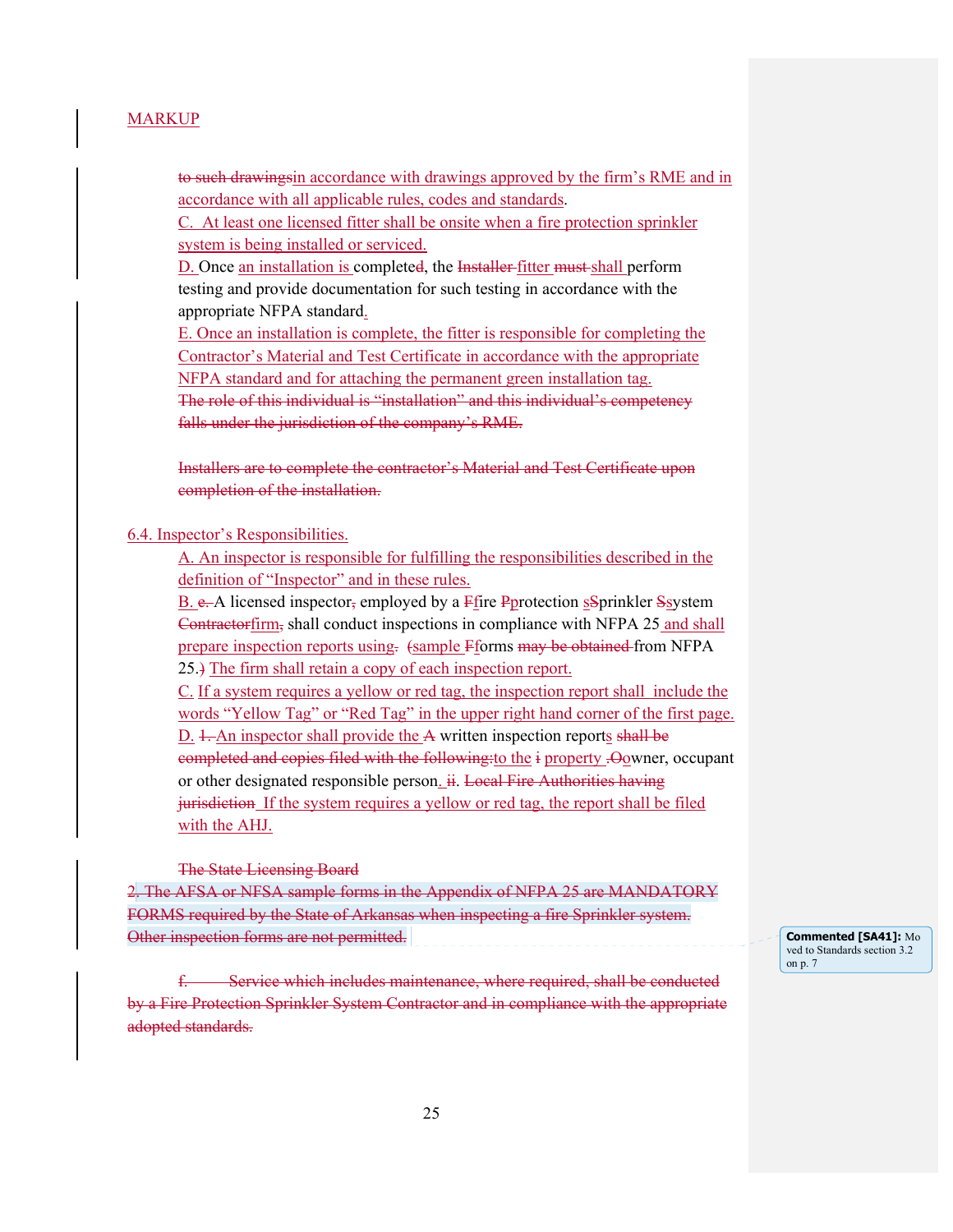g. Complete records shall be kept of the tests and operations of each system. The records shall be available for examination by the Fire Marshal or his representative.

#### $6.5.$  h. Fire-Pumps.

A. Fire Pump installation, inspection and/or testing must be performed or officially supervised by a licensed certified Ffire Pprotection Ssprinkler Ssystem Ffirm Contractor) whose field representative must demonstrate proper training recognized by the Board. using properly licensed employees.

B. A firm may use a distributor or manufacturer's representative to perform these services as long as the representative is supervised by a certified firm.

C. Once the Fire Pump inspection, installation and testing is completed, an AFSA or NFSA form shall be completed. An inspection report shall be, retained on file by the firm, and a copy shall be furnished to the owner, occupant, or other designated responsible person. If the system requires a yellow or red tag, the report shall be filed with the AHJ.

#### i. Backflow Prevention.

Adding Backflow Prevention to Existing Facilities. Where backflow preventers are required to be installed on existing systems, the owner must have the system re-calculated with the loss of the backflow preventer. For pipe schedule systems, the pipe schedule method of evaluating the additional friction loss is acceptable. Backflow Prevention Installation. Due to the necessity for hydraulic calculation, all Backflow Preventers that are installed downstream of the point of demarcation must be installed by a Fire Protection Sprinkler System Contractor and calculated by same Fire Protection Sprinkler System Contractor unless otherwise calculated by an Engineer licensed in the State of Arkansas. Backflow Preventers must be hydraulically calculated at the maximum flow condition for the fire sprinkler system.

Backflow Preventers installed in Force Pump Supply. Per NFPA 20, Backflow preventers must be installed downstream of the fire pump installation unless required to be otherwise by the State Health Department or local municipalities. Such Backflow Preventers shall be listed to accommodate Fire Pump Churn pressure in addition to any other supply pressure obtained for the system.). c.1. A licensed company may elect to utilize a distributor or manufacturer's representative to perform these services provided it is under the supervision of an Arkansas licensed Fire Protection Sprinkler System Contractor. Documentation of proper training and/or a letter from a distributor or **Commented [SA42]:** Mo ved to 6.1.C on p. 23

**Commented [SA43]:** Mo ved from former 5.1.i.c.2 and rewritten. Markup shows changes to existing language.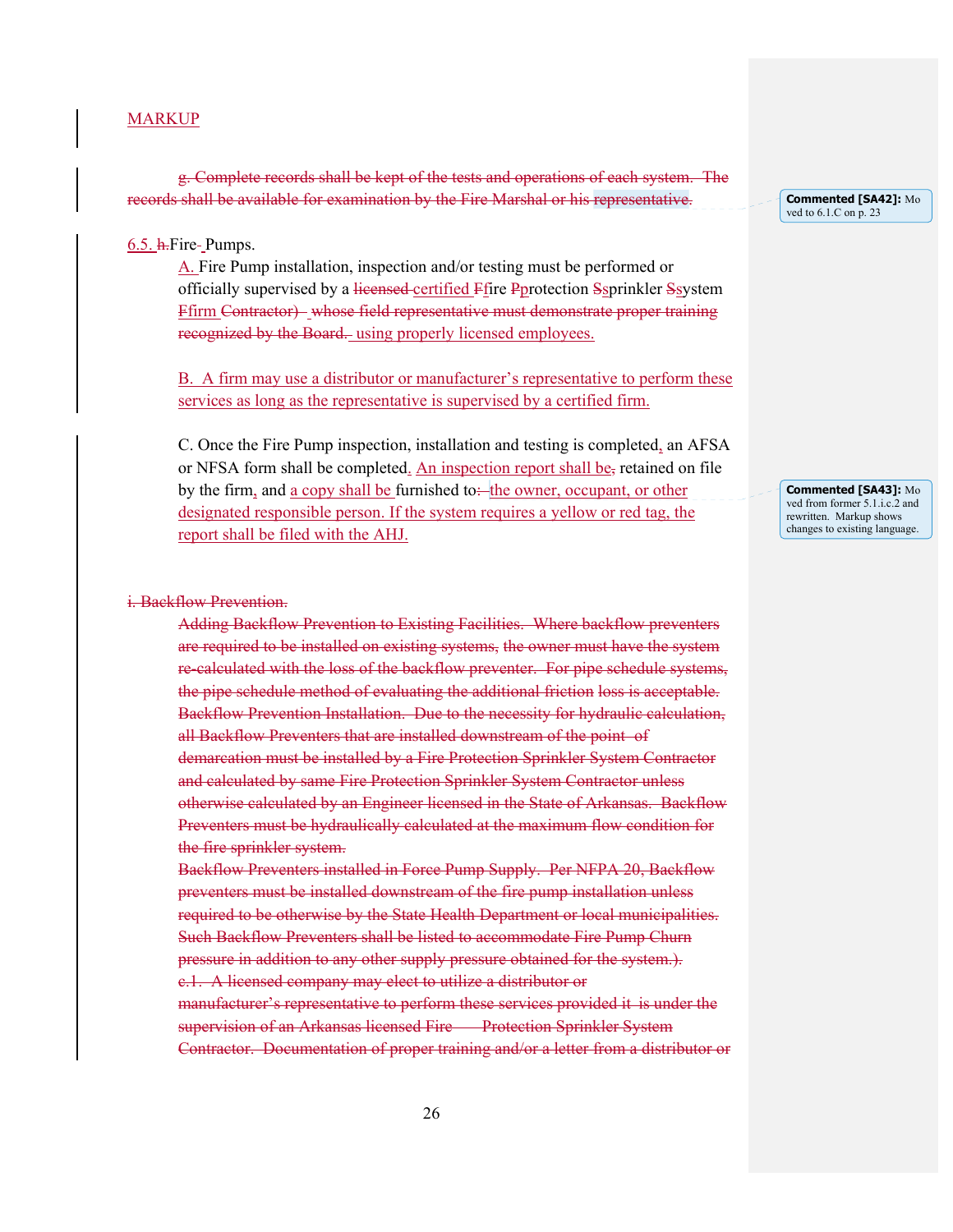manufacturer's representative must be submitted to the Board Reference to Exhibit F Table B.

e.2. Once the Fire Pump inspection, installation and testing is completed an AFSA or NFSA form shall be completed, retained on file by the contractor and furnish to: i. the business owner

ii. the Fire Marshal

**Commented [SA44]:** Mo ved to 6.5.C on p. 26

j. Stand pipes shall be installed by a licensed Fire Protection Sprinkler System Contractor per Act 1073 of 2003.

k. Multipurpose system are residential type systems where domestic plumbing and fire sprinkler work are highly integrated. Any fire sprinkler portion of such system must be performed by a licensed Fire Protection Sprinkler System Contractor or under the direct supervision , as defined in Section 5.1.b. (Reason: AFSA's concern relating to the integrity of such systems as relayed in a specially issued white paper on the subject. It is probably in the best interest of our industry to disallow these systems, but if we do, concern has been expressed that such systems may find a back door through the plumbing law.

l. Elevator Safety falls under the jurisdiction of the Arkansas Department of Labor, Elevator Safety Division and shall adhere to Rules and Regulations adopted by the Arkansas Elevator Safety Board. Although NFPA 13 allows the omission of fire sprinklers meeting ASME/ANSI A17.1 requirements, the portion of this document dealing with the installation of pipes in hoistways and machine rooms, namely ASME/ANSI A17.1a of 1998, rule 102.2 (now replaced by the equivalent reference from the 2004 edition), list 5 requirements which, alongside additional concerns of the Elevator Safety Division, can be satisfied by following the guideline shown below:

Elevator Pits require fire sprinklers due to the accumulation of debris in the pit. Such fire sprinklers require a shutoff valve with a tamper switch, but do not require any monitoring of flow. The supply shall not enter the elevator shaft more than 6" above the finished floor level and once entering must tightly hug the wall of the pit (ideally not on the same wall as the hydraulic equipment). The elevator sprinkler shall be Intermediate temperature, Ordinary Response and located 16" to 20" above the pit floor.

> Elevator Machine Rooms require both shutoff valves with temper switches AND a flow switch to be wired by a licensed alarm company IF shunting is required. The water flow switch shall be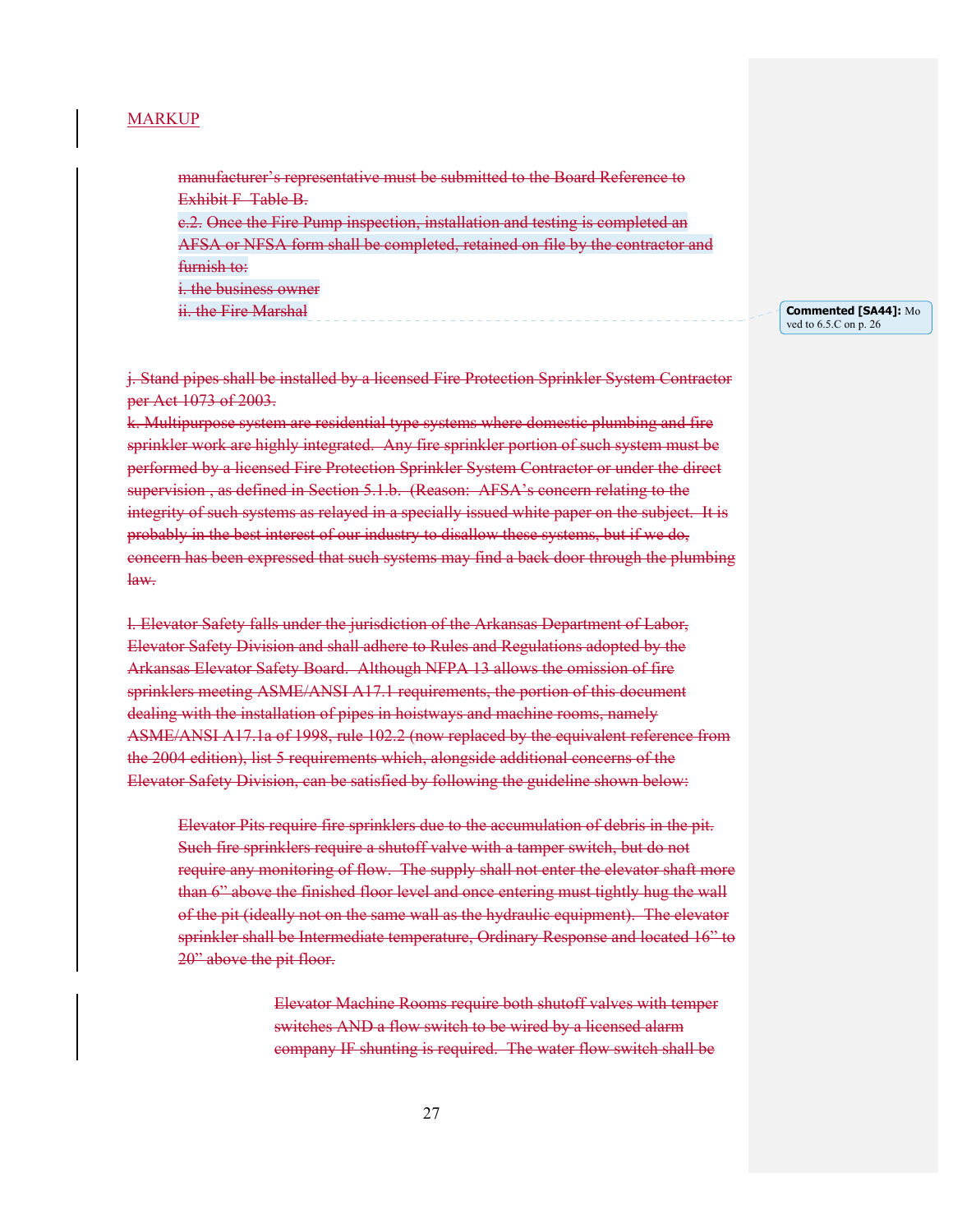set to Zero Delay in order to shunt the main power supply and Car Lighting Circuit. All flow switches must be testable (if providing a plugged outlet, place the outlet at least 1 foot away from the water flow switch where conditions allow). The Elevator Machine Room sprinkler shall be 175 deg to 225 deg, Ordinary Response, giving the 135 degree heat detector time to return the elevator to the designated floor with open doors, remaining in place, until Phase II Recall initiated by the Elevator's keyed switch. The time delay between heat sensor activation and higher response time and higher temperature rated fire sprinkler allows electrical power to shut down prior to fire sprinkler activation. See Exhibit G.

Sprinklers shall not be required in the tops of elevators unless required by NFPA 13 (i.e. for Freight Elevators). If a fire sprinkler is installed in the hoistway, it shall be installed as specified for the Elevator Machine Room and a heat detector at the top of the hoistway shall perform the same shunting functionality as described for the Machine Room.

- The Department of Human Services (DHS) does not recognize concessions made by the codes and standards with regards to Fire Retardant Treated Wood (FRTW) and therefore, where projects fall under the jurisdiction of DHHS, please consult with the Director of Human Services, prior to attempting such work.
- Engineers, Fire Officials, Insurers, and other AHJs are the recognized interpreters of Codes and Standards adopted by this Board and govern the parameters of design for which the Fire Protection Sprinkler System Contractor and RME are responsible for fulfilling.

2. Sprinkler System Plans.

 d. Sprinkler working plans and hydraulic calculations shall be submitted to, a reviewing authority where applicable, for all systems installed in a building prior to completion of installation.

 e.Subsequent alterations or additions shall be legibly noted on updated plans. When an alteration consists of 20 sprinklers or less and all floor areas were calculated with such alterations accounted for, updated plans are not required. Updated plans are required for all alterations consisting of more than 20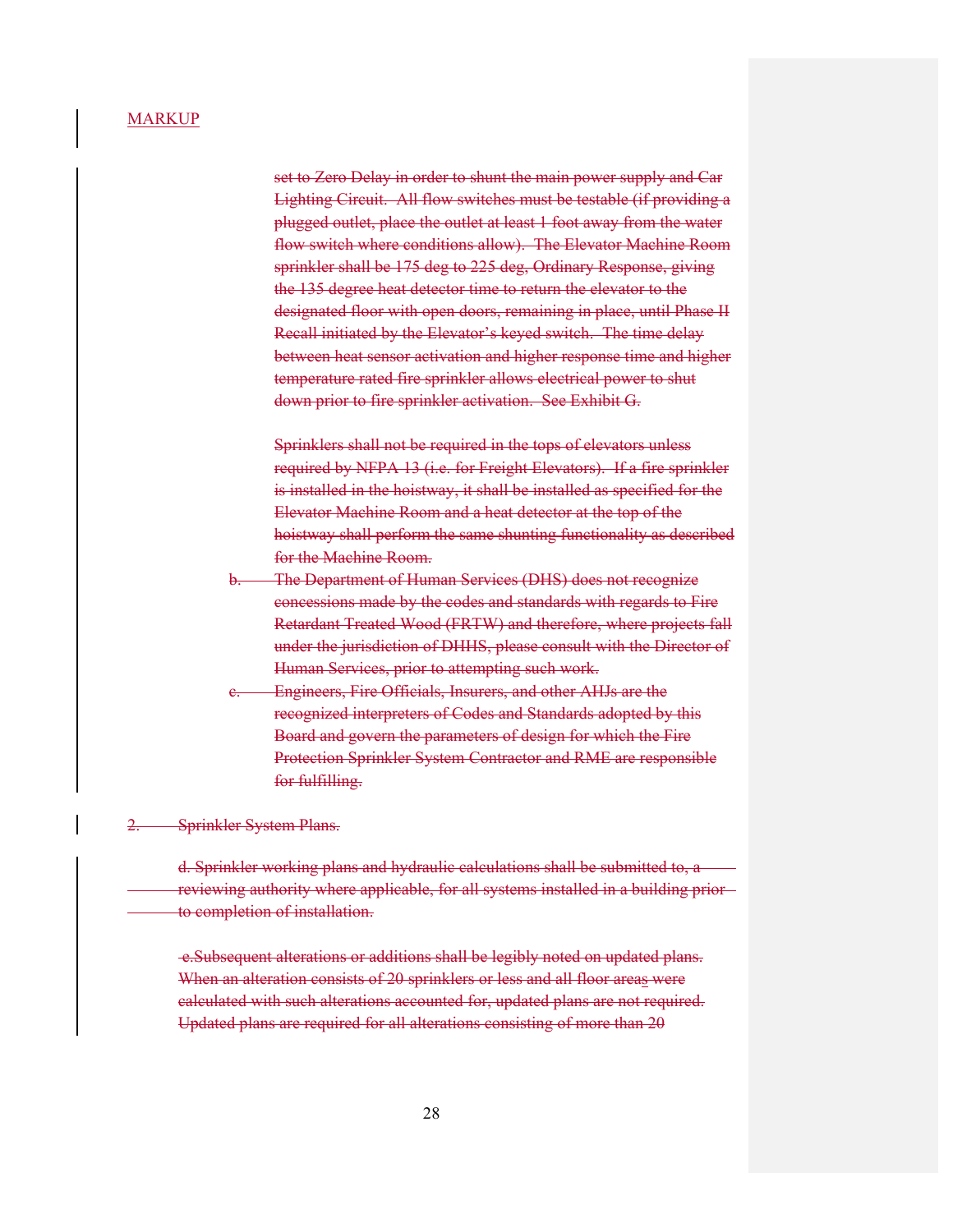sprinklers. Additions to systems protecting unprotected areas also require updated plans.

f. Plans shall bear the signature of the licensed responsible managing employee, his license number, the date of installation, alteration or addition and the certificate of registration number of the certified firm.

3. Hydraulic Placard Standards and Requirements (See Exhibit "A" for example).

#### SECTION 7: PLACARDS AND TAGS

#### 7.1. Placard Standards and Requirements.

A. Every new and remodeled system shall receive a General Information Placard and Hydraulic Information Placard, self-adhesive hydraulic placard that is to be placed in plain view on the system riser as described in NFPA 13  $& 25$ , that is to be placed in plain view on the system riser.

B. Where remodeled areas create a more hydraulically demanding area, the hydraulic placard shall be updated and replaced.

C. b. Placards shall meet the following requirements:

 $i$ . The placards shall be no less than  $0.002$ " in thickness, and shall be made of an aluminum foil type or more rigid material.

c. Adhesives shall be 3M or equvalent permanent pressure sensitive backing.

 $\frac{d}{dx}$  ii. Size shall be no less than 5" wide by 7" long.

eiii. The wording on the General Information Placard and the Hydraulic Information Placard shall be per NFPA 13 or its Appendix and Each placard-shall also contain the following information:

> a. The statement "DO NOT REMOVE, DESTROY OR OBSTRUCT BY ORDER OF THE STATE FIRE MARSHAL" in bold type and font size shall be no smaller than 16; b. RME name and number; c. Company certificate of registration number; d. Arkansas Contractors License number; and e. Fire Sprinkler company name, address and telephone number.

ved from xiii through xvii below and re-numbered.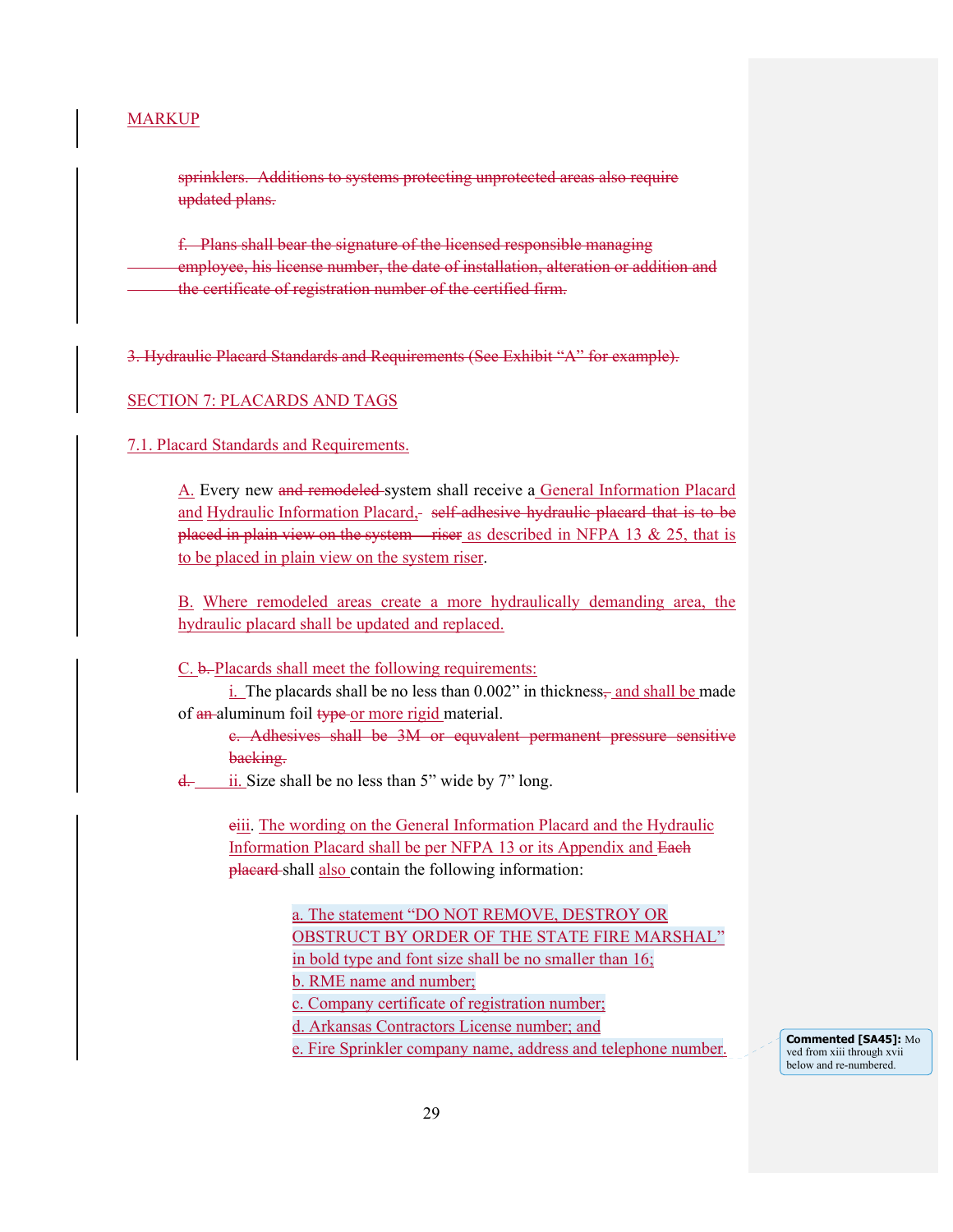i System number

ii Remote area location

iii Number of sprinklers calculated

iv Hazard group

v Commodity protected

vi Maximum storage height

vii Density

viii Design discharge area

ix GMP discharge

x Residual pressure at the base of the riser

xi Un-sprinkled areas of the facility

xii Date of installation

xiii The statement "DO NOT REMOVE, DESTROY OR

OBSTRUCT BY ORDER OF THE STATE FIRE

MARSHAL" in bold type and font size shall be no smaller than 16.

xiv RME name and number

xv Company certificate of registration number

xvi Arkansas Contractors License number

xvii Fire Sprinkler company name, address and telephone number

xviii Codes, edition(s) and year installed by

iv. f. Wording on the placard shall be legible and permanent so as not to rub off.

g. Fire Protection Sprinkler System contractors shall submit samples of placards to the Arkansas Fire Protection Licensing Board for approval at the time of licensing and for annual license renewals.

**Commented [SA46]:** Mo ved to sections 4.11.B.v. on p. 12 and 5.3 on p. 22

7.24. Tags Overview of Tagging System

A.5. Service TagFormat. (See Exhibits "C" and "D"

After installation and after each service, maintenance or inspection a new "service tag" shall be completed in detail indicating all work that has been done and then attached to the system in such a position as to permit convenient inspection and Every system shall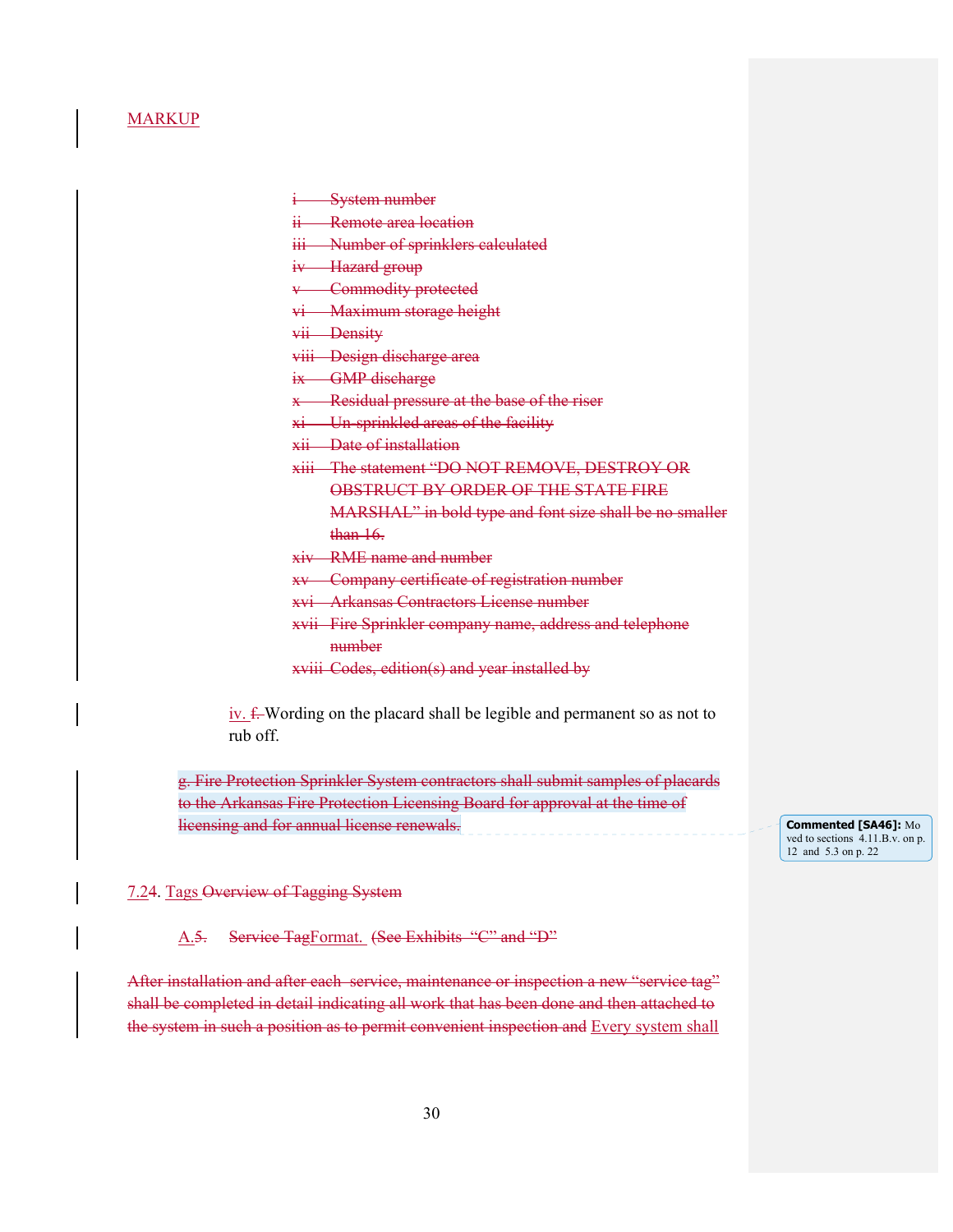receive the tags described in these rules, in such a position as to permit convenient inspection and not hamper actuation or operation of the system. DELETE and Re-number remaining items: A new service tag shall be attached each time an inspection, service or maintenance is performed and the criteria of the above paragraph exist. b. Service tags are to be attached when the selected inspection form (AFSA or NFSA format) is completed and impairment have not been found during the inspection. Service tags, Yellow Tags, and Red Tags i. Tags shall be no more than 5  $\frac{1}{2}$  inches in height and  $\frac{2.5}{8}$  no less than 5  $\frac{1}{4}$  inches in width. Service tags shall be green in color. MOVED FROM 5.f to 5.d ii. All tags must utilize a "punch out" system for dating and may be printed and established for a period of five (5) years. After each printing one tag shall be sent to the Fire Protection Licensing Board. iii. Service Tags, Yellow Tags, and Red Tags shall bear the following information: a. Printed at the top of the tag in all capital letters in at least 3616 point bold face type will be the following: "DO NOT REMOVE BY ORDER OF THE STATE FIRE MARSHAL.". b. Name, address, telephone number and certificate number of the firm performing the installation, service, maintenance or inspection. c. Name and license number of the firm's Iinspector or RME clearly printed (hand printing not allowed). d. Signature and license number of the person performing the work. e. Day, month and year the work was completed. (may be punched)  $\underline{f}$ . Type of work performed – installation, service, maintenance or inspection. (may be punched) g. Name and address of the property owner where the work was performed.

**Commented [SA47]:** Cov ered in Section 4.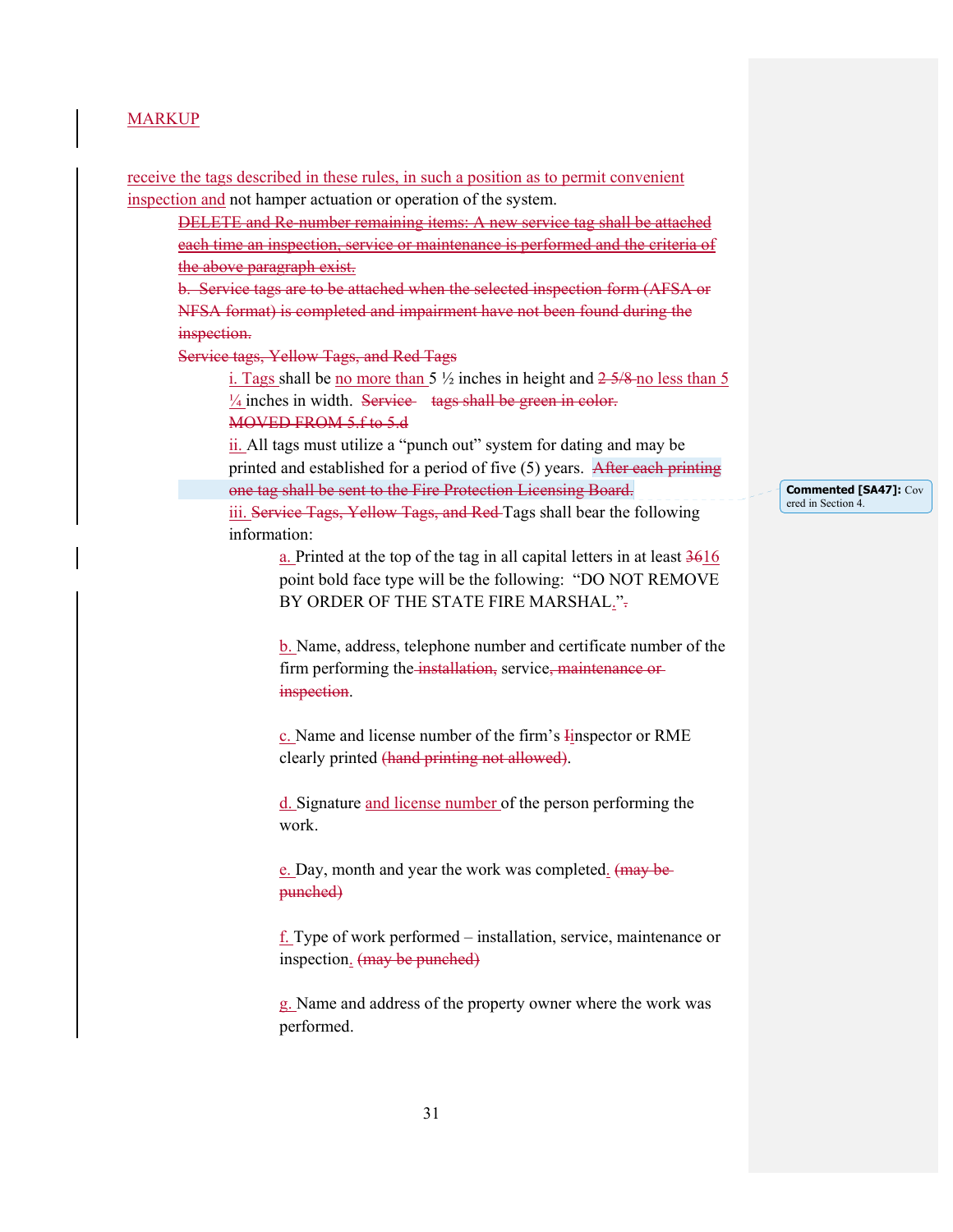h. Description and address of the property where the work was performed.

i. Comments/Impairments (shall include 3 or more lines).

B. Original Installation Tag. Once a licensed fitter or inspector has successfully tested any new system as required by NFPA, such system is eligible for being placed into service after the licensed fitter affixes the original installation tag, fills out the Contractor's Material and Test Certificate, and the system is accepted by the AHJ.

C. Service Tag. A licensed fitter shall affix a service tag after performing work on any existing system, whether the alterations made are due to demolition, addition, or correction of deficiencies or impairments, or other service work.

D. Inspection, Test, and Maintenance ("ITM") Tag. Using forms approved by the Board, a licensed inspector shall affix an ITM tag on any system that has successfully passed inspection.

E. a. Green Service Tag. Any system that is green- tagged is understood to have successfully passed inspection by a licensed individual inspector or RME utilizing the state standardapproved inspection forms NFSA or AFSA Forms. All nonemergency impairments must be noted in the comment section of the tag.

#### F. b. Yellow Tag.

i. Impairments, critical deficiencies, and noncritical deficiencies, as described in NFPA 25 and its Table E.1, warrant a yellow tag. Any system that is understood to have impairments that do not merit a Red Tag, such as manufacturer's recalls, missing head boxes or contents thereof, inoperable alarm functions, areas with improperly spaced fire sprinklers, where fire sprinklers have been painted and require replacement, and other such impairments that would not be anticipated to substantially diminish the system's ability to perform its intended function – protection of the occupants and/or building.

ii. An RME or inspector who finds an impairment, critical deficiency, or noncritical deficiency must hang a yellow tag, notify the building owner, and send the Inspection Report to the AHJ. This information must be sent by mail or fax within fourteen (14) business days of inspection.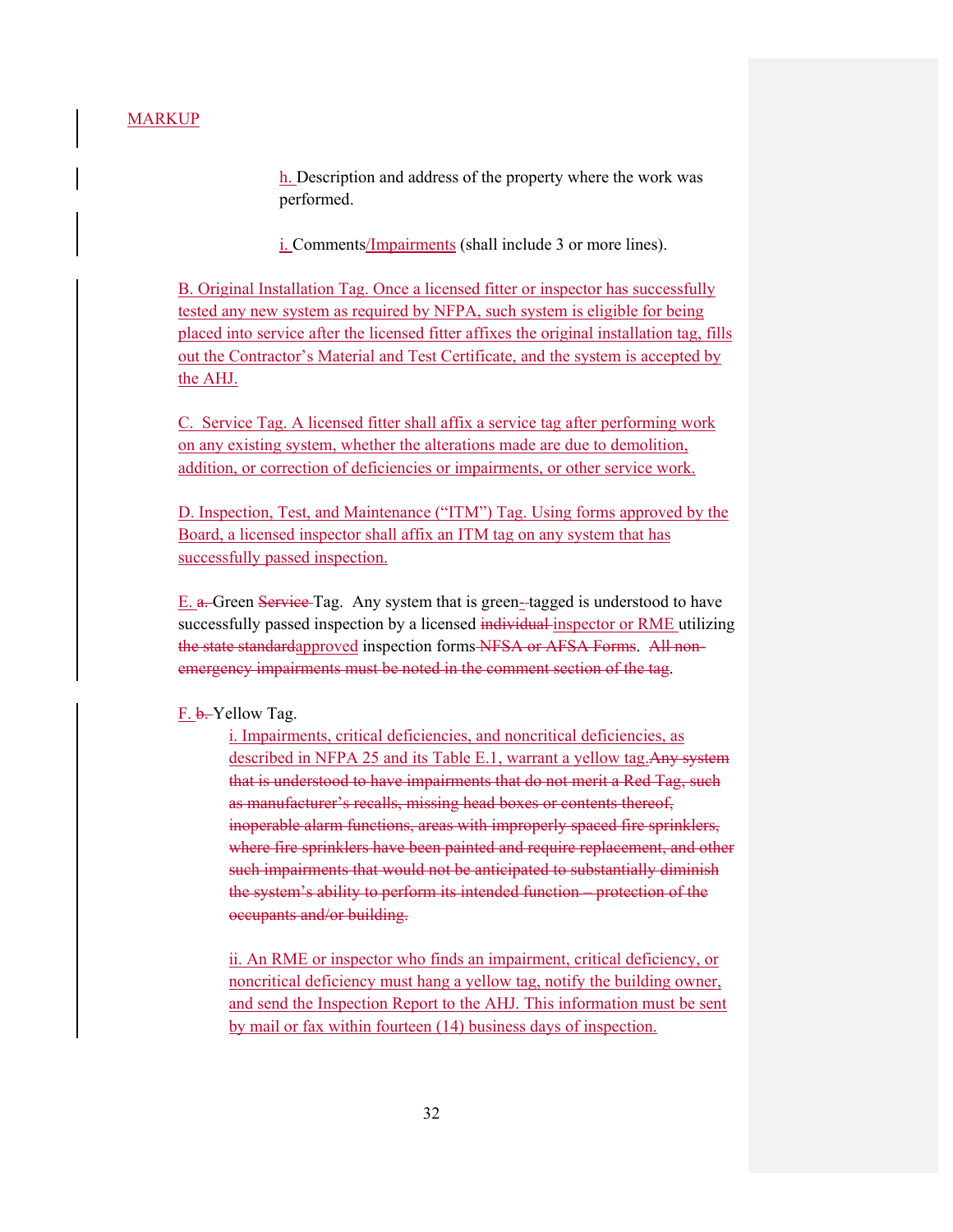#### e. G. Red Tag.

 i. Any system that is red- tagged is understood to be emergency impaired and therefore would and is not be acceptable to connect to in the case of emergency operations.

ii. An  $\Gamma$  impairment." Is a  $\rightarrow$  shutdown of a system or portion thereof. The two types of impairments are as follows:

> a. Emergency. A condition where a water--based  $\overline{F}$ fire Pprotection Ssprinkler Ssystem or portion thereof is out of order due to an unexpected occurrence, such as a ruptured pipe, an operated sprinkler, or an interruption of the water supply to the system. All impairments that would interfere with the fire department's ability to rely upon the fire sprinkler system's reliability are considered to be Emergency Impairments. (Example: a potential or immediate hazard that jeopardized water flow conditions in the fire department connection supply line, bad fire department connection threads, an obstruction in the FDC supply, any openings in the system (whether piping or sprinklers, defective FDC check valves, etc.)

 $b$ . Pre-Planned. A condition where a water-based  $F$ fire Pprotection Ssprinkler Ssystem or a portion thereof is out of service due to work that has been planned in advance, such as revisions to the water supply or sprinkler system piping.

iii. If a licensee finds an emergency impairment in a system, he shall complete and affix a red tag. Also, one laminated red tag is to be placed on the exterior fire department connection (peel and seal clear laminate is acceptable). The RME or inspector shall discuss the impairments with the owner and immediately notify the local AHJ or State Fire Marshal's Office within 24 hours, either by telephone or in writing, and follow up by sending a copy of the inspection report or a copy of the completed tags (front and back) by mail, email, or fax within five (5) business days of inspection.

H.d. Authorized Tag Personnel. Only the following persons are authorized to attach, or remove, or re-attach service tags, yellow tags or red-tags:

i. A Ffire Pprotection Ssprinkler Ssystem Contractor's firm's RME, fitter, or inspector;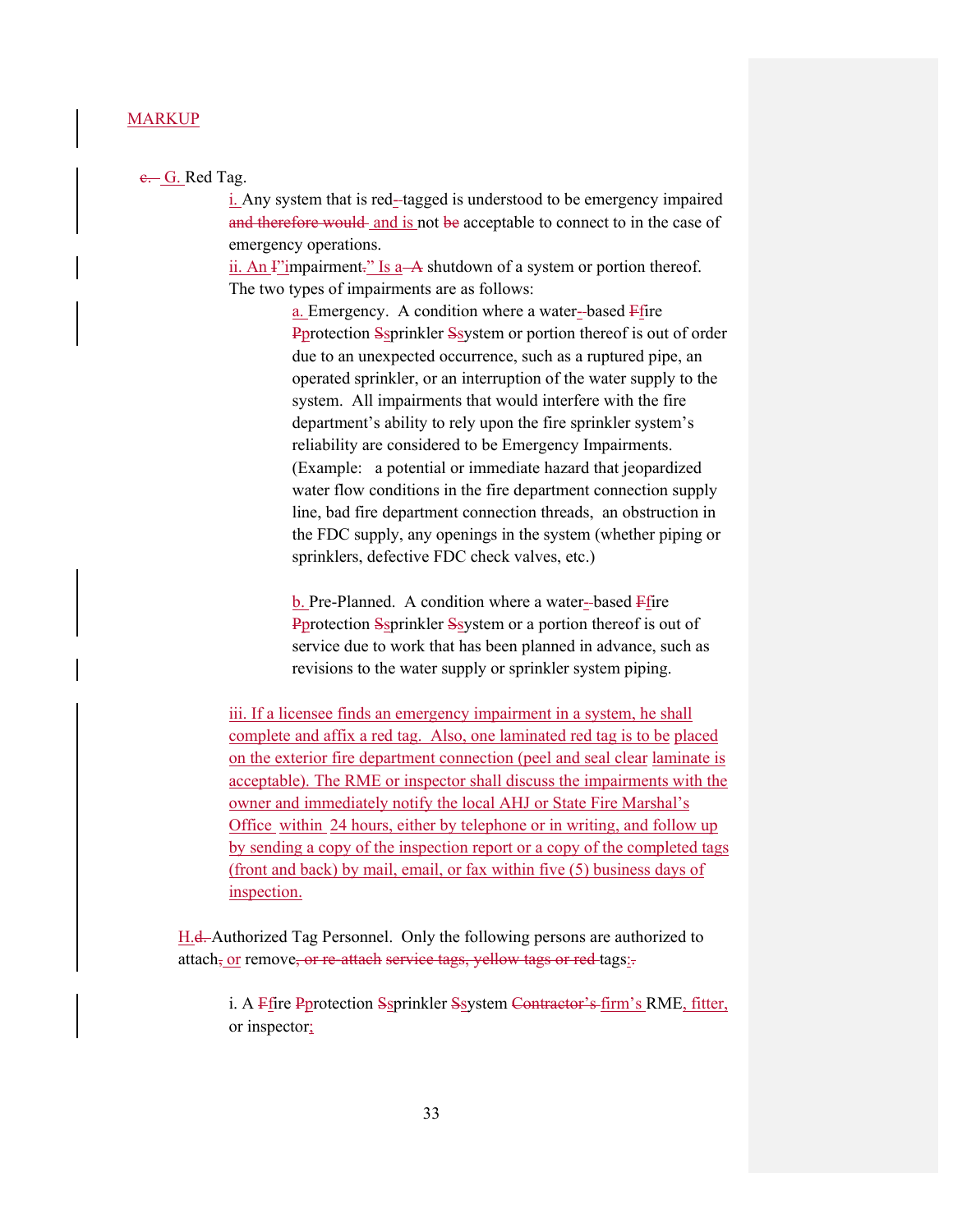ii. By order to the State Fire Marshal's Office; or

iii. By order of the local Fire Authority Having Jurisdiction AHJ.

iv. By order of the State Fire Protection Licensing Board or its designated employee

I. Prior to performing any service work, a service tag shall be placed on the riser of the system being serviced and such tag shall be updated as the system is serviced. This tag shall remain until further service work is performed and another service tag is placed on the system.

f.If non-emergency impairments are found, the RME or inspector must notify the building owner or his representative. In addition, the authority having jurisdiction shall be notified in writing and/or a copy of the completed tag (front and back) is to be sent to him noting all impairments. This information must be sent by mail or fax with fourteen (14) business day of the inspection.

g. MOVED FROM 6.a – If impairments are found in the system that constitute an emergency impairment, as defines in NFPA 25, then the RME or the inspector shall complete and attach a Red Tag in such a position as to permit convenient inspection and not hamper actuation or operation of the system and one laminated Red Tag is to be placed on the exterior fire department connection (peel and seal clear laminate is acceptable). After notifying the owner and discussing the deficiencies, the RME or inspector shall immediately notify the local AHJ within 24 hours, either by telephone or in writing, and follow up by way of sending a copy of the inspection report or a copy of the completed tags (front and back) by mail, email or fax within 5 business days of the inspection.

h. Where impairments are found, a service tag must not be installed on the system until corrections have been made, at which time the system must be re-inspected until it id found to be free of impairments.

#### SECTION 6. POWERS AND DUTIES OF THE BOARD

a. .The Fire Protection Licensing Board shall issue no certificate of registration to a firm where the issuance of such license shall be confusing to the public. It shall be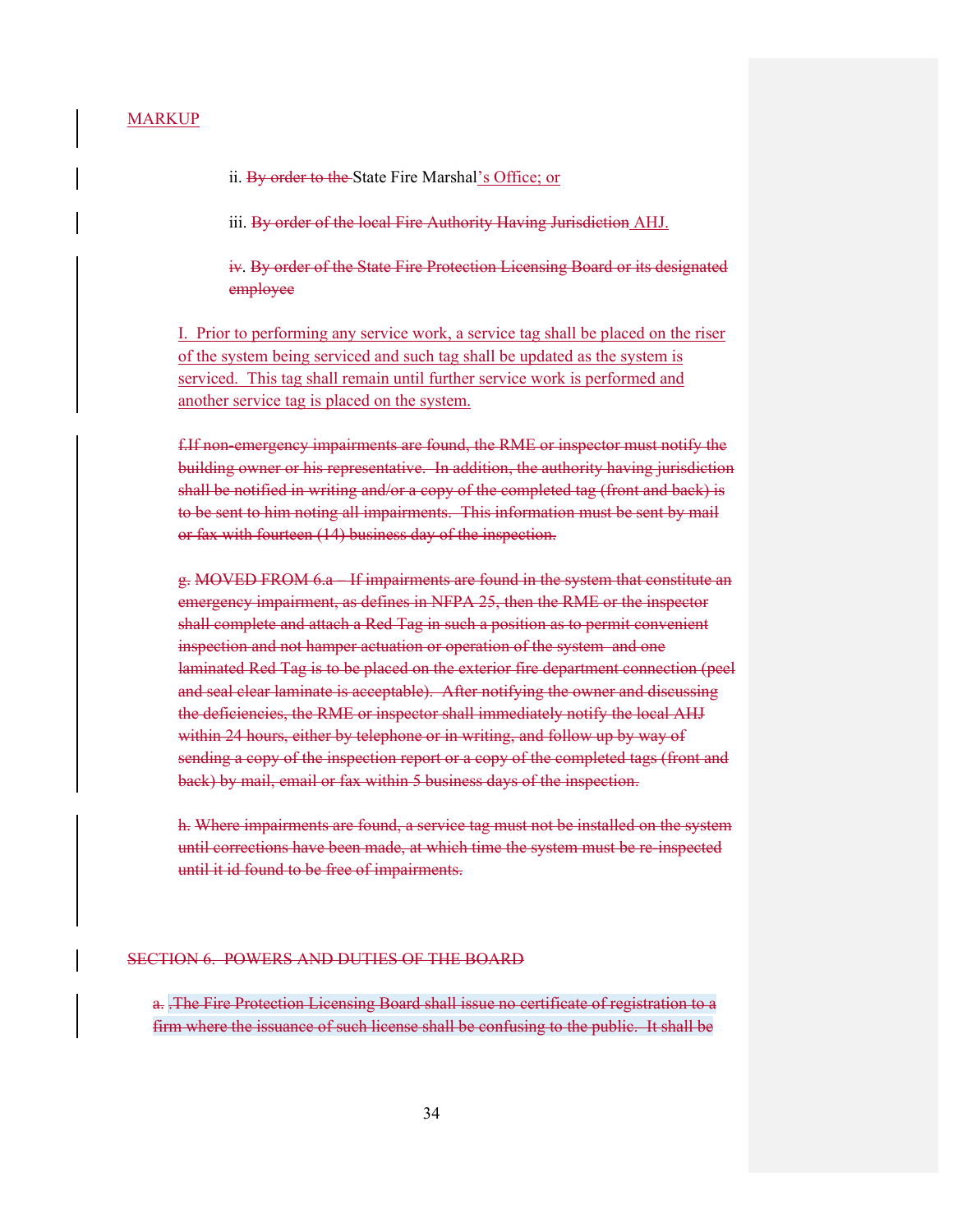the duty of the person requesting a certificate of registration to inquire of the Board concerning the acceptability of the proposed company name.

b. Enforcement. The failure to comply with provisions of these rules by certificate holders or licensees may subject them to Board action including but not limited to, suspension, fine, revocation or refusal to issue or renew a license or certificate of registration. c. Severability. If any provision of these rules or the application thereof to any person or circumstance is held invalid for any reason the invalidity shall not affect the other provisions or any other application of these rules which can be given effect without the invalid provisions or application. To this end all provisions of these rules are declared to be severable.

**Commented [SA48]:** Mo ve to section 4.11.A on p. 11

**Commented [SA49]:** Mo ved to section 4.5 on p. 10

**Commented [SA50]:** Mo ved to Section 1.

## **SECTION 8. BOARD MEETINGS**

8.1. The Arkansas Fire Protection Licensing Board will conduct at least four (4) regular meetings per year. Special meetings of the Board may be called at any time by a majority of the Board or at the discretion of the Chairman of the Board.

8.2. The Chairman of the Board will preside at all meetings. The Co-Chairman will preside in the Chairman's absence.

8.3. Any person desiring to appear before the Board shall, at least 15 days prior to such meeting, file with the Board a written request therefore, in which the nature and purpose of the appearance shall be clearly and concisely stated to fully apprise the Board of the basis and extent of such business. An estimate of time needed must be stated on the request.

8.4. The Board shall arrange the order of business of all meetings of the Board and shall at least ten (10) days prior thereto notify all persons who are to appear before any such meeting the place and approximate time to appear before the Board.

8.5. The Chairman may establish such committees as shall be necessary to carry out the affairs and further the purposes of the Board. The Chairman shall appoint the membership to all committees.

SECTION 7. BOARD HEARINGS, COMPLAINTS, INVESTIGATIONS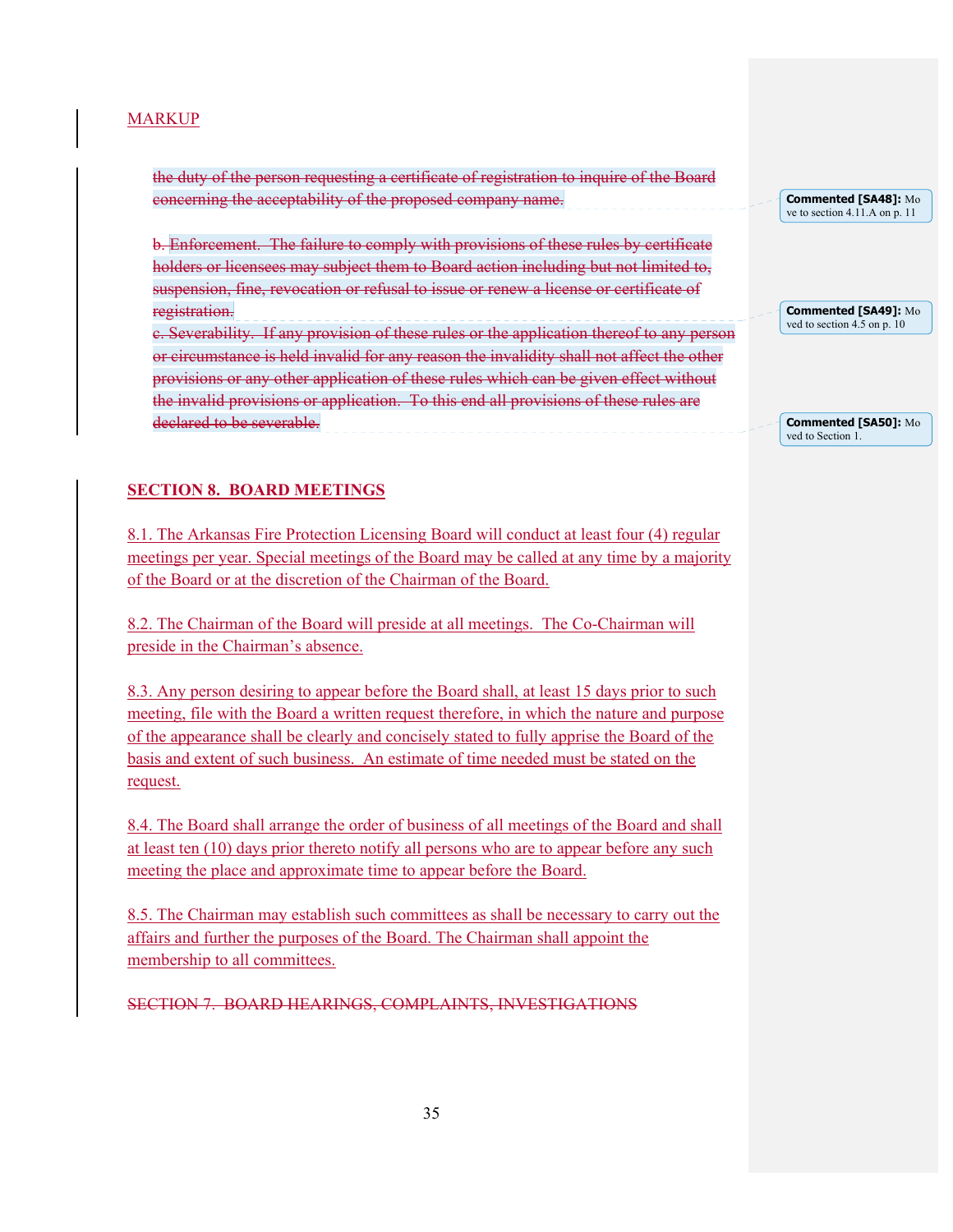8.6. a. Complaints. Any and all complaints falling within the jurisdiction of the Board, which individual's make, must be submitted to the Board in written form. The Board staff will date stamp the complaint and a complaint number will be assigned when received in the Board office.

b. .2Jurisdiction. Failure to meet any rules, regulation, requirement or implication thereof clearly written or illustrated in this document, whether in its body, exhibits, or whatever portion thereof, is subject to fines and penalties and falls within the jurisdiction of this Board.

8.7. e. Investigation. The Board may, on its own motion, initiate investigations. The Board or a designated Board committee will review the complaint and determine whether the allegations fall within the Board's jurisdiction and whether to proceed to investigate the allegations. Once the investigation is complete, Tthe Board or a designated Board committee after reviewing the complaint with Board Counsel will determine whether there is sufficient evidence to make a *prima facie* case that the Board's statutes or rules have been violated. and proceed to investigate the allegations.

8.8.d. Hearings. If it is determined there is a *prima facie* case, that a licensee or individual has violated laws under the Board's jurisdiction, the Board or a designated Board committee will either issue will cause a Notice of Hearing to be issuedor invoke the alternate proceedings described in 8.9. The Notice of Hearing will contain information as required by Arkansas Administrative Procedures Act. All hearings will be conducted in accordance with the Administrative Procedures Act, A.C.A. §§ 25-15-201 et seq.

> d.1. The Notice will be served on the respondent by U. S. Mail or by personal delivery at least twenty (20) days before the scheduled hearing. Notice shall be deemed sufficient if the Notice is mailed to the person at his or her address of record with the Board.

d.2. Any and every Notice, Order or other instrument herein required to be forwarded or sent to any person concerning a complaint or hearing shall be deemed sufficient if addressed to the person at his or her address as last furnished to the Board, in a sealed envelope and delivered by Certified Mail, postage prepaid.

d.3. At any and all meetings of the Board at which a hearing is to be held on any complaint previously filed the same shall be set down for a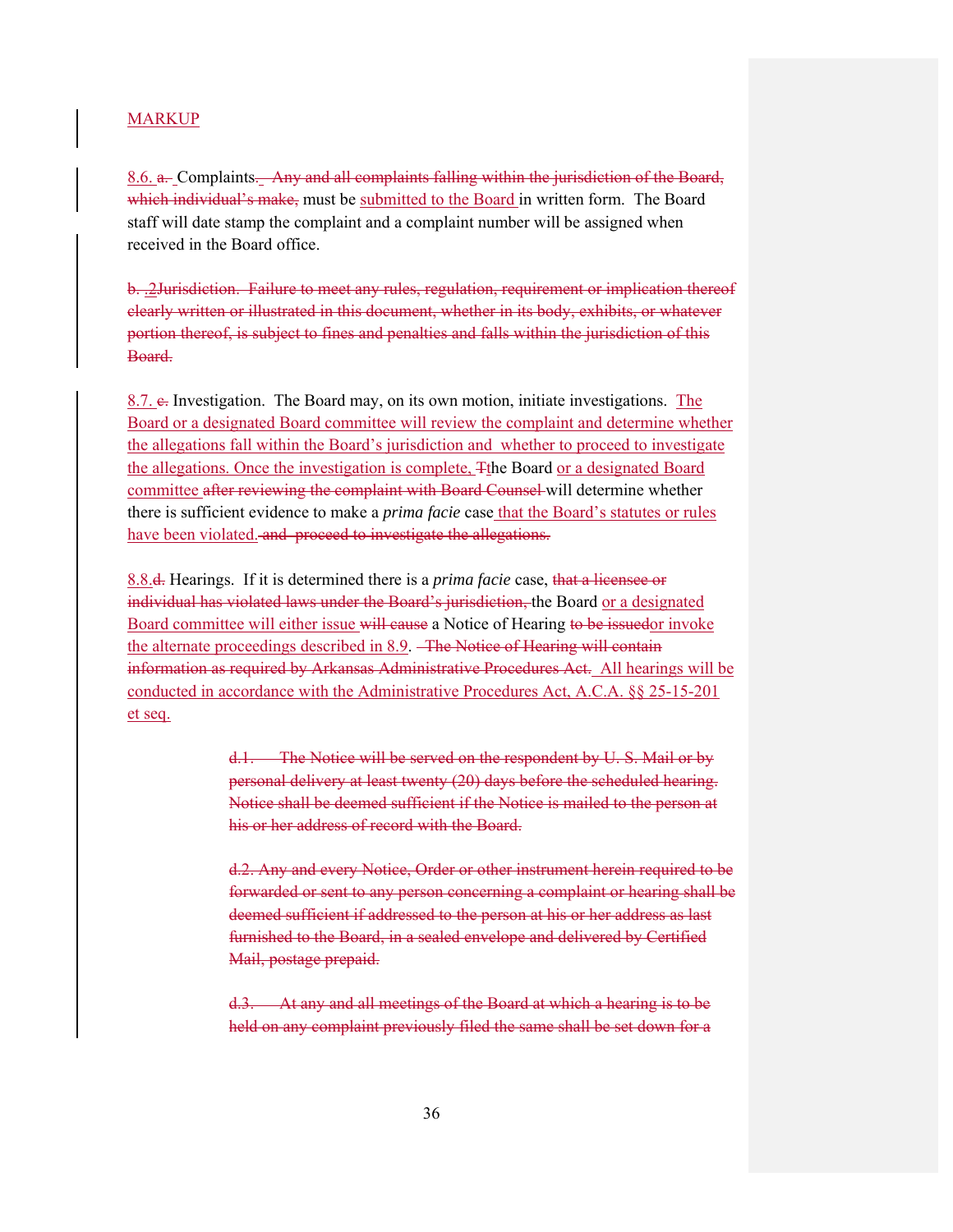day certain by the Board, at least ten (10) days prior to any such hearing date.

d.4. The Board shall, at least 20 days prior to any such hearing date, notify all persons entitled to notice thereof, by certified mail of the order of the Board setting such complaint for hearing. Said Notice shall contain the place and approximate time of said hearing, a brief and concise statement of the facts forming the basis of the complaint, the provisions of the law or the rules and regulations thought to be involved therein and shall be executed by the Board, dated and sealed with the official seal of the Board.

d.5. Any licensee complained against and to be heard or any complaining witness, may, by written petition signed and dated, invoke the aid of the Board in the procurement of any witness he or she may desire to be present and testify at any such hearing, such petition to be filed with the Board at least five (5) days prior to such hearing date. Any and all cost anticipated must be deposited with the Board at the time of any such request.

d.6. Every pleading, motion or other document and every request to the Board must be filed with the Board in writing, signed, dated and in quadruplicate.

d.7. Hearings before the Board shall be presided over by the Chairman, although the Board may from time to time utilize hearing officers. Testimony before the Board shall be made under oath and shall be steno graphically reported.

d.8. Each and every hearing of the Board after being duly called to order, shall begin with a statement by the Chairman or Vice-Chairman, as to the nature of the cause to be heard, an inquiry of the parties present as to whether each is prepared to proceed and thereafter the cause, shall proceed with the presentation of evidence for and on behalf of the complainant. At the conclusion of such evidence the person complained against may then proceed to introduce evidence in contradiction, after which rebuttal testimony may be offered.

d.9. Either oral or written argument on the issues raised may be called for or dispensed with by the Chairman or discretion of the Board.

d.10. At any hearing both the licensee and complaining witness involved may be present in the hearing room during the entire proceedings and shall have the right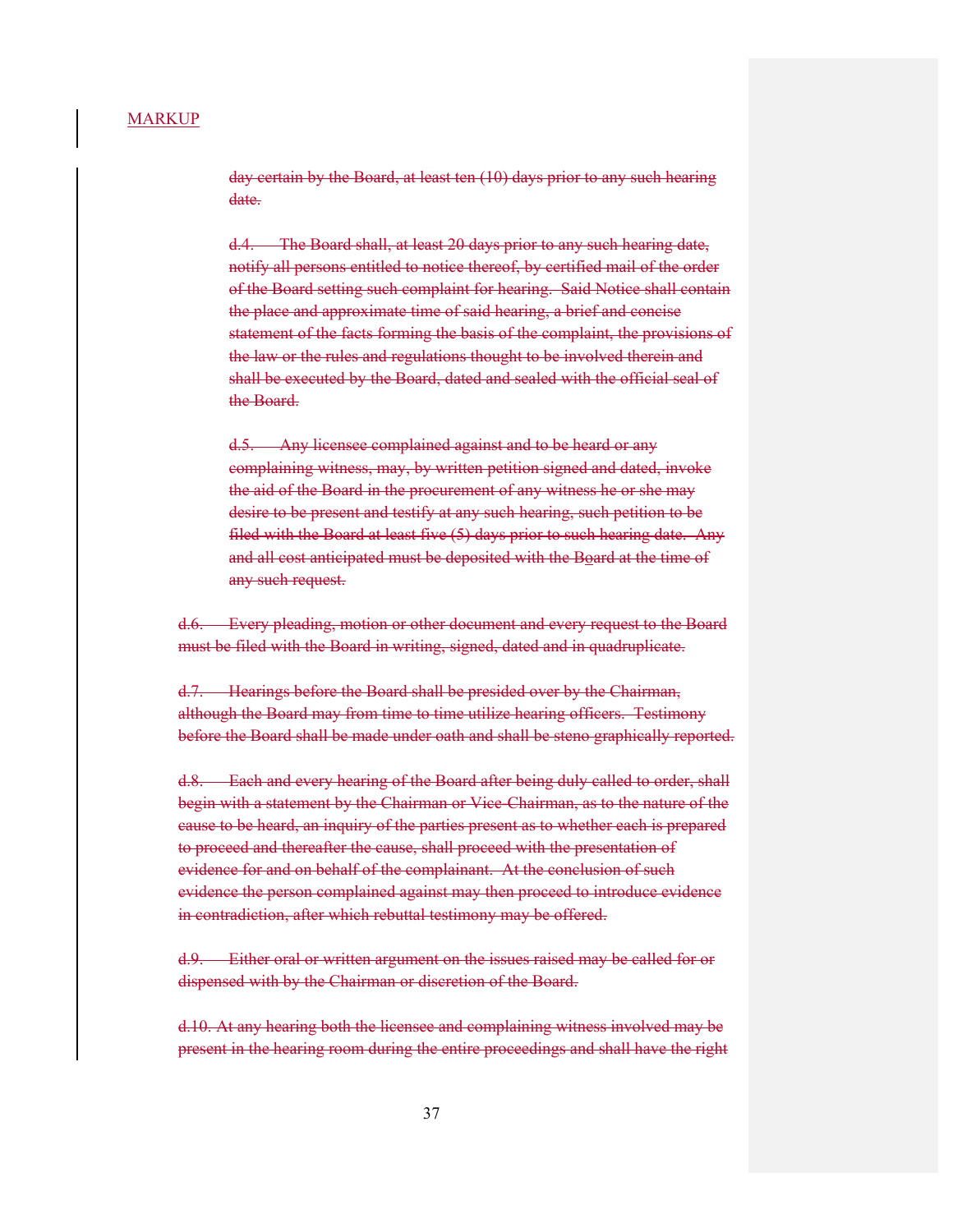to cross-examine any witness and to examine any document or evidence submitted.

d.11. The Board will receive into evidence all affidavits, depositions, certified copies of documents, Photostats of official records and exhibits therewith introduced, together with such other evidence as may be administered by law. The Board shall give to such evidence such weight as they shall determine just and proper.

d.12. Respondents before the Board shall be entitled to be represented by counsel, shall be allowed to cross-examine witnesses and shall be allowed to present testimony, photographs and other exhibits which are determined to be admissible by the Chairman or Hearing Officer.

d.13. No attorney shall withdraw his appearance in any case before this Board except by leave of the Board after notice served by him or his client and counsel for the Board.

d.14. At the conclusion of the evidentiary portion of the hearing, the Board will conduct deliberations. At the close of the deliberations, the Board will make Findings of Fact, Conclusion of Law and Disciplinary Orders, if appropriate.

d.15. The Board shall file its written findings and conclusions as to all hearings, same to be signed by the Board. A copy of such Order shall be sent to the licensee involved by certified mail.

8.9. e. Alternate Proceedings. Prior to proceeding to a formal adjudicative hearing, the case will be reviewed by an ad hoc committee to determine whether summary proceedings should be invoked. Members of the committee will be appointed by the Chairman and will in most cases include the State Fire Marshal, the Board Executive Director and/or Investigator and the Board's Legal Counsel.

A. If the Board or the Board's designated committee determines that violations, if proved, would not warrant license suspension, revocation, or a fine in the amount greater than one thousand (\$1,000) dollars, the committee may recommend the complaint be handled in a summary manner. The decision will be referred to the Board Chairman for acceptance or rejection.

B. e.1.If the Board Chairman approves the use of decides to utilize alternativealternate proceedings, the respondent will be notified by mail that the Board has learned that he or she has engaged in actions which violate the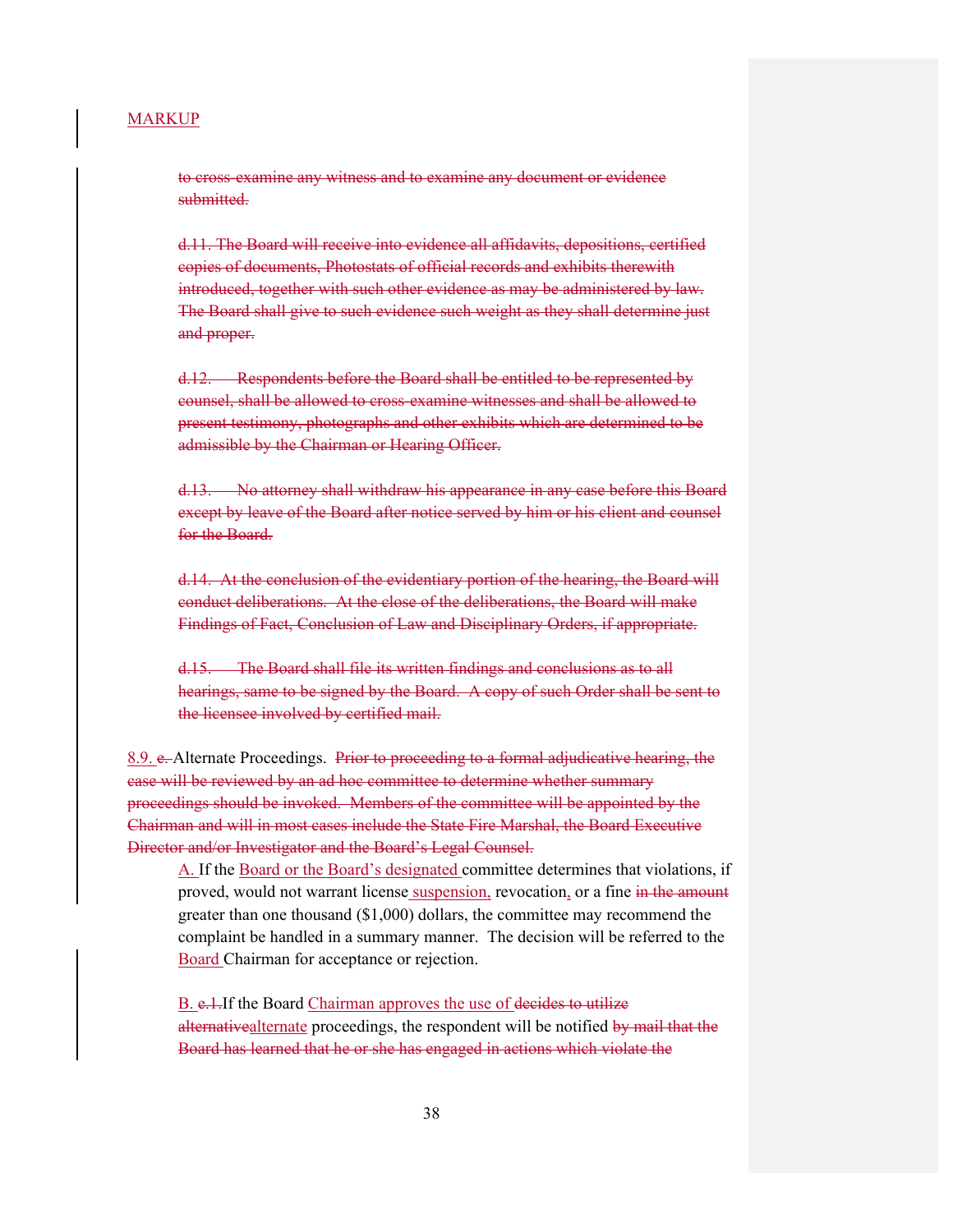licensingthat he has violated the Board's law and it is recommended that under all the circumstances appropriate sanction is the Board proposes a fine of one thousand ( $$1000$ ) dollars or less. The  $N<sub>n</sub>$ otice will further inform the respondent that he has the right to reject the proposed fine and have a full evidentiary hearing.

e.2.The respondent will be provided with a document which requests that he admit or deny violation of the Licensing Law and to further accept or reject the proposed penalty. The respondent will indicate he understands he has the right to a full evidentiary hearing before the Board and that he elects not to exercise that right.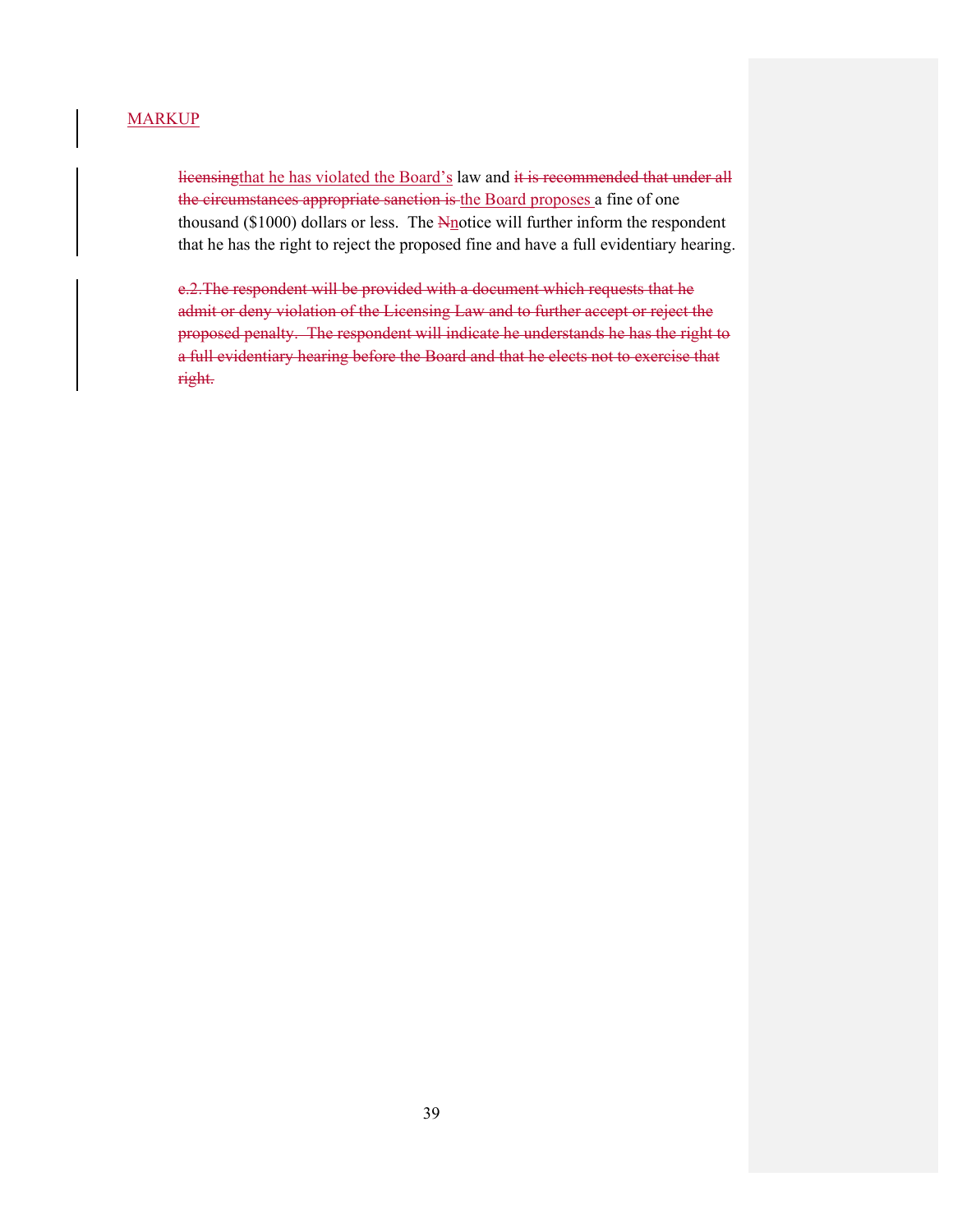## ARKANSAS FIRE PROTECTION LICENSING BOARD-

#### **HYDRAULIC-PLACARD--**

#### EXHIBIT "A"--



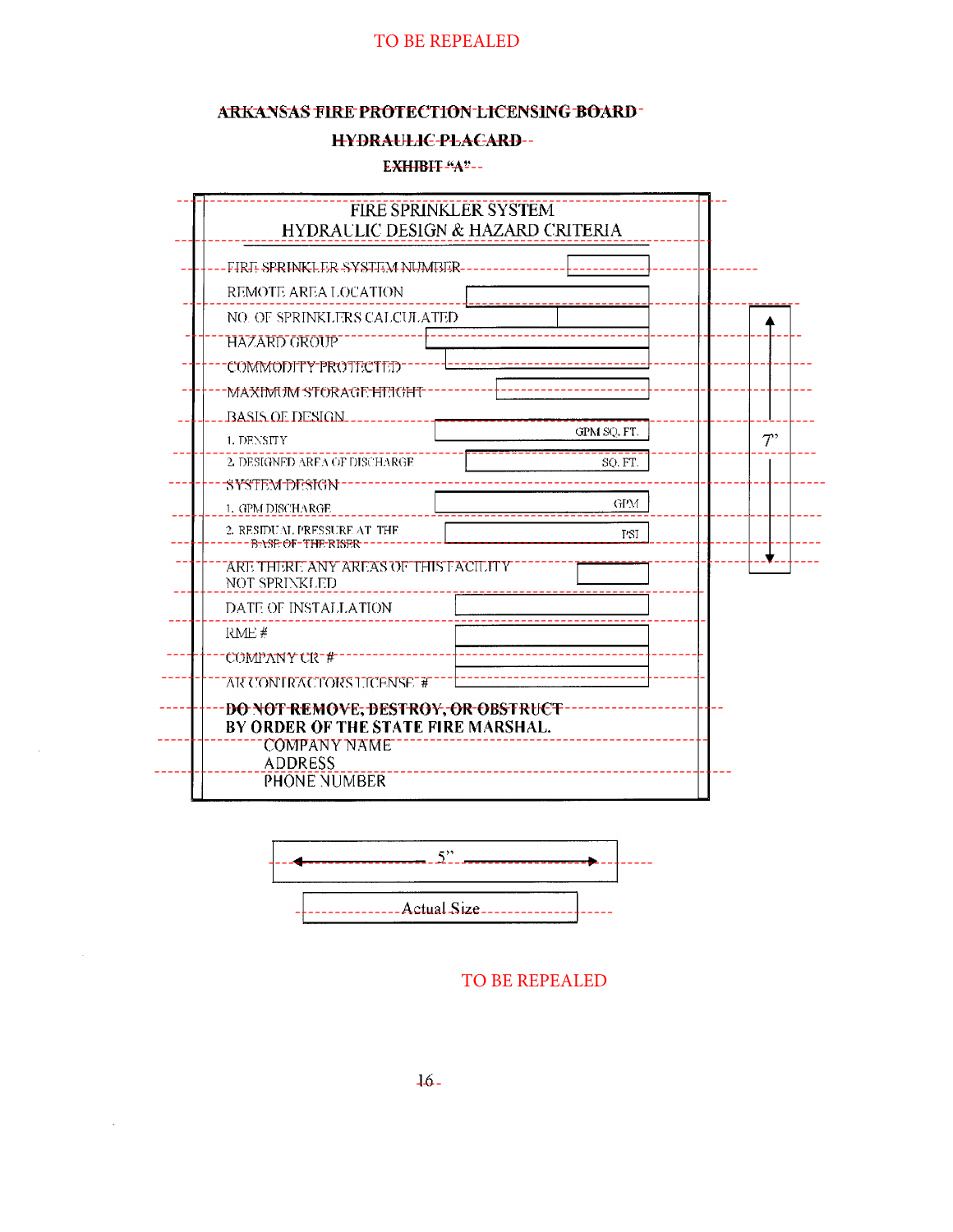#### ARKANSAS-FIRE-PROTECTION LICENSING-BOARD-**SERVICE-TAG** -SERVICE-TAGS-SHALL BE-GREEN IN COLOR **EXHIBIT** "B"---



Tire Protection Sprinkler System \_\_\_\_\_ Service l'ag<br>(Abhat Size)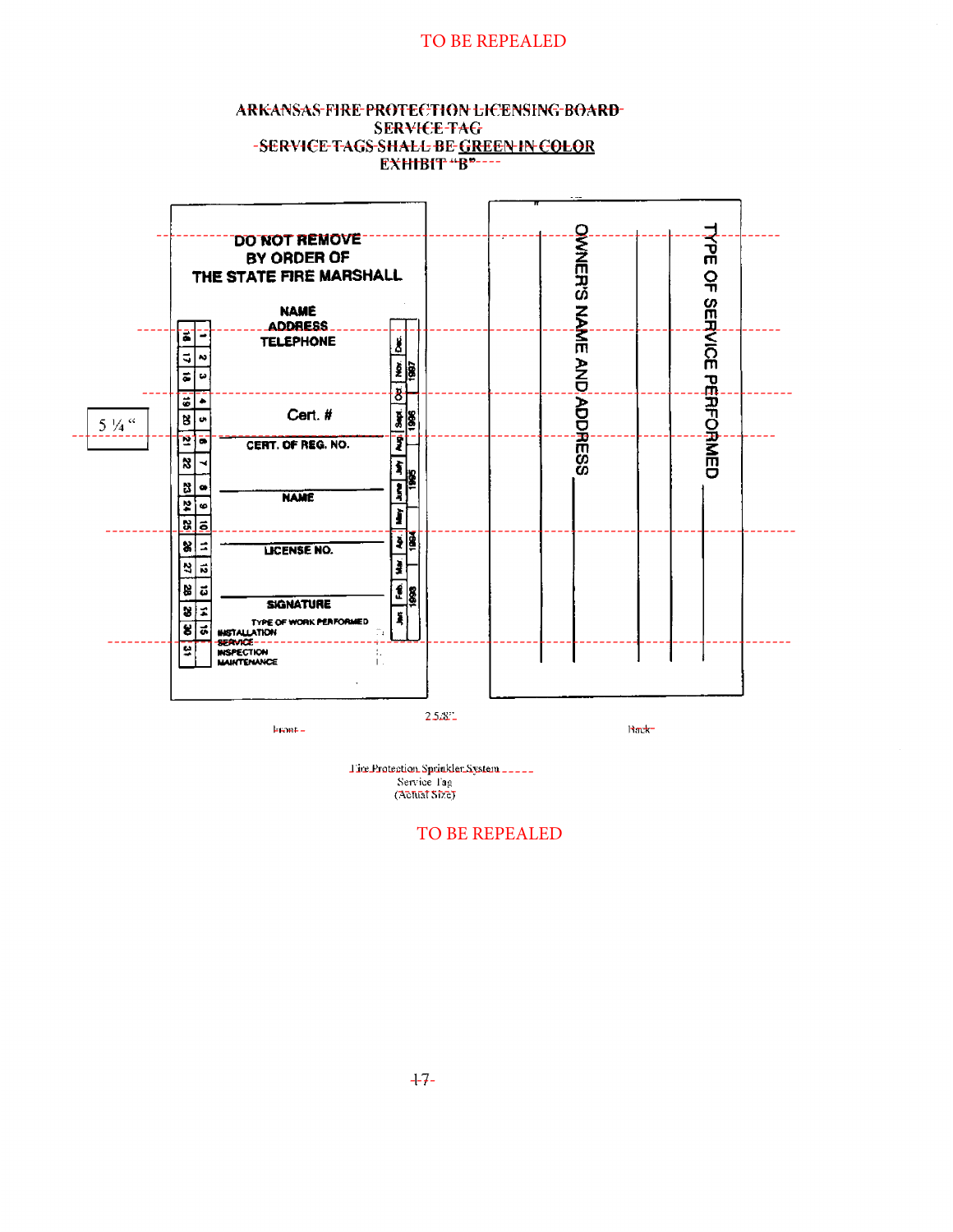## ARKANSAS FIRE PROTECTION LICENSING BOARD **YELLOWTAG-**YELLOW TAGS SHALL BE ANY YELLOW IN COLOR

#### ЕХННВІТ-"С"



Fire Protection Sprinkler-**System-Yellow-Fag** (Actual Size) --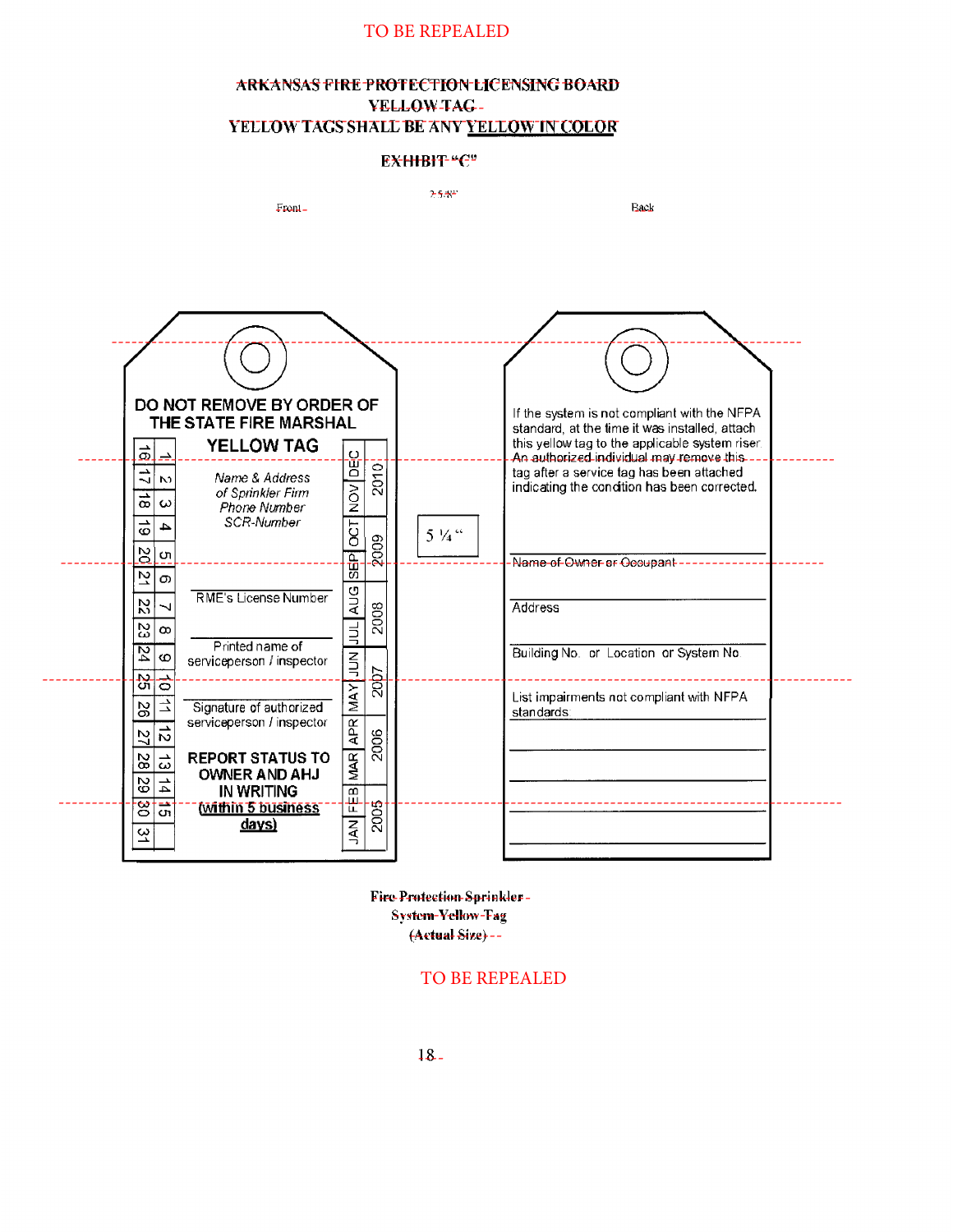## TO BE REPEALED ARKANSAS FIRE PROTECTION-LICENSING BOARD **RED TAG** -RED TAGS SHALL-BE ANY-RED IN COLOR **EXHIBIT-PP------**

 $2.523^{\circ}$ 



 $Back =$ 



Türe Protection Sprinkler System Red Tag<br>(Aetual-Size)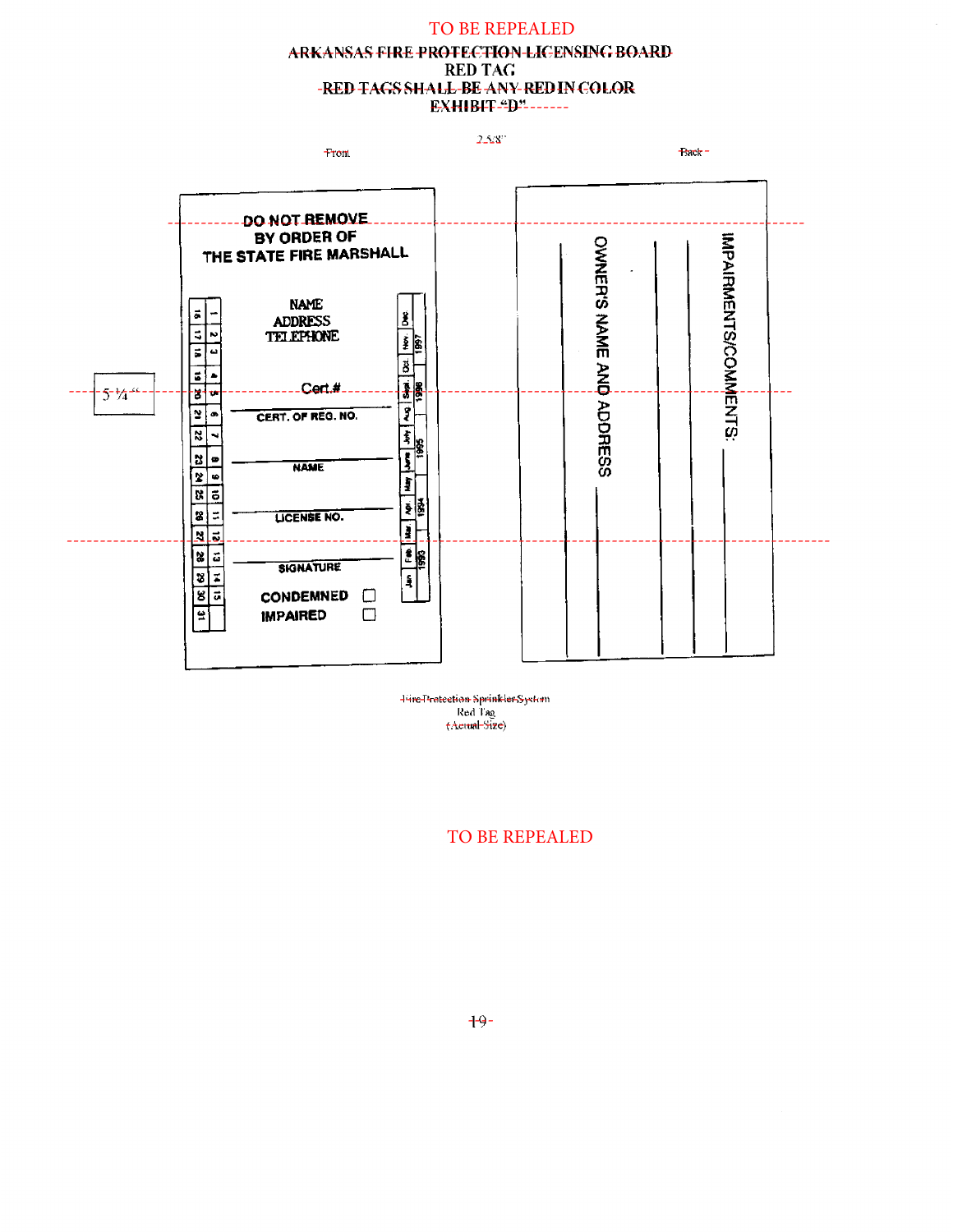# TO BE REPEALED<br>ARKANSAS FIRE-PROTECTION LICENSING BOARD ADOPTED STANDARDS-VIA-2007 AFPC/2006-IBC-----**EXHIBIT** "E"------

 $\tilde{\mathcal{L}}$ 

| - <del>110--02</del> - |                             |           |                                 | 12 <del>A--0</del> 4-                                                           |                                   |                 |                        |                                |           |                                                                                                                                                                                                                                                           |
|------------------------|-----------------------------|-----------|---------------------------------|---------------------------------------------------------------------------------|-----------------------------------|-----------------|------------------------|--------------------------------|-----------|-----------------------------------------------------------------------------------------------------------------------------------------------------------------------------------------------------------------------------------------------------------|
| $117 - 02$             | 17A—02                      | $20 - 03$ | $22 - 03$                       | $24 - 02$                                                                       | $25 - 02$                         | $30 - 03$       | $30A - 03$             | $30B - 02$                     | $31 - 01$ | $32 - 00$                                                                                                                                                                                                                                                 |
|                        | - <del>34--03</del> -       |           | --4 <del>0--0</del> 1--         | - 51 - 02 -                                                                     | - <del>51A--0</del> 1--           | -52--02-        | .-- <del>55-05</del> . |                                |           |                                                                                                                                                                                                                                                           |
| $61 - 02$              | $69 - 02$                   | $72 - 02$ | $80 - 99$                       | $85 - 04$                                                                       | $86 - 03$                         | $92B - 05$      | $99 - 02$              | $101 - 03$                     |           |                                                                                                                                                                                                                                                           |
| $1120 - 99$            | .160—01                     |           |                                 | $-241 - 00$                                                                     | .260—03.                          | <u> 261—03 </u> | .265 <u>—02 </u>       |                                |           | – 385—00 L                                                                                                                                                                                                                                                |
| $1407 - 01$            | $409 - 01$                  | 430—00    |                                 | $490 - 02$                                                                      | $495 - 01$                        | $498 - 01$      | $505 - 02$             | 654-00                         |           |                                                                                                                                                                                                                                                           |
| $-1701 - 99$           | 703-00-                     |           |                                 |                                                                                 |                                   |                 |                        |                                |           |                                                                                                                                                                                                                                                           |
|                        |                             |           |                                 |                                                                                 |                                   |                 |                        |                                |           |                                                                                                                                                                                                                                                           |
|                        | $-133-03-1$<br>$12001 - 04$ |           | INFPA Standard reference number | -35 <del>--99</del> ---<br>$211 - 03$ 230 $-03$<br>$484 - 02$<br>-704-01-750-03 | ----t1--02----11A--99----12--00-- |                 |                        | ---13--02---13D--02---13R--02- |           | --+4==03----1 <del>5--01</del> ---1 <del>6--03</del> -1---<br>- <del>-57--02---58--04--59A--01</del> -<br>110-02 111-01<br>_286__00__303 <sup>__</sup> 00_<br>655—01 664—02<br>--1122--02-1123--00---1124--03-1125--01---1126--01--1127--02-1142--01-1--- |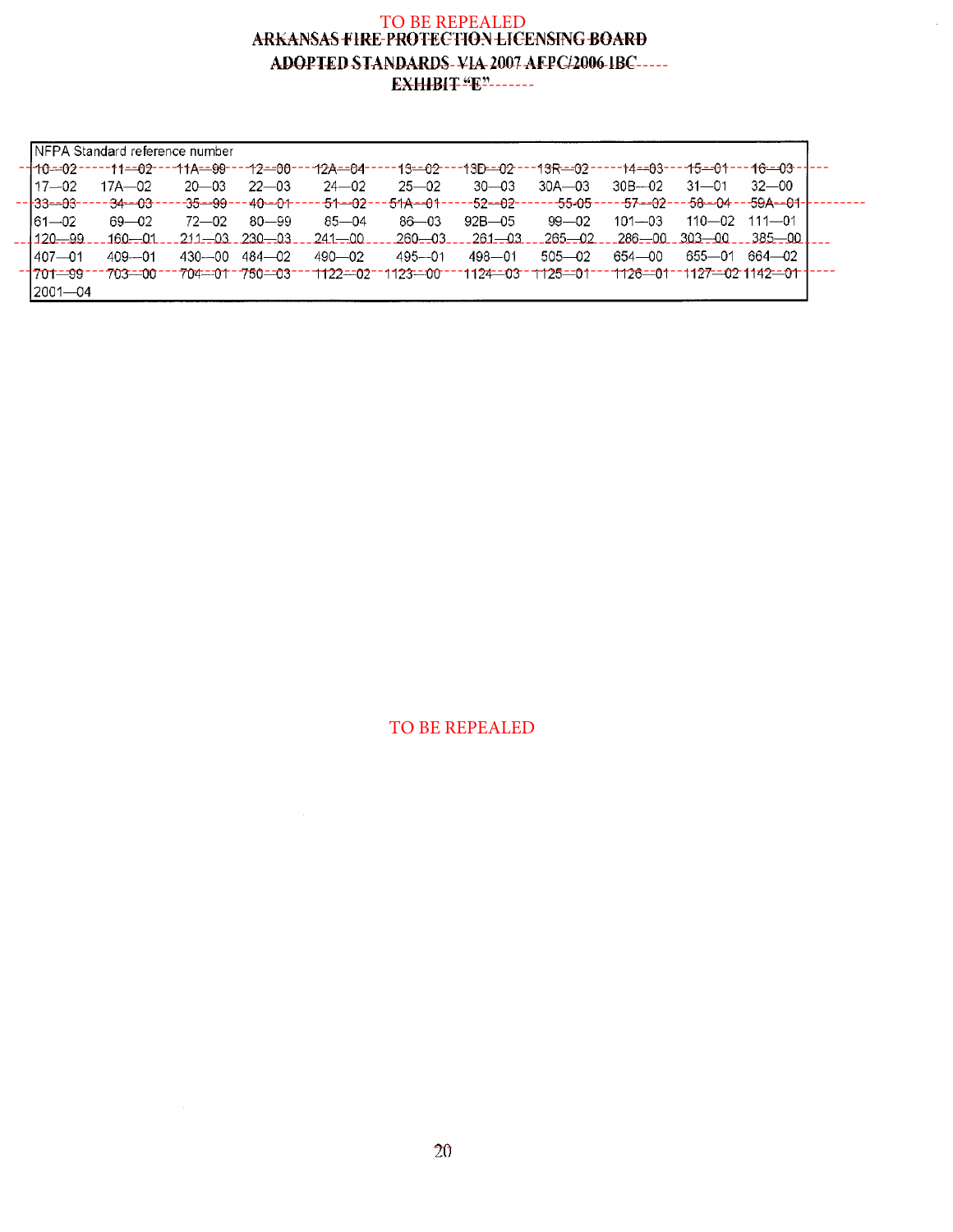#### ARKANSAS FIRE PROTECTION LICENSING BOARD --EXHIBIT-F\*

#### $-**TABLE A**$

#### **INSPECTOR PREREOUISITE**

TNSPECTOR PREREOUTSFES: - To become an inspector one of the experience modifiers listed below must be fulfilled, along with any pequirements, such as testing as indicated in the rules and regulations.

- Receive an Inspector License issued by this State prior to January 1, 2003  $\bullet$
- NICET Level III Certification for Automatic Fire Sprinkler Layout  $\bullet$
- NICET Lovel H-Certification for Automatic Fire Sprinkler Lavout with 6-years of experience  $\bullet$
- NICET Certification for Inspection and Testing of Water Based Systems  $\bullet$
- NFPA-Certified Fire Inspector I (CFI) and 6-months experience -- $\bullet$
- B. S. Degree in an Abet Fire Protection Degree with 6 months of experience  $\bullet$
- Apprenticeship Level III with 6-months of experience  $\bullet$
- Apprenticeship Level II with I year of experience
- Apprenticeship Level-Fwith 2-vears of experience
- AFSA course on NFPA 25 with 1 year of experience
- NF-SA-3-Day-Inspection and-Testing-Technician-NICTTL-level-H-Study-Review-Sominar and-TFM for Water Based Fire Protection with 6 months experience
- Obtained the title and wages of "Foroman" by a certified firm for 3 years and passed tests over. NFPA 13 and NFPA 25 administered by this Board
- Received Education and/or experience in a fire protection related field for 3-years along with 2- $\bullet$ vears experience and pass tests over NFPA 13 and NFPA 25 administered by this Board
- $\bullet$ NICTT Certified Inspector with 6-months experience
- OSU: Fire Sprinkler Inspector Training and Certification and Inspection, Testing and Maintenance of Automatic Sprinkler System with 6 months of experience.

#### Time-Requirements: - Above are based on a 40 hour-week-average -

EXPERIENCE means installation or apprenticeship whereby one has worked with individuals who are --recognized by the State as Competent Installers or Inspectors of Fire Sprinkler works. RMEs are accountable for making sure the installers have adequate exposure to testing and other inspector related job functions before endorsing them to the Board.

#### **TABLE**B

#### **TIREPUMP PREREQUISITES**

FIRE PUMP INSPECTOR PREREQUISITES. Examples of proper training for Fire Pump Servicing include.

- NICET Certification as listed above and training by a Fire Pump Manufacturer
- --- OSU: -Industrial Fire Pumps --
- -- --- AFSA:- Hire Pump-Acceptance Testing-and NFPA-20
- ----NFSA:-Fire Pumps for Fire Protection Course with 9 months of experience